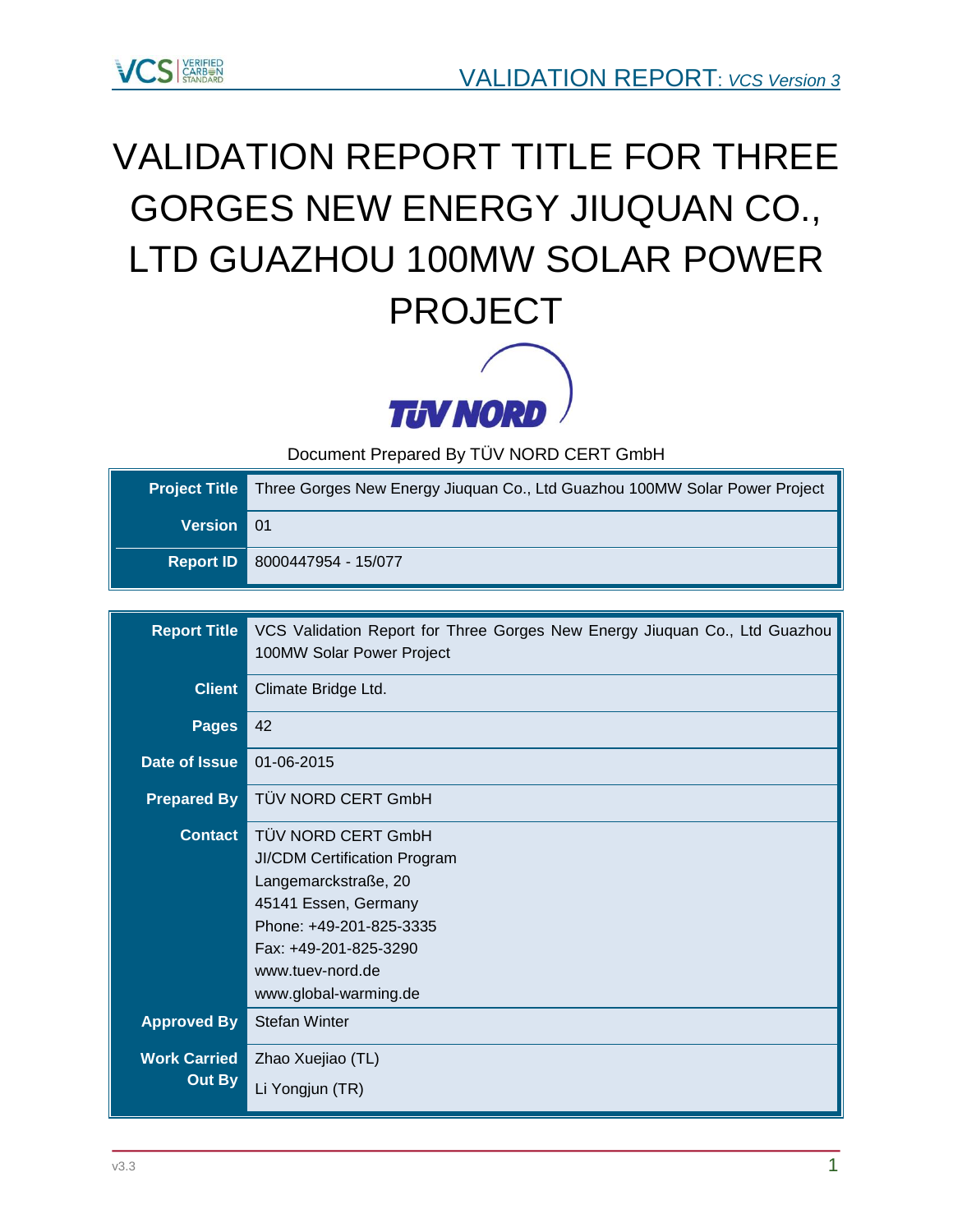

#### **Summary:**

Climate Bridge Ltd. has commissioned the TÜV NORD JI/CDM Certification Program to carry out the Verified Carbon Standard (VCS) validation of the project, Three Gorges New Energy Jiuquan Co., Ltd Guazhou 100MW Solar Power Project (PL1444) with regard to the relevant requirements of VCS standard version 3.5.

The proposed VCS project activity consistent of a newly built grid-connected photovoltaic power plant with installed capacity of 100MWp which is located in Solar Power Industry Zone, Guazhou County, Jingyuan City, Gansu Province of P. R. China. The approved CDM methodology ACM0002 is applied to quantify the GHG removals achieved by this project. The calculation of the project emission removals is carried out in a transparent and conservative manner, so that the calculated emission removals of 1,262,062 tCO<sub>2</sub>e are most likely to be achieved within the first 10-year crediting period (from 2013-12-30 to 2023-12-29).

The validation objective is an independent assessment by a Third Party of a proposed project activity against all defined criteria set for the registration under the VCS. Validation is part of the VCS project cycle and will finally result in a conclusion by the executing VVB whether a project activity is valid to be submitted for registration to VCS registry. The ultimate decision on the registration of a proposed project activity rests with the VCSA.

In the course of the validation 1 Corrective Action Request (CAR) and 1 Clarification Request (CL) were raised and successfully closed.

The review of the project description and additional documents related to baseline and monitoring methodology and subsequent background investigation have provided the TÜV NORD JI/CDM CP with sufficient evidence to validate the fulfilment of the stated criteria.

The conclusions of this report show, that the project, as it was described in the project documentation, is in line with all criteria applicable of VCS standard version 3.5.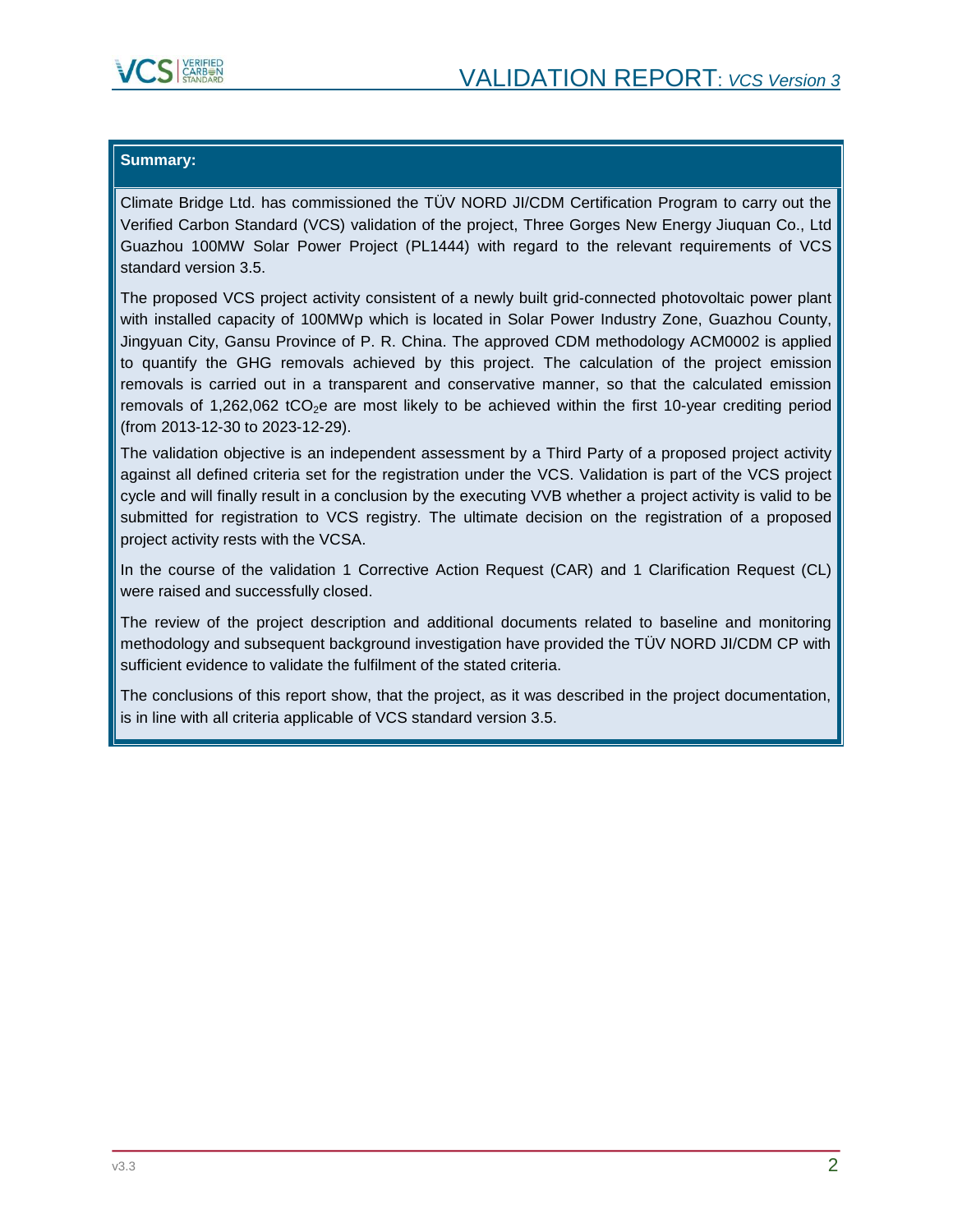

## **Abbreviations**

| <b>BAU</b>       | <b>Business as usual</b>                              |
|------------------|-------------------------------------------------------|
| <b>CAR</b>       | <b>Corrective Action Request</b>                      |
| <b>CDM</b>       | <b>Clean Development Mechanism</b>                    |
| CO <sub>2</sub>  | Carbon dioxide                                        |
| CO <sub>2e</sub> | Carbon dioxide equivalent                             |
| CP               | <b>Certification Program</b>                          |
| <b>CL</b>        | <b>Clarification Request</b>                          |
| <b>DNA</b>       | <b>Designated National Authority</b>                  |
| <b>EB</b>        | <b>CDM Executive Board</b>                            |
| EF               | <b>Emission Factor</b>                                |
| <b>EIA</b>       | <b>Environmental Impact Assessment</b>                |
| <b>ER</b>        | <b>Emission Reduction</b>                             |
| <b>FAR</b>       | <b>Forward Action Request</b>                         |
| <b>FSR</b>       | <b>Feasibility Study Report</b>                       |
| <b>GHG</b>       | Greenhouse gas(es)                                    |
| <b>GWP</b>       | <b>Global Warming Potential</b>                       |
| <b>IPCC</b>      | Intergovernmental Panel on Climate Change             |
| <b>MP</b>        | <b>Monitoring Plan</b>                                |
| <b>NGO</b>       | Non-Governmental Organization                         |
| <b>NWPG</b>      | North West Power Grid                                 |
| <b>PP</b>        | <b>Project Participant</b>                            |
| QC/QA            | Quality control/Quality assurance                     |
| <b>UNFCCC</b>    | United Nations Framework Convention on Climate Change |
| <b>VCS</b>       | <b>Verified Carbon Standard</b>                       |
| <b>VCSA</b>      | <b>Verified Carbon Standard Association</b>           |
| <b>VCS - PD</b>  | <b>VCS - Project Description</b>                      |
| <b>VCU</b>       | <b>Verified Carbon Unit</b>                           |
| <b>VVB</b>       | Validation, Verification Body                         |
| <b>VVM</b>       | <b>Validation and Verification Manual</b>             |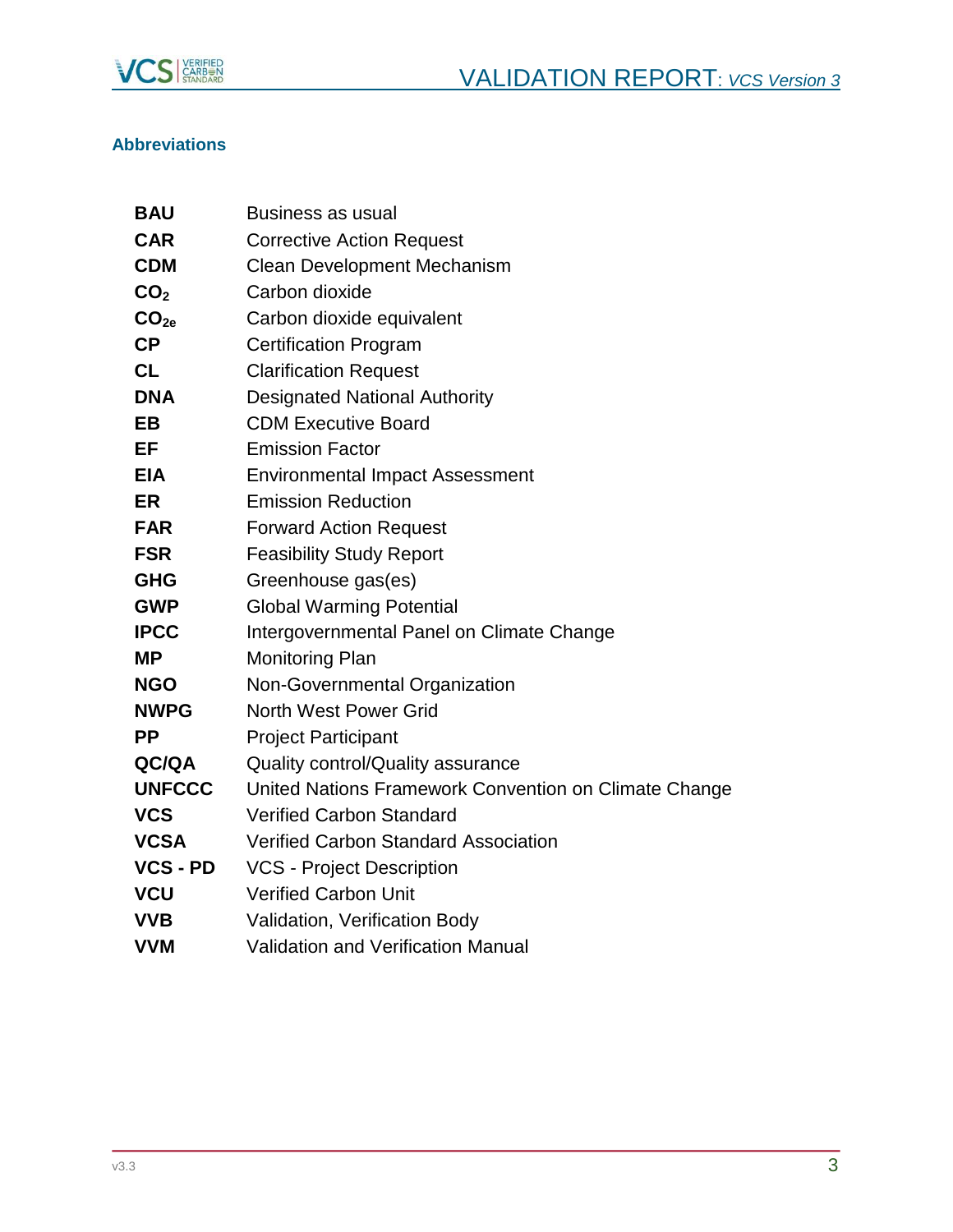

## **Table of Contents**

| $\mathbf{1}$            |       |  |  |
|-------------------------|-------|--|--|
| 1.1                     |       |  |  |
| 1.2                     |       |  |  |
| 1.3                     |       |  |  |
| 1.4                     |       |  |  |
| $\overline{2}$          |       |  |  |
| 2.1                     |       |  |  |
| 2.2                     |       |  |  |
| 2.3                     |       |  |  |
| 2.4                     |       |  |  |
| 2.5                     |       |  |  |
| 2.6                     |       |  |  |
| 3                       |       |  |  |
| 3.1                     |       |  |  |
| 3.2                     |       |  |  |
|                         | 3.2.1 |  |  |
|                         | 3.2.2 |  |  |
|                         | 3.2.3 |  |  |
|                         | 3.2.4 |  |  |
|                         | 3.2.5 |  |  |
|                         | 3.2.6 |  |  |
|                         | 3.2.7 |  |  |
|                         | 3.2.8 |  |  |
| 3.3                     |       |  |  |
| 3.4                     |       |  |  |
| 3.5                     |       |  |  |
| $\overline{\mathbf{4}}$ |       |  |  |
|                         |       |  |  |
|                         |       |  |  |
|                         |       |  |  |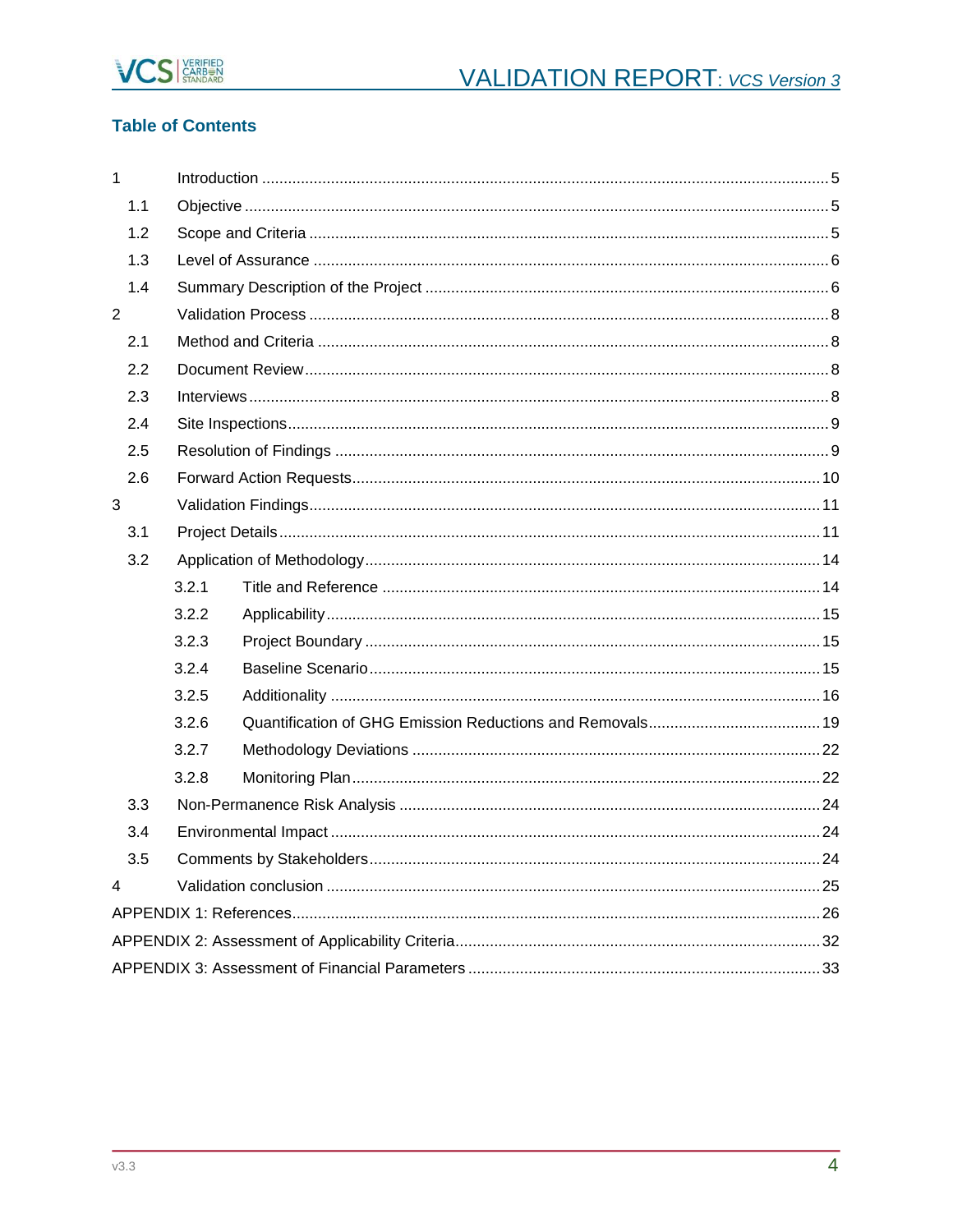

## <span id="page-4-0"></span>**1 INTRODUCTION**

Climate Bridge Ltd. has commissioned the TÜV NORD JI/CDM Certification Program to carry out the validation of the project:

*Three Gorges New Energy Jiuquan Co., Ltd Guazhou 100MW Solar Power Project*

with regard to the relevant requirements of the VCS Standard version  $3.5^{\text{NCS}}$ . The validators have reviewed the VCS-PD and relevant evidences.

The applied methodology is CDM methodology ACM0002 "Grid-connected electricity generation from renewable sources" (version 16.0).

## <span id="page-4-1"></span>**1.1 Objective**

The purpose of a validation is to have an independent third party assess the project design. In particular the project's baseline, the monitoring plan (MP), and the project's compliance with

- the requirements of the VCS Version 3.5;
- the requirements of the approved methodology;
- relevant rules, including the host country legislation

are validated in order to confirm that the project design as documented is sound and reasonable and meets the stated requirements and identified criteria. Validation is seen as necessary to provide assurance to stakeholders on the quality of the project and its intended generation of Verified Carbon Units (VCUs) / Emission reductions.

### <span id="page-4-2"></span>**1.2 Scope and Criteria**

The validation scope is given as a thorough independent and objective assessment of the project design including especially: the correct application of the methodology, the project's baseline study, additionality justification, stakeholder involvement, environmental impacts and monitoring plan, which are included in the VCS PD / other relevant supporting documents, to ensure that the proposed VCS project activity meets all relevant and applicable criteria as follow,

- VCS Program Guide, v3.5
- VCS Standard, v3.5;
- Program Definitions, v3.5

The following documents are also taken into account in the VCS validation, as a CDM methodology was used:

- the Kyoto Protocol, in particular § 12 and modalities and procedures for the CDM;
- further COP/MOP decisions with reference to the CDM (e.g. decisions 4-8/CMP.1);
- decisions and specific guidance by the EB published under [http://cdm.unfccc.int;](http://cdm.unfccc.int/)
- approved baseline and monitoring methodologies (including GHG inventories).

Further criteria and scope for the VCS validation also include:

Standard auditing methods for management systems;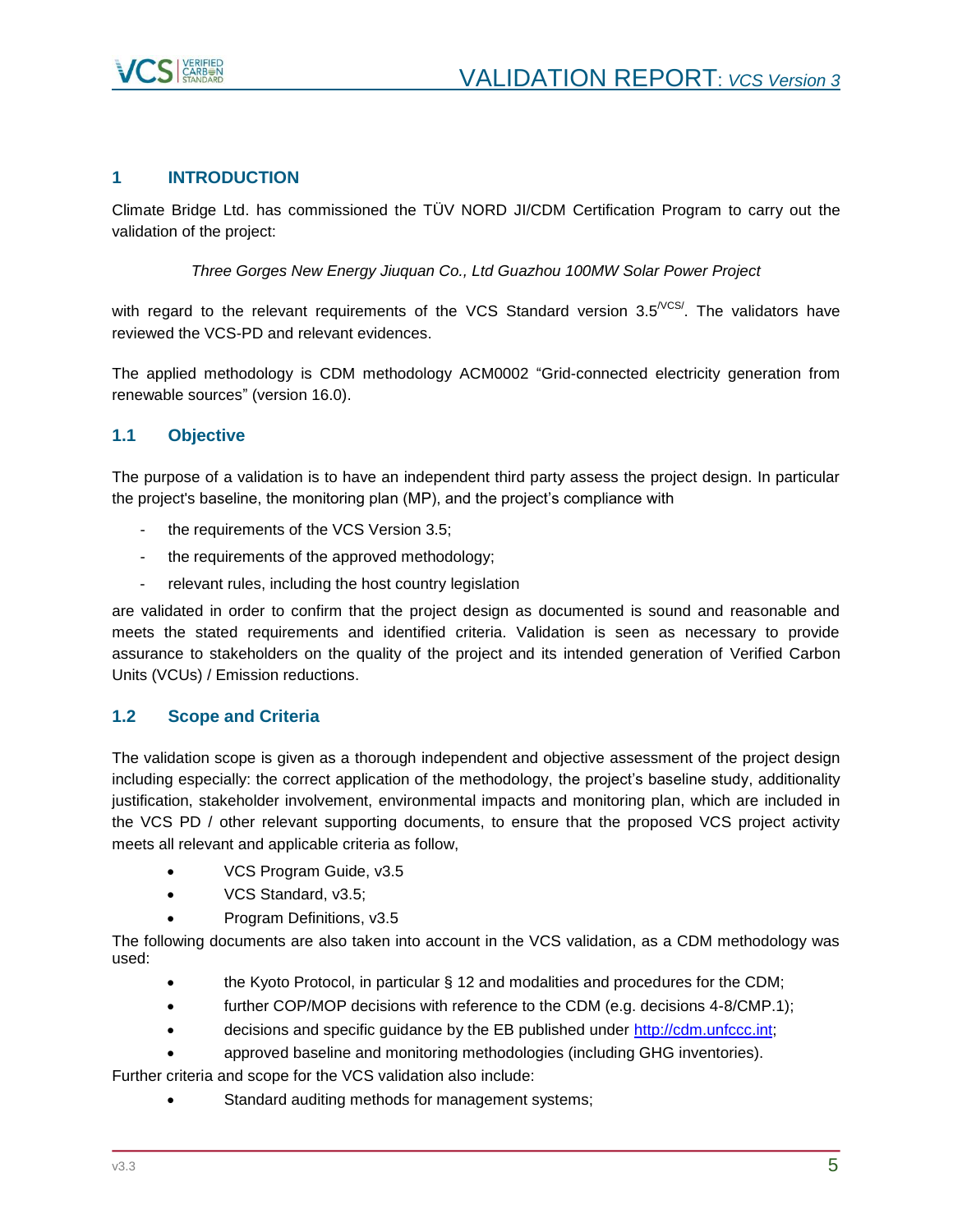

 Good practice in the respective technology and sectoral scope, including environmental and social impacts.

The information included in the PD / GHG Report and the supporting documents were reviewed and assessed against the requirements as set out by the VCS Version 3.5.

The validation is based on the information made available to TÜV NORD JI/CDM CP and on the contract conditions. TÜV NORD JI/CDM CP cannot be held liable by any entities for making its validation opinion based on any false or misleading information supplied to it during the course of validation.

The validation is not meant to provide any consulting to the project participants. However, stated requests for clarifications and/or corrective actions may provide input for improvement of the project design.

## <span id="page-5-0"></span>**1.3 Level of Assurance**

The validation has been planned and organized to achieve a

⊠ reasonable level of assurance

 $\Box$ limited level of assurance.

## <span id="page-5-1"></span>**1.4 Summary Description of the Project**

The Three Gorges New Energy Jiuquan Co., Ltd Guazhou 100MW Solar Power Project (hereafter "the project") is located in Solar Power Industry Zone, Guazhou County, Jingyuan City, Gansu Province, P. R. China. The project generates electricity by utilizing renewable solar energy, so no GHG emission will be involved in the project activity. The project consists of polycrystalline silicon solar cell modules, header box, dc-to-ac inverter and 35kV box transformer. The solar cell module is the key component of the project, which converts the solar optical energy into direct current electricity via the photovoltaic effect taking place at the interface of the specific semiconductor material.

The total installed capacity of the grid connected photovoltaic power station is 100MW (100.39MWp of total solar cell modules) which form 100 sets of power generation units (sub-systems). Each of the power generation unit is equipped with 2 inverters (each inverter is 0.5MW). Each power generation unit is equipped with one 35kV box transformer (each box transformer is 1MW). About 399,459 polycrystalline silicon solar cells with fixed bracket were installed. Refer to Table 1-1 for details of the solar cell module, dc-to-ac inverters and box transformer.

| <b>Photovoltaic Modules</b> (Polysilicon) |                                                    |             |  |  |
|-------------------------------------------|----------------------------------------------------|-------------|--|--|
| Manufacturer                              | Changshu Artes sunshine Power Technology Co., Ltd. |             |  |  |
| <b>Type</b>                               | <b>CS6P-250P</b><br><b>CS6P-255P</b>               |             |  |  |
| Quantity                                  | 294,315                                            | 105,144     |  |  |
| Rated maximum power (Pmax)                | 250 W                                              | 255 W       |  |  |
| Rated power voltage (V <sub>mp</sub> )    | 30.1 V                                             | 30.2 V      |  |  |
| Rated power current $(I_{\text{mo}})$     | 8.30 A                                             | 8.43 A      |  |  |
| Open circuit voltage (V <sub>oc</sub> )   | 37.2 V                                             | 37.4 V      |  |  |
| Short circuit current $(I_{sc})$          | 8.87 A                                             | 9.00A       |  |  |
| Lifetime                                  | 25 years                                           | 25 years    |  |  |
| Decay rate in 25 years                    | $\leq 20\%$                                        | $\leq 20\%$ |  |  |
| <b>Conversion Efficiency</b>              | 15.54%                                             | 15.54%      |  |  |

## **Table 1-1:** Technical parameters of equipments of the proposed project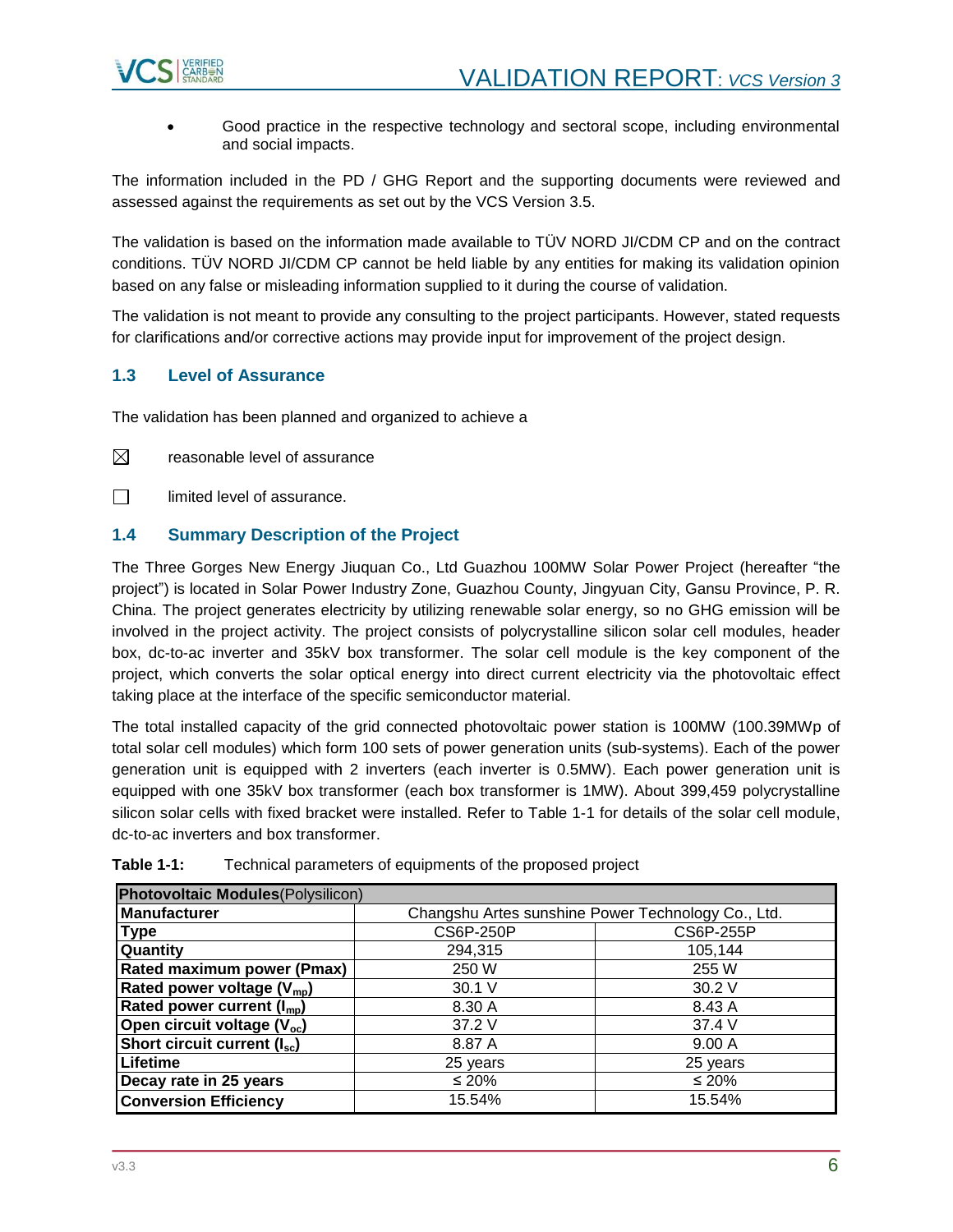| <b>Inverter</b>             |                                |                          |        |                             |
|-----------------------------|--------------------------------|--------------------------|--------|-----------------------------|
| <b>Manufacturer</b>         | Sungrow Power Supply Co., Ltd. |                          |        | Wuxi Sineng New Energy Co., |
|                             |                                |                          |        | Ltd                         |
| <b>Type</b>                 | SG500MX                        |                          |        | EP-0500-A                   |
| Quantity                    | 98                             |                          |        | 102                         |
| <b>V MPPmax. voltage</b>    | 850 V                          |                          |        | 1,000 V                     |
| <b>Max. Input current</b>   | 1,120 A                        |                          |        | 1,128 A                     |
| <b>Rated output power</b>   | 500 kW                         |                          | 500 kW |                             |
| <b>Rated output voltage</b> | 3-315 V                        |                          | 315V   |                             |
| <b>Max. Output current</b>  | 1,008A                         |                          | 1,008A |                             |
| <b>Box transformer</b>      |                                |                          |        |                             |
| <b>Manufacturer</b>         | Ningbo Tian'an                 | <b>Sunel Transformer</b> |        | Jiangsu Huapeng             |
|                             | Transformer Co., Ltd.          | Co., Ltd.                |        | Transformer Co., Ltd.       |
| <b>Type</b>                 | ZGS-Z.G-1000/38.5              | YBF-1000/40.5            |        | ZGSF11-Z.G-1000/35          |
| Quantity                    | 40                             | 30                       |        | 30                          |
| <b>Rated power</b>          | 1,000 kVA                      | 1,000 kVA                |        | 1,000kVA                    |
| <b>Rated voltage</b>        | 38500±2x2.5/315/315            | 40.5kV<br>0.315 kV       |        | (38.5±2x2.5%)/0.315-        |
|                             |                                |                          |        |                             |
| <b>Rated frequency</b>      | 50 Hz                          | 50 Hz<br>50 Hz           |        |                             |

The electricity generated by solar cell module runs through a header box, then to dc-to-ac inverter, inverters are connected to 35kV box transformers, and then transformed to 110kV through the main transformer before delivered to Bulongji 330kV Substation and finally the power is fed into North West Power Grid of China(NWPG). Interview, background research and document review are used to validate the correctness of the information provided in the PD.

A clear and sufficient description of the project activity is provided in PD, covering all relevant aspects. Precise nature of the project activity and the technical aspects of its implementation are presented in an understandable manner.

The project does not involve the alteration of the existing installation or process. The technology employed is environmentally safe and sound. There is no technology transfer.

The implementation of the project would reduce the GHG emissions for 1,262,062 tCO<sub>2</sub>e in the first 10 years, with an average annual GHG emission of  $126,206$  tCO<sub>2</sub>e.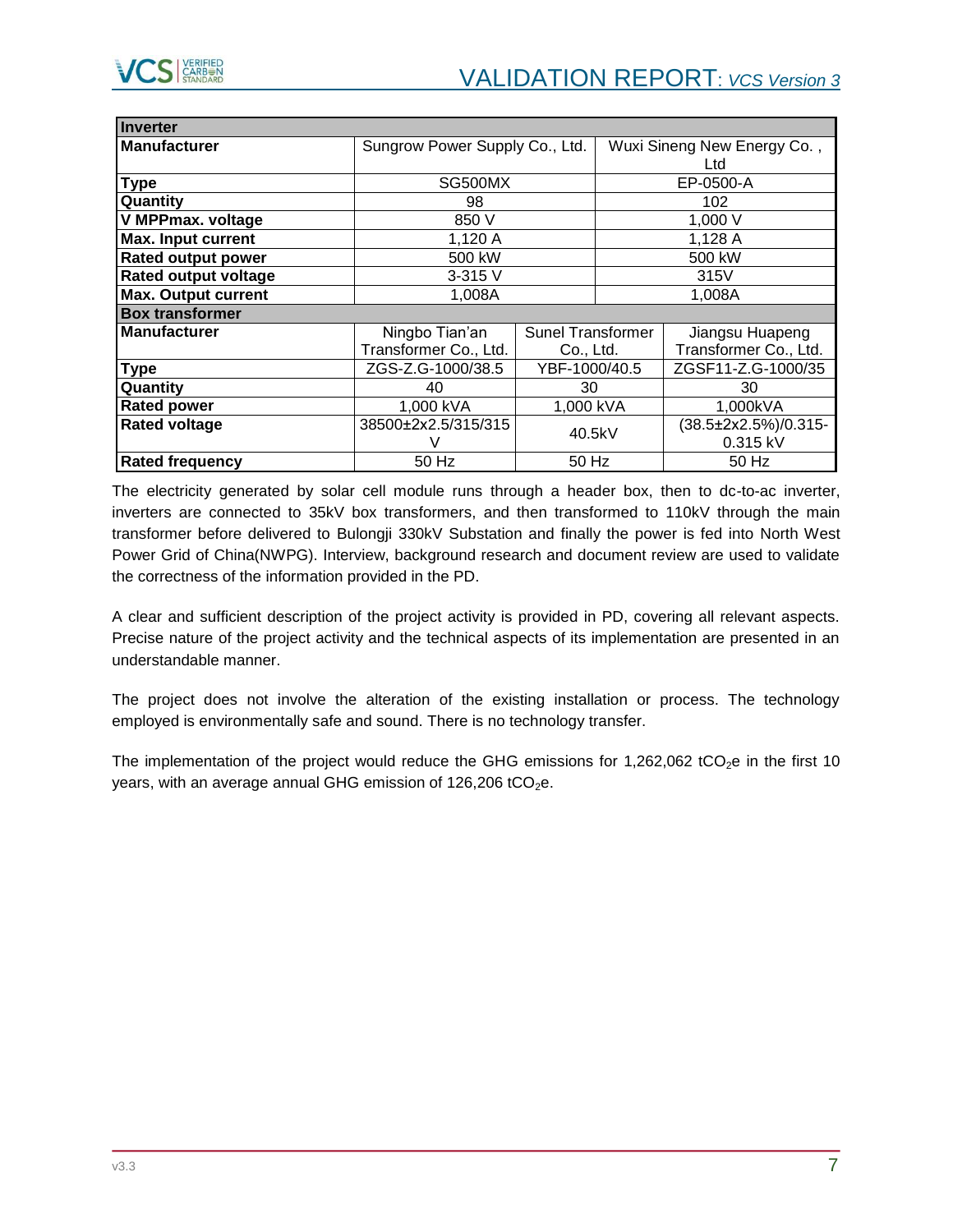

## <span id="page-7-0"></span>**2 VALIDATION PROCESS**

## <span id="page-7-1"></span>**2.1 Method and Criteria**

The validation of the project consisted of the following steps:

- Contract review
- Appointment of team members and technical reviewers
- Publication of the VCS project description (VCS PD)<sup> $PDA$ </sup>
- A desk review of the VCS PD<sup>/PD/</sup> submitted by the client and additional supporting documents with the use of customised validation protocol
- Validation planning
- On-Site assessment
- Background investigation and follow-up interviews with personnel of the project developer and its contractors
- Draft validation reporting
- Resolution of corrective actions
- Final validation reporting
- **•** Technical review
- Final approval of the validation.

The main validation steps are described below.

## <span id="page-7-2"></span>**2.2 Document Review**

The VCS PD<sup>/PD/</sup> and supporting background documents related to the project design and baseline were reviewed.

Furthermore, the validation team used additional documentation from the third parties like host party legislation, technical reports referring to the project design or to the basic conditions and technical data.

The references used in the course of this validation are summarized in section 5.

## <span id="page-7-3"></span>**2.3 Interviews**

The validation team has carried out interviews in order to assess the information included in the project documentation and to gain additional information regarding the compliance of the project with the relevant criteria applicable for the VCS.

During validation the validation team has performed interviews to confirm selected information and to resolve issues identified in the document review. The main topics of the interviews are summarized in Table 2-1.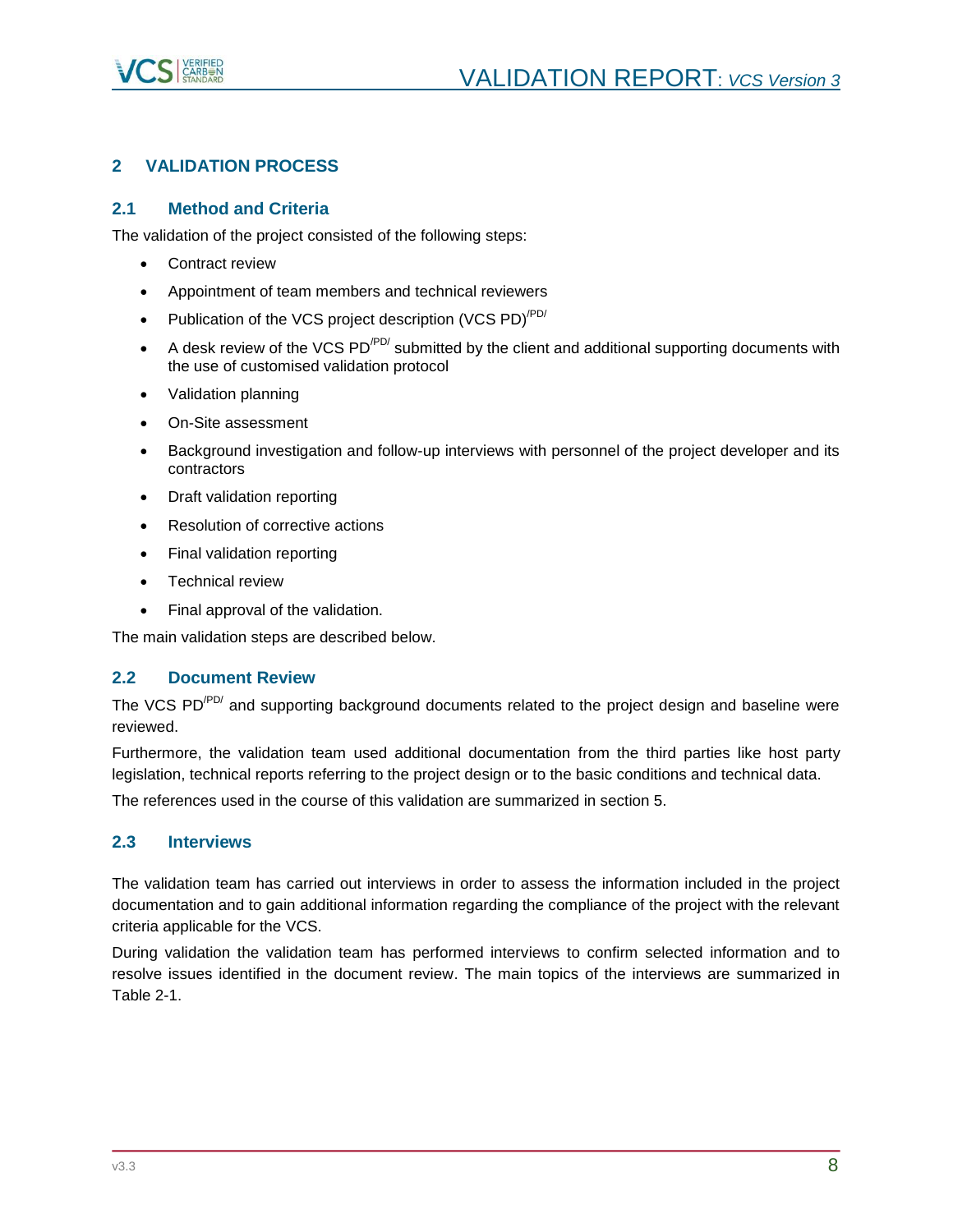

| <b>Interviewed Persons / Entities</b>                                      | Interview topics                                                                                                                                                                                                                                                                                                                                                                                                                                                                                                                                                                                                                                                                                                                                                               |
|----------------------------------------------------------------------------|--------------------------------------------------------------------------------------------------------------------------------------------------------------------------------------------------------------------------------------------------------------------------------------------------------------------------------------------------------------------------------------------------------------------------------------------------------------------------------------------------------------------------------------------------------------------------------------------------------------------------------------------------------------------------------------------------------------------------------------------------------------------------------|
| Project proponent representatives<br>Local residents<br>Project consultant | Chronological description of the project activity with<br>-<br>documents of key steps of the implementation.<br>Technical details of the project realization, project<br>-<br>feasibility, designing, operational life time, monitoring of<br>the project<br>Monitoring and measurement equipment and system.<br>-<br><b>Financial aspects</b><br>۰<br><b>Deviations</b><br>٠<br>Crediting period<br>۰<br>Project activity starting date<br>-<br>Ownership<br>Ξ.<br>Baseline study assumptions<br>-<br>Additionality<br>۰<br>Monitoring<br>۰<br>Analysis of local stakeholder consultation<br>$\overline{\phantom{0}}$<br>Roles & responsibilities of the project participants w.r.t.<br>-<br>project management, monitoring and reporting<br>Editorial issues of the VCS - PD |

A comprehensive list of all interviewed persons is part of section 5 'References'.

### <span id="page-8-0"></span>**2.4 Site Inspections**

The onsite inspection was conducted by members of the assessment team on 2015-05-19 to verify the physical situation and complement the desk based assessment in line with the VCS Standard Version 3.5. See section 3.4 for detailed information.

## <span id="page-8-1"></span>**2.5 Resolution of Findings**

Material discrepancies identified in the course of the validation are addressed either as CARs, CLs or FARs.

#### A **Corrective Action Request (CAR)** is established where:

- mistakes have been made in assumptions, application of the methodology or the project documentation which will have a direct influence the project results,
- the requirements deemed relevant for validation of the project with certain characteristics have not been met or
- there is a risk that the project would not be registered or that emission reductions would not be able to be verified and certified.

A **Clarification Request (CL)** will be issued where information is insufficient, unclear or not transparent enough to establish whether a requirement is met.

A **Forward Action Request (FAR)** will be issued when certain issues related to project implementation should be reviewed during the first verification.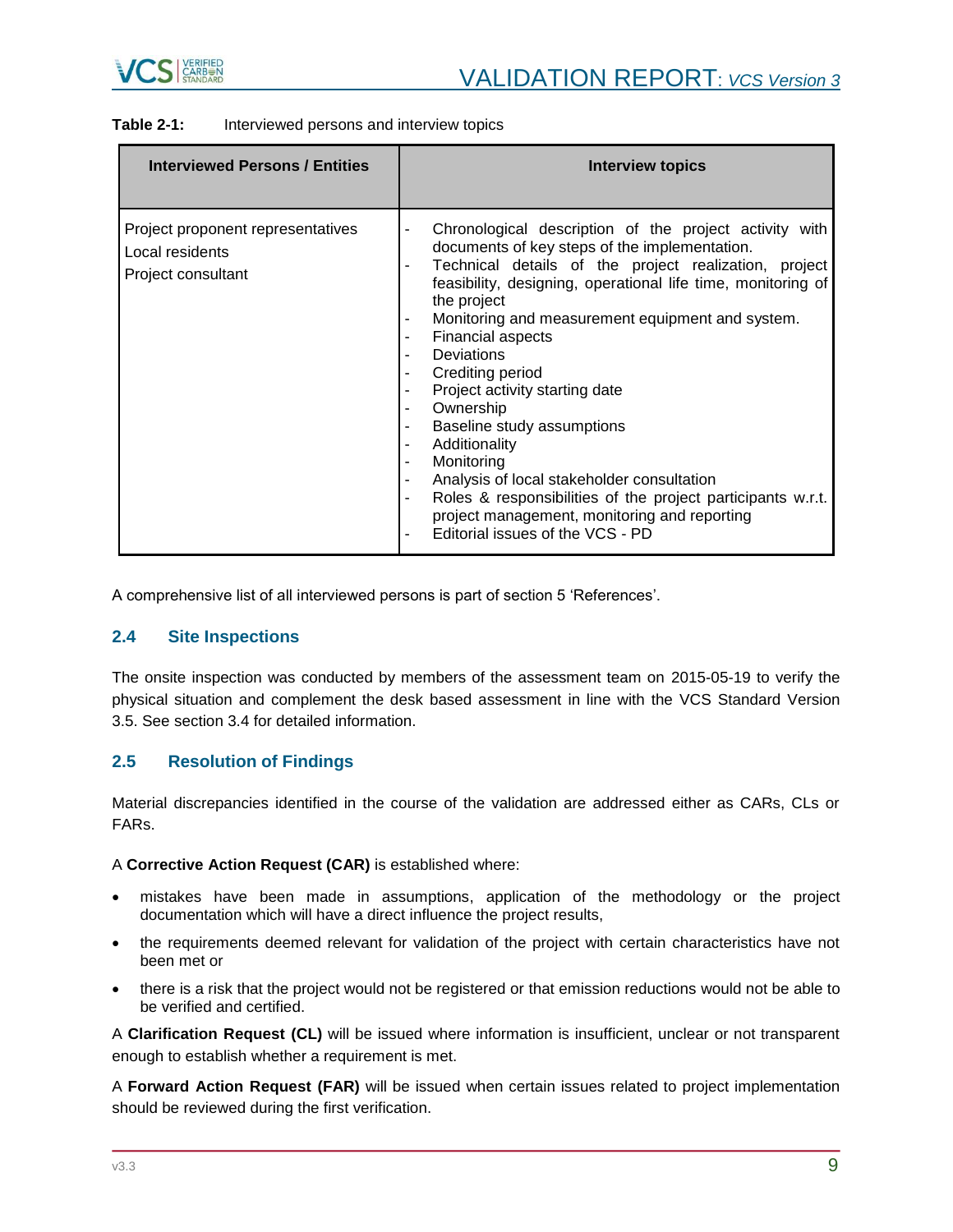

A detailed list of the CARs CLs and FAR raised and discussed in the course of this validation is included in the next section 3 of this report.

## <span id="page-9-0"></span>**2.6 Forward Action Requests**

There is no FAR raised during the validation process.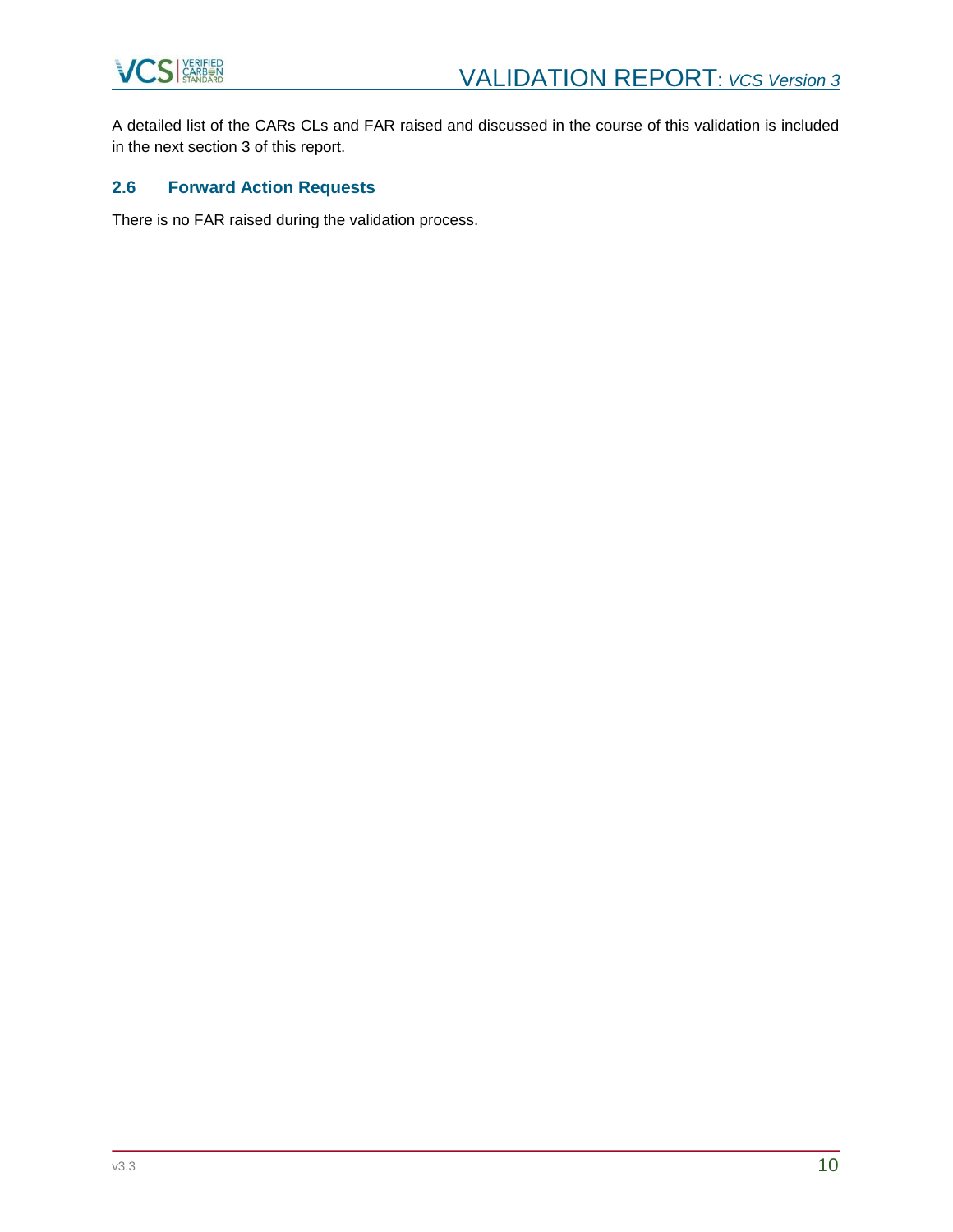

## <span id="page-10-0"></span>**3 VALIDATION FINDINGS**

## <span id="page-10-1"></span>**3.1 Project Details**

#### *Project type, technologies and measures implemented, and eligibility of the project*

Three Gorges New Energy Jiuquan Co., Ltd Guazhou 100MW Solar Power Project is a grid connected renewable energy project developed by Three Gorges New Energy Jiuquan Co., Ltd. The objective of the project is to generate the electricity by using of solar power generation technology and sale of the electricity into the NWPG<sup> $FSR$ </sup>. The project lifetime is 25 years<sup> $/EPA/&FSR/$ </sup>. The proposed project achieves CO<sub>2</sub> emission reduction by replacing electricity generated and dominated by fossil fuel fired power plant connected into the NWPG $^{\prime$ PP<sup> $\prime$ </sup>.

The total installed capacity of the grid connected photovoltaic power station is about 100MW which is formed by each power generation unit will be equipped with dc-to-ac inverters and 35kV box transformer. About 399,459 polycrystalline silicon solar cells with fixed bracket were installed. The electricity generated by solar cell module runs through a header box, then to dc-to-ac inverter, inverters are connected to 35kV box transformers, and then transformed to 110kV through the main transformer before delivered to Bulongji 330kV Substation and finally the power is fed into NWPG.

Via checking the FSR<sup>/FSR/</sup> and FSR approval<sup>/AFSR/</sup>, and through the on-site investigation<sup>/PHT/</sup>, it is confirmed that the expected annual supplied electricity in the first operation year is about 158,798 MWh and the accumulative decay rate during the whole lifetime in 25 years is confirmed as  $\leq 20\%^{\text{FSR}}$ . The expected annual average supplied electricity in the first 10 operation years is 151,855MWh, range from 158,798MWh to 144,654MWh<sup>/FSR/&/XLS/</sup>. Via checking the FSR<sup>/FSR/</sup> and FSR approval<sup>/AFSR/</sup>, it is confirmed that the expected annual average supplied electricity in the total 25 operation years is 142,391.4MWh with 1,423.9 operational hours, the PLF is 16.25%(1,423.9h/8760h)<sup>/FSR/&/XLS/</sup>. The estimated annual average emission reductions are thus calculated as 126,206tCO<sub>2</sub>e in the fist crediting period<sup>/FSR/&/XLS/</sup>.

#### *Project proponent and other entities involved in the project*

Project Proponent as per PD is Three Gorges New Energy Jiuquan Co., Ltd.

Other entity involved is Climate Bridge Ltd., the VCU Buyer.

Contact details are provided in the PD. Further entities and organizations related to the project are described in section 1.4 of the PD.

#### *Project start date*

The starting date of this project is 2013-12-30 when the activities that lead to the generation of GHG emission removals were first implemented. The validation team confirmed this date by reviewing documents such as the Power Purchase Agreement<sup>/PPA/</sup>, the Dispatch Instruction Record<sup>/DIR/</sup> and the Operation Log<sup> $\text{LOG}/\text{OS}$ </sup> as well as assessment and interviews during the on-site visit that confirmed the dates indicated.

#### *Project crediting period*

The first project crediting period is from 30/12/2013 to 29/12/2023, and the total period is 25 years from 30/12/2013 to 29/12/2038.

#### *Project scale and estimated GHG emission reductions or removals*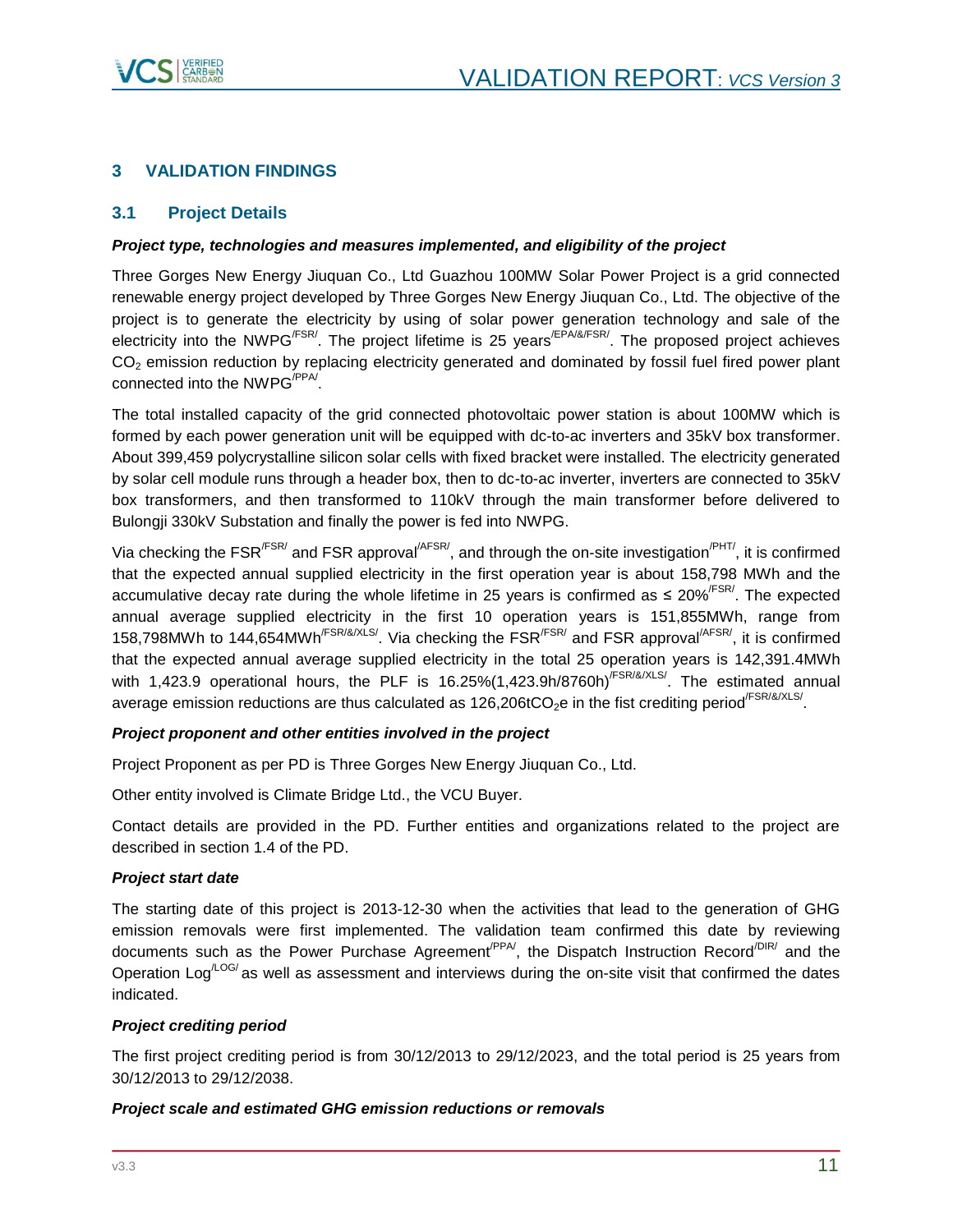

The scale of the project is considered as a normal project, considering that on average of 126,206 tonnes of  $CO<sub>2</sub>e$  per year (1,262,062 tCO<sub>2</sub>e / 10 years).

#### *Project location*

The project is located in Solar Power Industry Zone, Guazhou County, Jingyuan City, Gansu Province, P. R. China. The coordinates of the project are Latitude: 40°36′21.40" - 40°37′502.90" N and Longitude: 96°24′6.30" - 96°25′38.30"E. The geographic coordinates of the project activity is confirmed during the onsite visit against GPS measurements<sup>/GPS/</sup> and satellite images.

#### *Conditions prior to project initiation*

The conditions prior to project initiation has been described in the VCS PD to be the same as the baseline scenario identified as below section, i.e., electricity will be supplied by the fossil-fuel based power plans dominated in NWPG. This is confirmed against checking the Feasibility Study Report<sup>/FSR/</sup> and Power Purchase Agreement<sup>/PPA</sup>. Therefore, the project is confirmed not to be implemented to generate GHG emissions for the purpose of their subsequent reduction, removal or destruction.

#### *Project compliance with applicable laws, statutes and other regulatory frameworks*

Applicable laws, statutes and regulatory framework are described in the PD and respective documents were reviewed by the validation team<sup>/AEIA/&/AFSR/</sup>. The validation team confirms that no non-compliance with the respective legal framework was found during the validation. The assessment of the legal framework is based on the documents cited also in the PD, as well as interviews and observation during the onsite visit<sup>/IM01/</sup>.

#### *Ownership and other programs:*

#### *Right of use*

Business License of Three Gorges New Energy Jiuquan Co., Ltd.<sup>/BL/</sup>, approval of the FSR<sup>/AFSR/</sup>, and approval of the EIA<sup>/AEIA/</sup> were checked for the ownership of the project confirmation. Business License and approvals all indicated that Three Gorges New Energy Jiuquan Co., Ltd. is the owner of this project and responsible for the operation and maintenance of this project. Thus, it is confirmed that the project owner has the ownership of the project.

#### *Emissions trading programs and other binding limits*

The project is not attending in any emission trading program and other binding limits as verified through interviews with project proponents during the onsite visit<sup>/IM01/</sup> and internet research of VCS<sup>/vcs/</sup>, GS<sup>/gs/</sup> and CDM databases<sup>/unfccc/</sup>.

#### *Other forms of environmental credit sought or received and eligible to be sought or received*

The project does not apply to any other forms of environmental credits than the Voluntary Carbon Units (VCU's) under the VCS Standard, v3.5 as verified through interviews with project proponents during the onsite visit $^{\prime\textsf{IM01/}}$  and internet research of VCS $^{\prime\textsf{vcs}\prime}$ , GS $^{\prime\textsf{gs}\prime}$  and CDM databases $^{\prime\textsf{unfccc}\prime}$ .

#### *Participation under other GHG programs*

The project is not participating in any other GHG program as verified through interviews with project proponents during the onsite visit<sup>/IM01/</sup> and internet research of VCS<sup>/vcs/</sup>, GS<sup>/gs/</sup> and CDM databases<sup>/unfccc/</sup>.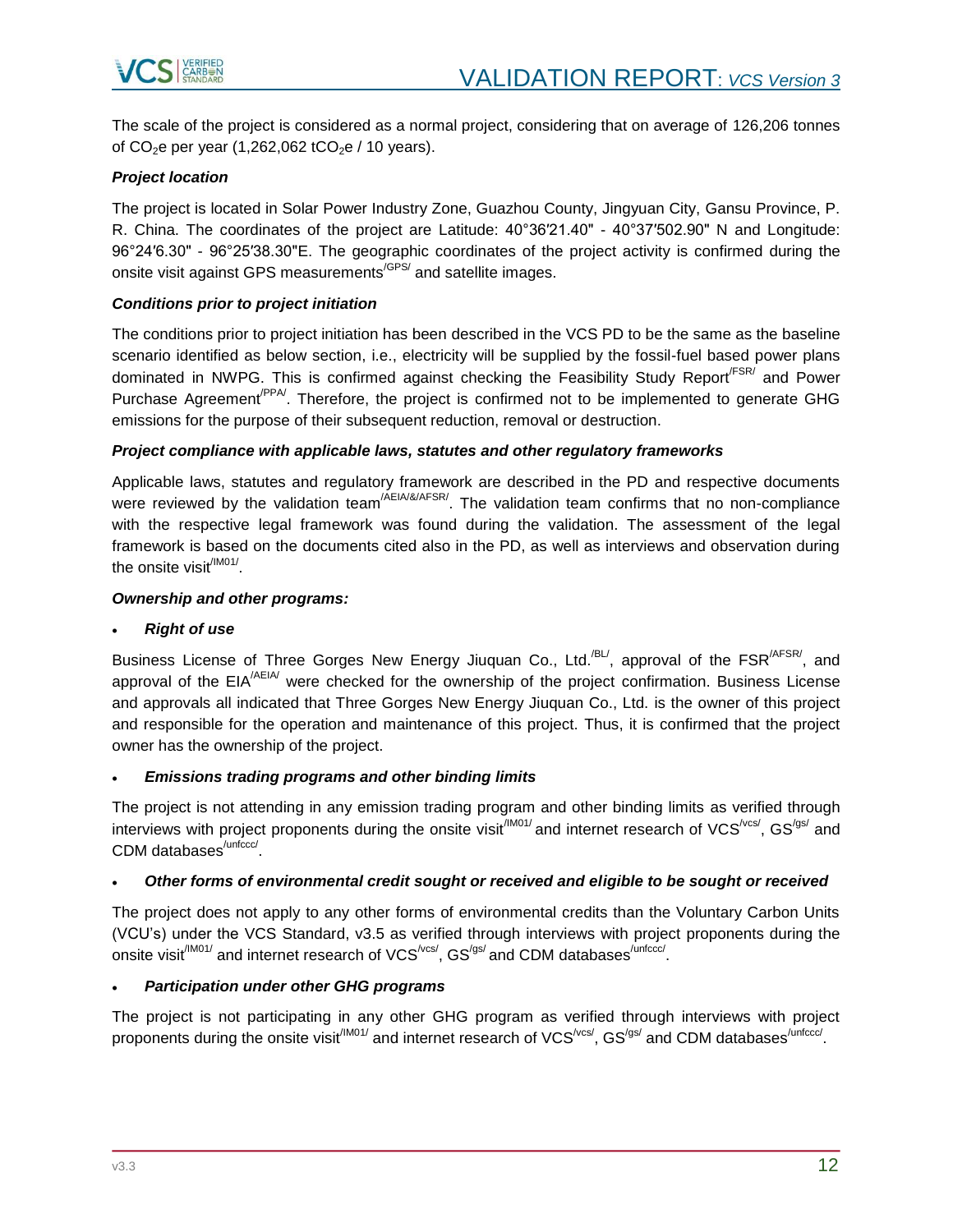

#### *Rejection by other GHG programs*

The project was not rejected from other GHG programmes, as verified through interviews with project proponents during the onsite visit<sup>/IM01/</sup> and internet research of VCS<sup>/vcs/</sup>, GS<sup>/gs/</sup> and CDM databases<sup>/unfccc/</sup>.

### *Additional information relevant to the project, including:*

*Eligibility criteria for grouped projects*

N/A

*Leakage management* 

According to ACM0002, no leakage is considered.

#### *Commercially sensitive information*

There is no commercially sensitive information needs to be considered.

## Related findings

- $\Box$ No CARs, CLs or FARs have been identified in this context
- $\boxtimes$ The following finding(s) have been addressed:

| Finding:                                                                                                                                                                                             | <b>CAR1</b>                                                                                                                                                                                                                                                                                                                                                                                                                                                                                                             |                                                                                                                                                                                                                                                                                                                                                                                                                                                                                                                                                                                                                                                                                                                                                   |            |  |
|------------------------------------------------------------------------------------------------------------------------------------------------------------------------------------------------------|-------------------------------------------------------------------------------------------------------------------------------------------------------------------------------------------------------------------------------------------------------------------------------------------------------------------------------------------------------------------------------------------------------------------------------------------------------------------------------------------------------------------------|---------------------------------------------------------------------------------------------------------------------------------------------------------------------------------------------------------------------------------------------------------------------------------------------------------------------------------------------------------------------------------------------------------------------------------------------------------------------------------------------------------------------------------------------------------------------------------------------------------------------------------------------------------------------------------------------------------------------------------------------------|------------|--|
| <b>Classification</b>                                                                                                                                                                                | $\boxtimes$ CAR                                                                                                                                                                                                                                                                                                                                                                                                                                                                                                         | <b>CL</b>                                                                                                                                                                                                                                                                                                                                                                                                                                                                                                                                                                                                                                                                                                                                         | <b>FAR</b> |  |
| <b>Description of finding</b><br>Describe the finding in unam-<br>biquous style; address the<br>context (e.g. section)                                                                               | In section 1.8, it is observed that<br>The description of technical parameters of the equipments including<br>1.<br>Inverter and Box transformer are missing.<br>2.<br>Only one type of the Photovoltaic Modules was stated in the PD.<br>However, during the on-site validation, it is observed that there are<br>two types of the Photovoltaic Modules, the relevant information is<br>missing.<br>The actual total installed capacity of the Photovoltaic Modules is not<br>3.<br>correct via on-site investigation. |                                                                                                                                                                                                                                                                                                                                                                                                                                                                                                                                                                                                                                                                                                                                                   |            |  |
| <b>Corrective Action #1</b><br>This section shall be filled by<br>the PP. It shall address the cor-<br>rective action taken in details.                                                              | 1.<br>The description of technical parameters of inverter and box<br>transformer has been included in the revised PD v02;<br>2.<br>Both types of PV Modules have been stated in the revised PD v02;<br>3.<br>The actual total installed capacity of the project have been revised<br>in the revised PD v02, and an explanation of the installed capacity<br>calculation has also been added in the PD.                                                                                                                  |                                                                                                                                                                                                                                                                                                                                                                                                                                                                                                                                                                                                                                                                                                                                                   |            |  |
| <b>DOE Assessment #1</b><br>The assessment shall encom-<br>pass all open issues. In case of<br>non-closure, additional<br>corrective action and DOE<br>assessments (#2, #3, etc.) shall<br>be added. | 1.<br>project activity.<br>2.                                                                                                                                                                                                                                                                                                                                                                                                                                                                                           | Via checking the nameplate of the equipment (Inverter and Box<br>transformer) during on-site investigation <sup>/PHT/</sup> and through verifying<br>the Equipment Purchase Agreement <sup>EPA</sup> , it is confirmed that the<br>technical parameters of the Inverter and Box transformer in the<br>revised PD are correct and in line with the actual situation of the<br>Via checking the nameplate of the equipment (Polysilicon Cell)<br>during on-site investigation <sup>/PHT/</sup> and through verifying the Equipment<br>Purchase Agreement <sup>/EPA</sup> , it is confirmed that the technical<br>parameters of the Polysilicon Cell in the revised PD are correct and<br>in line with the actual situation of the project activity. |            |  |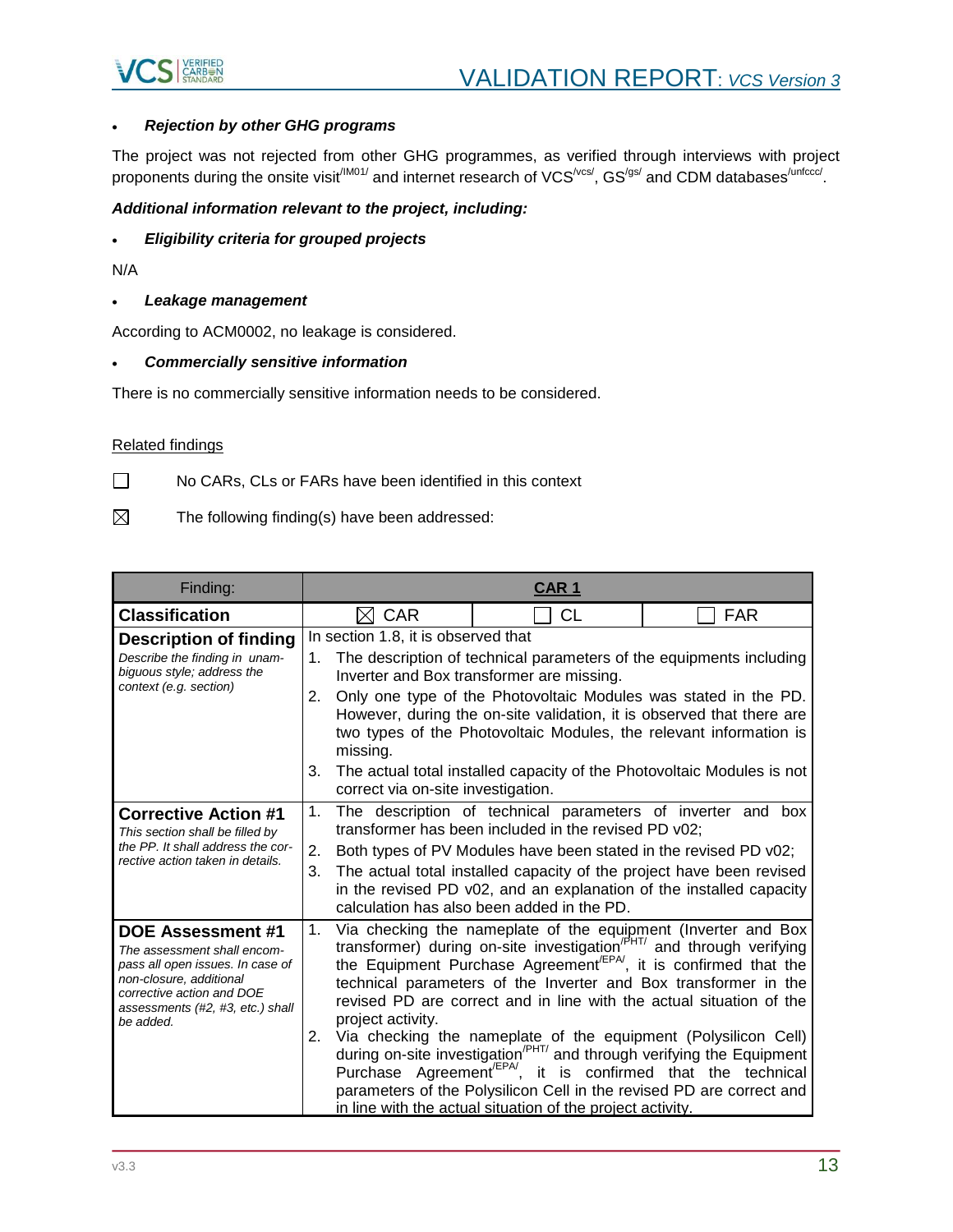

|                               | 3. The actual total installed capacity of the Photovoltaic Modules is<br>checked as revised to 100.39MWp. The calculation is confirmed as<br>correct via the actual quantities of the Photovoltaic Modules:<br>Installed capacity of the total Photovoltaic Modules= 250W*294,315<br>$+ 255W^*105,144 = 100,390,470W = 100.39 MW.$<br>Hence, it is confirmed that the installed capacity of the total<br>Photovoltaic Modules is 100.39MW, but the total installed capacity<br>of the inverters is 100MW and the total installed capacity of the Box<br>transformers is 100MW, hence the actual installed capacity of the<br>project is 100MW. Furthermore, via checking the FSR approval and<br>EIA approval, it is confirmed that the installed capacity of the project<br>is 100MW.<br>The actual quantities of the Photovoltaic Modules is checked and<br>confirmed as correct via checking the Arrival, unloading and<br>unpacking acceptance of Photovoltaic Modules issued in Dec.<br>$2013^{/PMA'}$ .<br>Hence, it is confirmed that the technical information of the main<br>equipments is completed and correct.<br>CAR 1 is closed out. |  |
|-------------------------------|----------------------------------------------------------------------------------------------------------------------------------------------------------------------------------------------------------------------------------------------------------------------------------------------------------------------------------------------------------------------------------------------------------------------------------------------------------------------------------------------------------------------------------------------------------------------------------------------------------------------------------------------------------------------------------------------------------------------------------------------------------------------------------------------------------------------------------------------------------------------------------------------------------------------------------------------------------------------------------------------------------------------------------------------------------------------------------------------------------------------------------------------------|--|
| <b>Conclusion</b>             | To be checked during the first periodic verification                                                                                                                                                                                                                                                                                                                                                                                                                                                                                                                                                                                                                                                                                                                                                                                                                                                                                                                                                                                                                                                                                               |  |
| Tick the appropriate checkbox | $\boxtimes$<br>Appropriate action was taken                                                                                                                                                                                                                                                                                                                                                                                                                                                                                                                                                                                                                                                                                                                                                                                                                                                                                                                                                                                                                                                                                                        |  |
|                               | $\boxtimes$<br>Project documentation was corrected correspondingly                                                                                                                                                                                                                                                                                                                                                                                                                                                                                                                                                                                                                                                                                                                                                                                                                                                                                                                                                                                                                                                                                 |  |
|                               | Additional action should be taken<br>$\bowtie$<br>The project complies with the requirements                                                                                                                                                                                                                                                                                                                                                                                                                                                                                                                                                                                                                                                                                                                                                                                                                                                                                                                                                                                                                                                       |  |

#### Final Assessment

The project technology and the description of the same are in line with the applicable VCS  $\boxtimes$ criteria.

### <span id="page-13-0"></span>**3.2 Application of Methodology**

### <span id="page-13-1"></span>*3.2.1 Title and Reference*

CDM Methodology ACM0002 (Version 16.0) "Grid-connected electricity generation from renewable sources" is applied.

Seen from<https://cdm.unfccc.int/methodologies/DB/EY2CL7RTEHRC9V6YQHLAR6MJ6VEU83>

The following methodological tools, to which the selected methodology refers to, are used:

"Tool for the demonstration and assessment of additionality" (Version 07.0.0);

"Tool to calculate the emission factor for an electricity system" (Version 04.0)

Seen from<https://cdm.unfccc.int/methodologies/DB/M0CSBFOF8RQG5I84XU5Y4WX0I5LHS1>

By searching the UNFCCC website, it is confirmed that the versions of methodology and tools applied by the project are valid at the time of validation.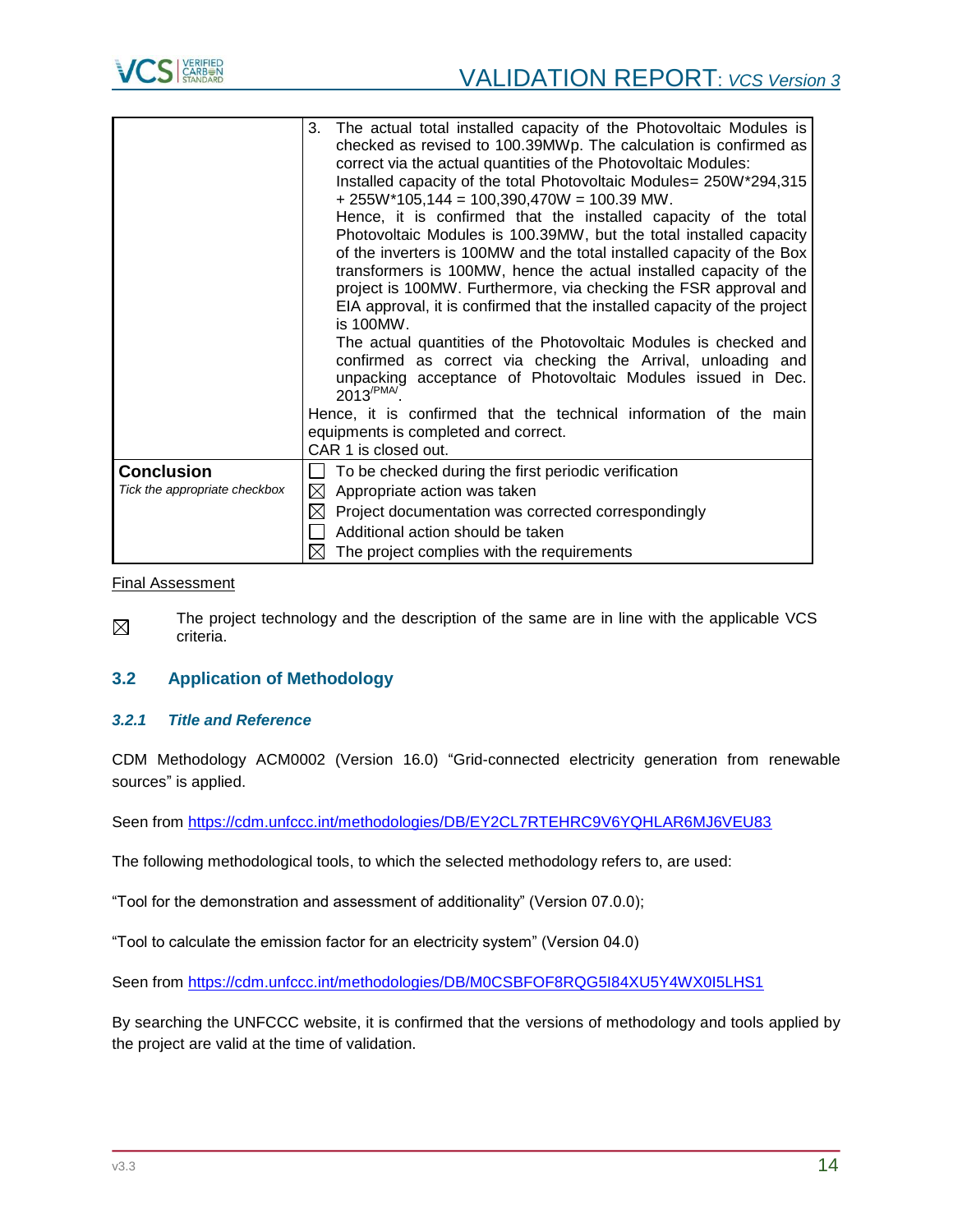

## <span id="page-14-0"></span>*3.2.2 Applicability*

CDM Methodology ACM0002 (Version 16.0) "Grid-connected electricity generation from renewable sources" is applied by the proposed project, according to the methodology, the applicability criteria is applied to the project as follow,

The Project is the installation of a newly built grid-connected renewable power generation project activity (i.e. solar power) at a location where no other plant was installed. And the project does not involve an onsite switch from fossil fuels to a renewable source. Hence, it is a green field power plant. This has been confirmed via checking the  $FSR/FSR$  and during the on-site investigation.

See the Annex 2 of this report for details.

Hence, the validation team concludes that the chosen baseline and monitoring methodology is applicable to the project activity.

### <span id="page-14-1"></span>*3.2.3 Project Boundary*

As stated in the CDM Methodology ACM0002 Ver.16.0, the spatial extent of the project boundary includes the project power plant and all power plants connected physically to the electricity system that the CDM project power plant is connected to.

The PD has been checked as in line with the Methodology ACM0002. The project boundary is confirmed during the on-site investigation and via checking the official data sources for Grid Emission Factor (NWPG Grid) published by the Chinese DNA<sup>/GEF/</sup>.

The electricity generated by the project is delivered to NWPG through Gansu Provincial Power Grid. NWPG is a regional grid, which includes Shaanxi Province, Gansu Province, Qinghai Province, Ningxia Hui Autonomous Region and Xinjiang Uyghur Autonomous Region power grids<sup>/GEF/</sup>. Therefore, the physical, geographical site of the project and the NWPG grid are defined as the project boundary.

All sources and GHGs required by the methodology have been included within the project boundary.

### <span id="page-14-2"></span>*3.2.4 Baseline Scenario*

The description of baseline identification in the PD is transparent, verifiable and in accordance to the methodology.

The project is a newly built grid-connected solar power generation project activity, which is checked through the FSR and confirmed during on-site investigation. In the methodology, the baseline scenario is the amount of electricity delivered to the grid by the project activity that would have been otherwise generated by the operation of grid-connected power plants and by the addition of new generation sources, as reflected in the combined margin (CM) calculations described in the "Tool to calculate the emission factor for an electricity system" Ver.04.0.

Hence, the baseline for this project activity is the amount of electricity (kWh) supplied to the grid multiplied with the emission factor of NWPG.

The methodology provided no other plausible alternative for the baseline scenario.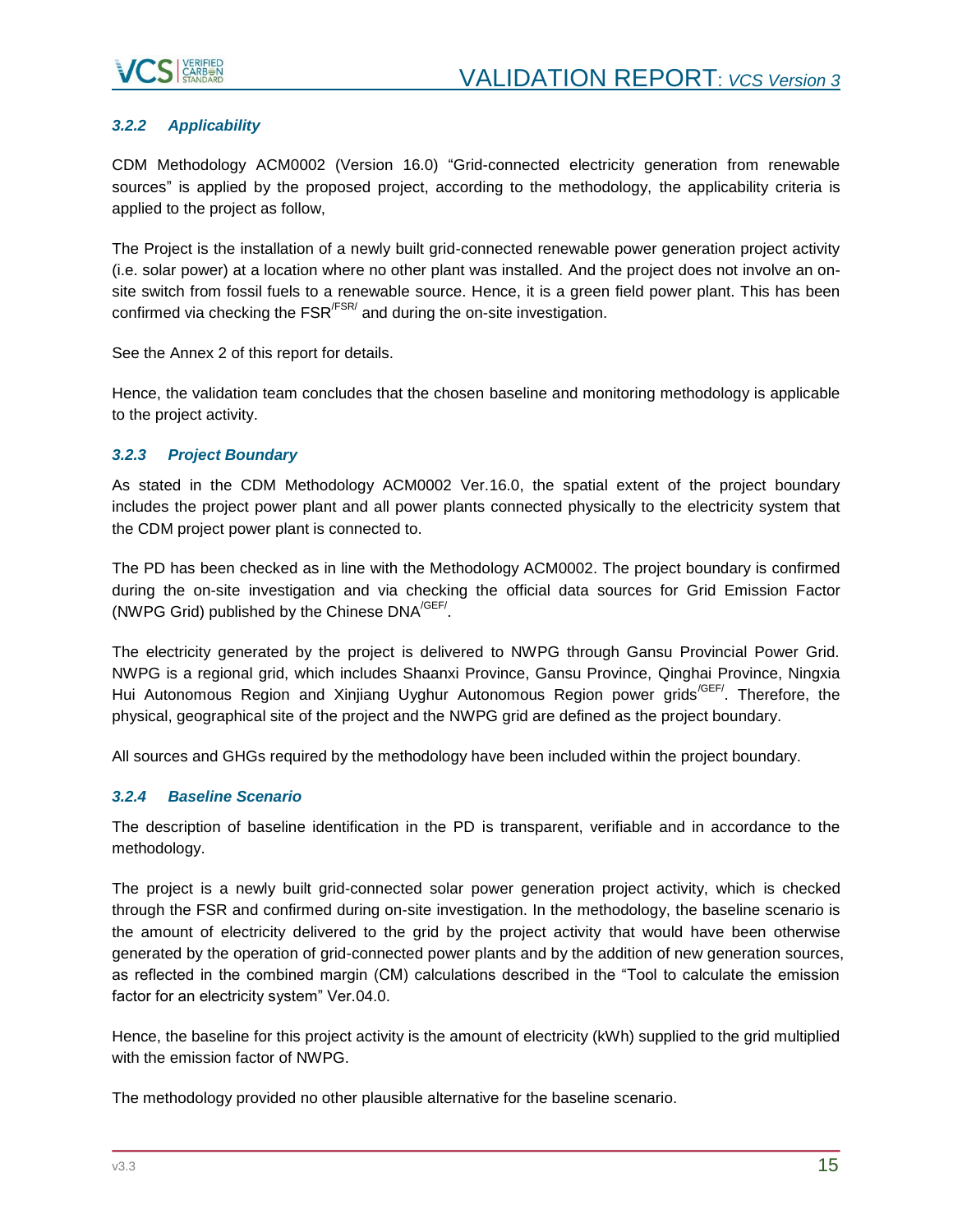

### <span id="page-15-0"></span>*3.2.5 Additionality*

The steps taken and sources of information used, to cross-check the information contained in the VCS PD on this matter are described below:

"Tool for demonstration and assessment of additionality" (version 7.0.0) has been utilized to demonstrate additionality. Following the requirements of the methodology, the baseline scenario has been determined in the methodology, no need to identify the alternatives. Following this, investment analysis and common practice analysis were used to demonstrate the additionality of the project.

#### *Identifications of alternatives*

The baseline scenario is determined in the methodology ACM0002 Ver.16.0.

#### *Investment analysis*

The project investment analysis is demonstrated by applying the "Tool for the demonstration and assessment of additionality" (version 07.0.0) according to ACM0002 and latest version of the Guidance on the Assessment of Investment Analysis (Version 05.0).

A step-wise assessment is presented in Table 3-2.

Table 3-2 Investment Analysis

| <b>Step</b> | <b>Argument by PP</b>                                                                                                                                                                                                                                                                                                                                                                                                                                                                                                                                                                                 | Assessment of the validation team                                                                                                                                                                                                                                                                                                                                                                                                                                                                   |
|-------------|-------------------------------------------------------------------------------------------------------------------------------------------------------------------------------------------------------------------------------------------------------------------------------------------------------------------------------------------------------------------------------------------------------------------------------------------------------------------------------------------------------------------------------------------------------------------------------------------------------|-----------------------------------------------------------------------------------------------------------------------------------------------------------------------------------------------------------------------------------------------------------------------------------------------------------------------------------------------------------------------------------------------------------------------------------------------------------------------------------------------------|
| a           | Option III: benchmark analysis is selected for  <br>the investment analysis.<br>According to the Additionality Tool, Option II<br>or Option III can be selected if Option I is not<br>applicable.<br>Simple cost analysis (Option I) is not<br>applicable because this project will produce<br>financial/economic benefits other than VCUs<br>related income, through sale of generated<br>electricity to the Northeast China Power<br>Grid.<br>In this case the investment comparison<br>analysis (Option II) is not applicable because<br>baseline scenario isn't a specific investment<br>project. | In accordance with the Additionality Tool, the<br>option III benchmark analysis is selected and<br>the options I and II were not applied.<br>Compared to other solar power projects<br>already registered under VCS the applied<br>approach option III is usually chosen.<br>The exclusion of option I and II is reasonable<br>and hence assessed as OK.                                                                                                                                            |
| b           | The financial indicator "Equity Internal Rate<br>of Return (Equity IRR)" post tax for Chinese<br>power industry is 10% as defined in the<br>"Interim rule on Economic Assessment of<br>Electric Engineering Retrofit Projects"/IREA/.<br>It has been identified as a financial indicator<br>for benchmark analysis.                                                                                                                                                                                                                                                                                   | The "Interim Rule on Economic Assessment<br>of Electric Engineering Retrofit Projects" is<br>valid since 2002 <sup>/IREA/</sup> and is widely used in<br>China for financial<br>evaluation of grid<br>connected power generation project. The<br>choice of benchmark as 10% for newly<br>constructed grid connected solar power plant<br>is assessed to be appropriate, since it is in<br>compliance with national regulation and<br>applied for many registered VCS solar<br>projects in the past. |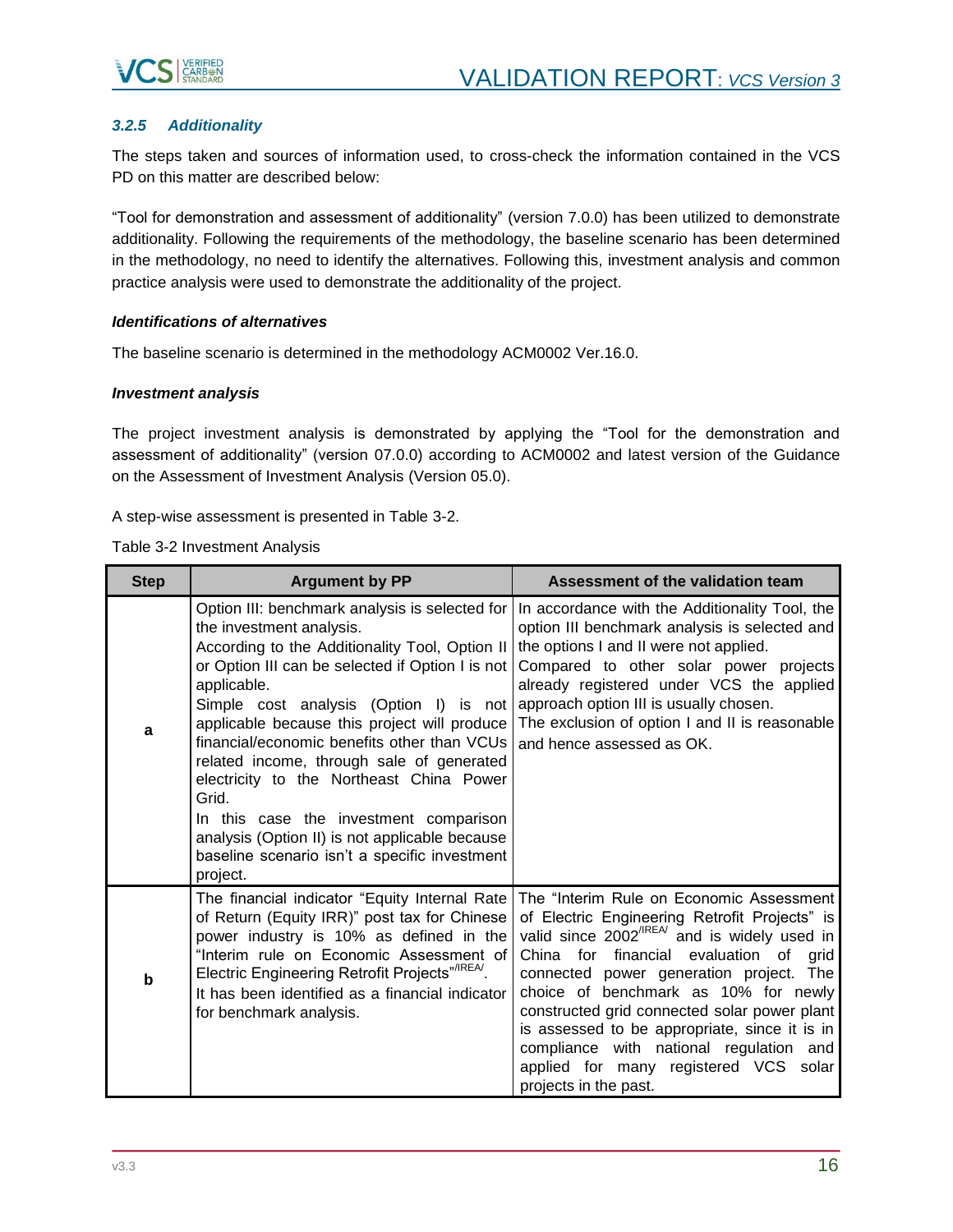

| <b>Step</b> | <b>Argument by PP</b>                                                                                                                                                                                                                                                                                                                                                                                                                                                                                                                                                                                                                                                                                                                                                                                                                                                                                                                                                                                                                                                                                                                                                                                      | Assessment of the validation team                                                                                                                                                                                                                                                                                                                                                                                                                                                                                                                                                                                                                                                                                                                                                |
|-------------|------------------------------------------------------------------------------------------------------------------------------------------------------------------------------------------------------------------------------------------------------------------------------------------------------------------------------------------------------------------------------------------------------------------------------------------------------------------------------------------------------------------------------------------------------------------------------------------------------------------------------------------------------------------------------------------------------------------------------------------------------------------------------------------------------------------------------------------------------------------------------------------------------------------------------------------------------------------------------------------------------------------------------------------------------------------------------------------------------------------------------------------------------------------------------------------------------------|----------------------------------------------------------------------------------------------------------------------------------------------------------------------------------------------------------------------------------------------------------------------------------------------------------------------------------------------------------------------------------------------------------------------------------------------------------------------------------------------------------------------------------------------------------------------------------------------------------------------------------------------------------------------------------------------------------------------------------------------------------------------------------|
| c           | The Equity IRR post-tax (without VCU<br>revenue) is 7.94% which is less than the<br>identified benchmark of 10%.                                                                                                                                                                                                                                                                                                                                                                                                                                                                                                                                                                                                                                                                                                                                                                                                                                                                                                                                                                                                                                                                                           | PP has calculated Equity IRR in spreadsheet<br>for the project activity on post-tax basis and<br>compared the same with the benchmark<br>10%.<br>PP has demonstrated that the Equity IRR is<br>lower than the benchmark and hence the<br>project is not financially attractive.<br>The Equity IRR calculation was reproduced<br>by the validation team.<br>The parameters used for the Equity IRR<br>calculation were derived from the FSR, which<br>was approved by local government <sup>/AFSR/</sup> . The<br>assumptions stated in the<br>report are<br>assessed to be reasonable.<br>Each parameter is assessed individually by<br>the validators in Annex 3.<br>The assessment is strictly following the latest<br>Guidelines on the Assessment of Investment<br>Analysis. |
| d           | The sensitivity analysis was demonstrated<br>through two manners:<br>1. Varying $\pm$ 10 % of four critical parameters<br>(Total static investment, Annual electricity<br>delivered to the grid, Electricity tariff and<br>Annual O&M cost). The selection is checked<br>as in line with the requirements in Guidelines<br>on the assessment of investment analysis<br>(version 05.0) of "Only variables, including<br>the initial investment cost, that constitute<br>more than 20% of either total project costs or<br>total project revenues should be subjected to<br>reasonable variation", the Total static<br>investment is checked as constitutes more<br>than 20% of total project costs. The product<br>of electricity tariff and Annual electricity<br>delivered to the grid is checked as constitute<br>more than 20% of the total revenue of the<br>project. The total O&M throughout the<br>project lifetime is checked as accounts for<br>more than 20% of the project cost.<br>2. Threshold analysis by varying the above<br>four parameters to make the Equity IRR<br>meet benchmark 10%.<br>Based above, it can confirm that the financial<br>unattractiveness of the project is robust. | The sensitivity analysis concludes that the<br>project activity is unlikely to be financially<br>attractive. Threshold analysis is also used in<br>sensitivity analysis. The sensitivity analysis<br>was reproduced by the validation team and<br>evaluated to be correct.<br>The<br>sensitivity analysis and<br>threshold<br>analysis of each parameter is assessed<br>individually by the validation team in Annex 3.                                                                                                                                                                                                                                                                                                                                                          |

## *Common practice analysis*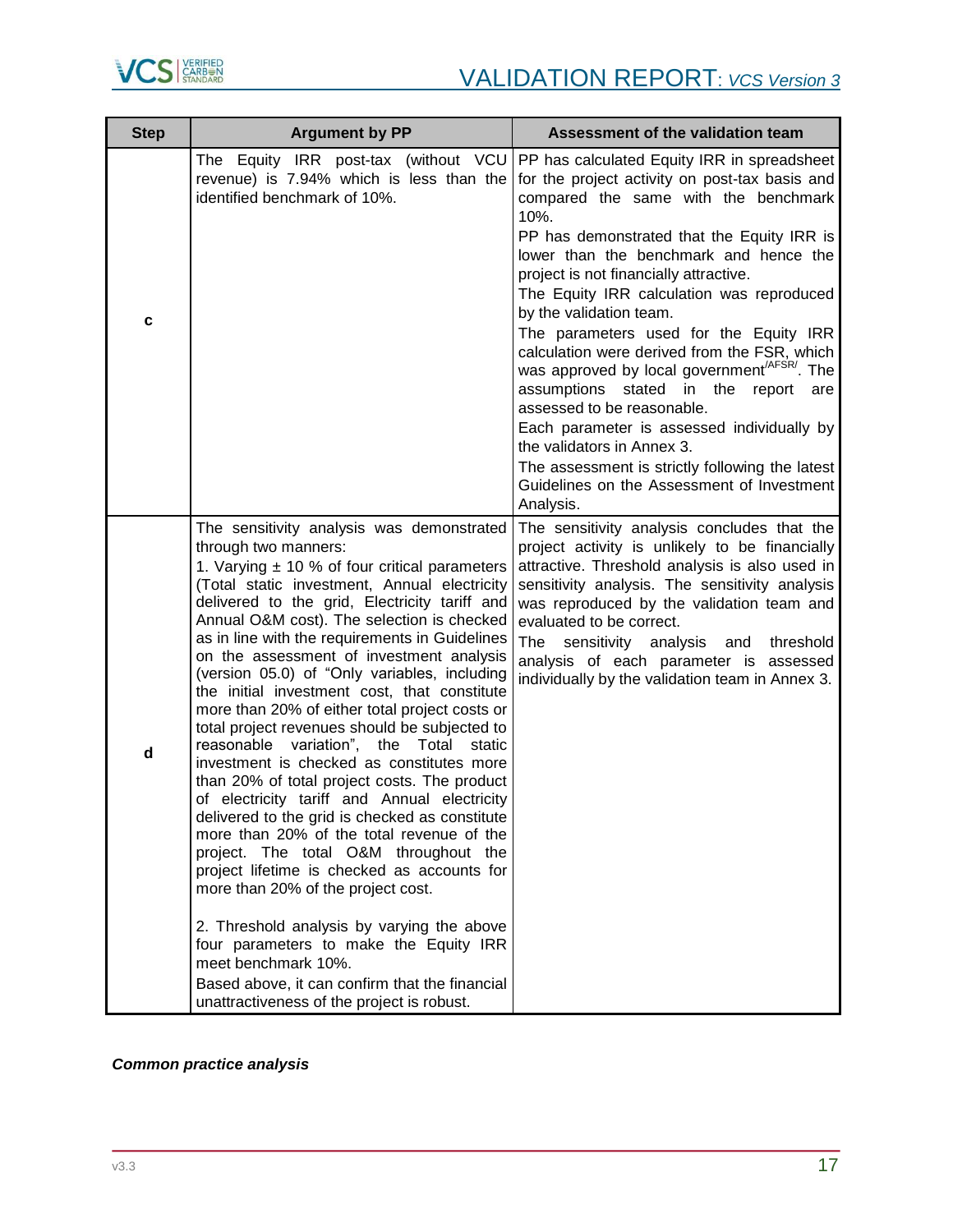

The common practice analysis was checked strictly followed "Tool for the demonstration and assessment of additionality" (version 07.0.0) and "Guidelines on common practice" (Ver02.0, EB69 Annex08).

Step 1: calculate applicable capacity or output range as +/-50% of the design capacity or output of the proposed project activity

The installed capacity of the wind power project is 100MW, so the range will be 50~150MW.

Step 2: identify similar projects (both CDM/VCS and non-CDM/VCS) which fulfill all of the following conditions:

- (a) The projects are located in the applicable geographical area;
- (b) The projects apply the same measure as the proposed project activity;
- (c) The projects use the same energy source/fuel and feedstock as the proposed project activity, if a technology switch measure is implemented by the proposed project activity;
- (d) The plants in which the projects are implemented produce goods or services with comparable quality, properties and applications areas (e.g. clinker) as the proposed project plant;
- (e) The capacity or output of the projects is within the applicable capacity or output range calculated in Step 1;
- (f) The projects started commercial operation before the project design document (VCS-PD) is published for global stakeholder consultation or before the start date of proposed project activity, whichever is earlier for the proposed project activity.

Demonstration as follow,

- (a) The region selected for common practice of Gansu Province is assessed as appropriate and reasonable. A province is the second administrative level of China after central government and it is authorized to execute administrative examination and approval for construction projects considering local regulations<sup>/CEPY/</sup>:
- (b) Same measures is defined as measure (b) Switch of technology with or without change of energy source including energy efficiency improvement as well as use of renewable energies (example: energy efficiency improvements, power generation based on renewable energy);
- (c) Project uses solar energy source;
- (d) Project for power generation;
- (e) Out range from 50MW to150MW;
- (f) Commercial operation started before 2013-12-30.

Step 3: within the projects identified in Step 2, identify those that are neither registered CDM/VCS project activities, project activities submitted for registration, nor project activities undergoing validation. Note their number *Nall*.

Thus, the projects operated before 2013-12-30 with an installed capacity of between 50MW to150MW in Gansu Province are determined as "*Nall*". Projects have been applied to CDM/VCS were excluded.

The information source CDM website<sup>/unfccc/</sup>, GS website<sup>/gs/</sup>, VCS website<sup>/vcs/</sup>, China Solar Photovoltaic Industry Authority Data Information Centre<sup>/cspi/</sup> and China Electric Power Yearbook 2013<sup>/CEPY/</sup> for the common practice analysis are publicly available and checked by the validation team. The information used is evaluated to be credible.

There is no project operated before 2013-12-30 with an installed capacity of between 50MW to150MW in Gansu Province not applying CDM/VCS. Hence  $N_{all}=0$ .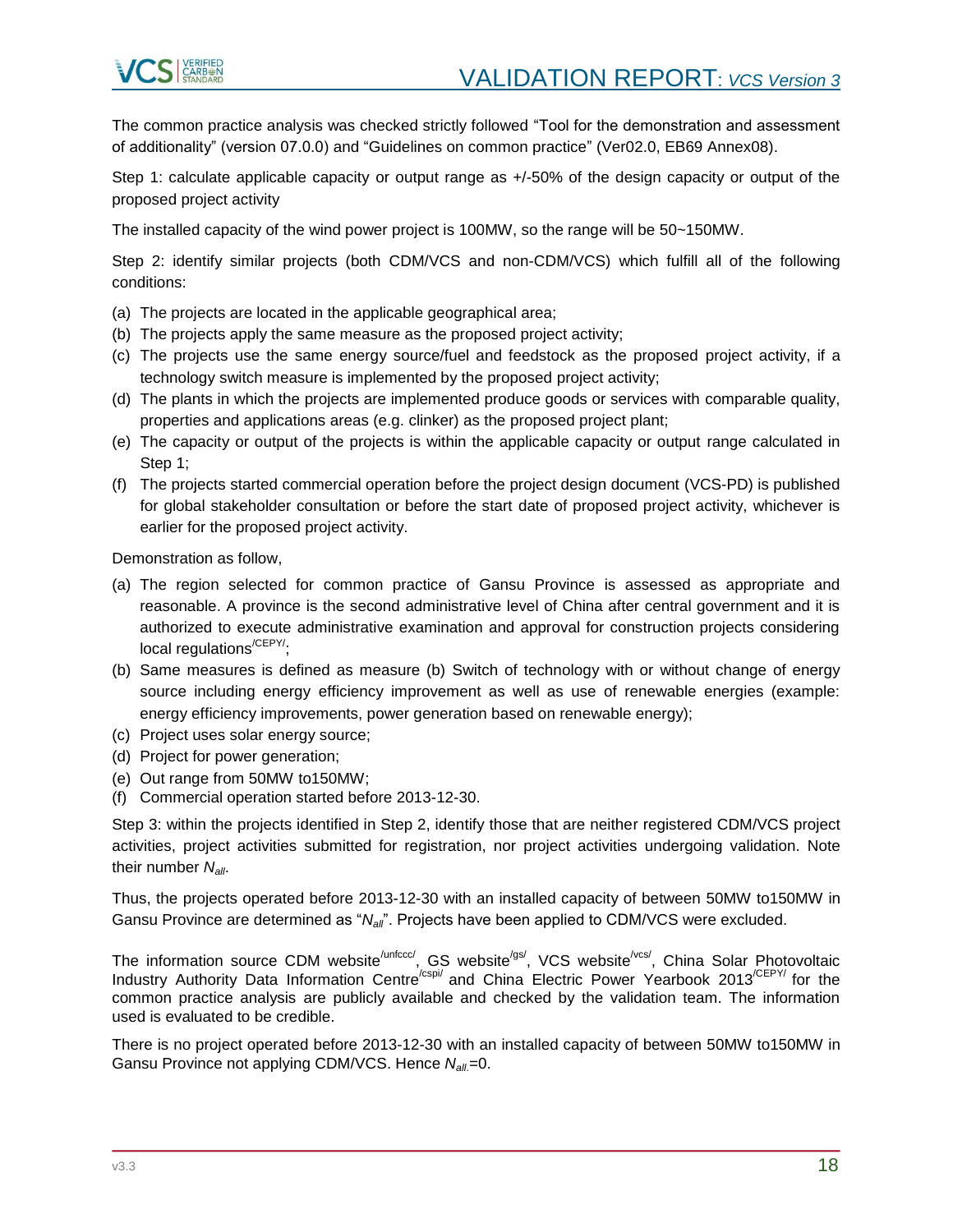

Step 4: within similar projects identified in Step 3, identify those that are different to the technology applied in the proposed project activity. Note their number *Ndiff*.

 $N_{\text{all}}=0$ , hence,  $N_{\text{diff}} = N_{\text{all}} = 0$ .

Step 5: calculate factor F=1-N<sub>diff</sub>/N<sub>all</sub> representing the share of similar projects (penetration rate of the measure/technology) using a measure/technology similar to the measure/technology used in the proposed project activity that deliver the same output or capacity as the proposed project activity.

For this project, F=1-1/1=1-1=0<0.2. It can be concluded that the project is not a common practice.

The statistics presented above clearly indicates that the project is not a common practice in this appropriate region at the time of PD preparation.

### <span id="page-18-0"></span>*3.2.6 Quantification of GHG Emission Reductions and Removals*

#### **Algorithm and/or formulae used to determine emission reductions**

As per ACM0002, the *ER<sup>y</sup>* of the project activity during the crediting period is the difference between the baseline emission (*BEy*) and project emission (*PEy*). The GHG emission reduction is calculated as per ACM0002 with the following equations:

 $ER_v = BE_v - PE_v$ 

Where:

 $ER<sub>y</sub>$  Emissions reductions of the project activity during the year *y* (tCO<sub>2</sub>e/yr)

 $BE<sub>v</sub>$  Baseline emissions during the year *y* (tCO<sub>2</sub>e/yr)

 $PE<sub>y</sub>$  Project emissions during the year *y* (tCO<sub>2</sub>e/yr)

According to ACM0002, project emission is zero for solar power projects. And leakage emission is not considered.

#### *Baseline emissions*

The baseline emissions *BE<sup>y</sup>* are to be calculated as follows:

 $BE_v = EG_{PJ,v} \cdot EF_{grid,CM, v}$ 

Where:

 $BE<sub>v</sub>$  = Baseline emissions in year *y* (tCO<sub>2</sub>e/yr) *EGPJ,y* = Quantity of net electricity generation that is produced and fed into the grid as a result of the implementation of the CDM project activity in year *y* (MWh/yr)

 $EF_{\text{grid},CMy}$  = Combined margin  $CO_2$  emission factor for grid connected power generation in year *y* (tCO**2**e/MWh)

The proposed project is the installation of a new grid-connected solar power plant at a site where no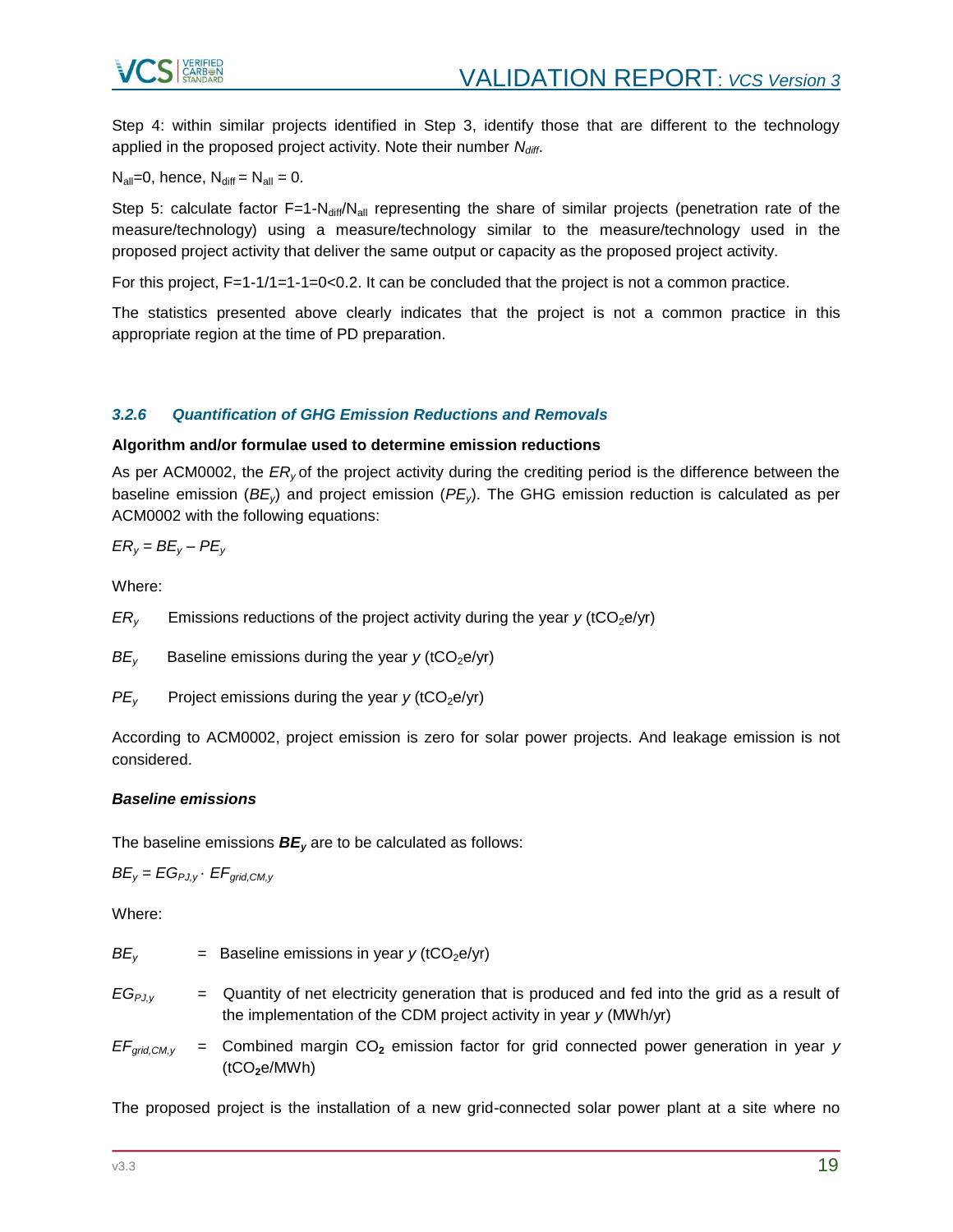

renewable power plant was operated prior to the implementation of the project activity, hence:

*EGPJ,y*= *EGfacility,y*

Where:

*EGfacility,y* = Quantity of net electricity generation supplied by the project plant/unit to the grid in year *y*  (MWh/yr)

According to the methodology ACM0002 (Version 16.0), *EGfacility,y* is the quantity of net electricity generation supplied by the project plant/unit to the grid. It shall be determined as the difference between quantity of the electricity delivered to the grid by the project and quantity of electricity consumed by the project which is imported from the grid.

For this proposed project

*EGfacility,y*=*EGexport,y*- *EGimport,y*

Where,

 $EG_{export}$  = quantity of the electricity delivered to the grid by the project in year  $y(MWh/yr)$ .

 $EG_{\text{imootv}}$  = quantity of the electricity imported from the grid by the project in year  $y(MWh/yr)$ .

The grid emission factor is determined ex-ante and estimated as a combined margin emission factor (*EFgrid,CM,y*) which is a combination of the operating margin emission factor (*EFgrid,OM,y*) and the built margin emission factor (*EFgrid,BM,y*)

The calculation method of the *EFgrid,OM,y* and *EFgrid,BM,y* is derived from the guidance of OM and BM calculation issued by the Chinese DNA. The National Development and Reform Commission of People's Republic of China calculates OM and BM for each sub-grid and renews the results every year. The project was published for GSP on 2015-05-11. The latest data published on 2015-02-04<sup>1</sup> prior to PD-GSP were used for the OM and BM calculation<sup>/ef/</sup>.

It is also confirmed that there is no electricity power exchange between the NWPG to other power grid, hence, the *EFgrid,CM,y* is calculated in line with the "Tool to calculate the emission factor for an electricity system".

According to the public data issued by China's DNA on 2015-02-04, [http://cdm.ccchina.gov.cn/archiver/cdmcn/UpFile/Files/Default/20150204155537627092.pdf,](http://cdm.ccchina.gov.cn/archiver/cdmcn/UpFile/Files/Default/20150204155537627092.pdf) the calculated results are as follow:

 $EF_{grid,OM, v} = 0.9578 \text{ tCO}_2 \text{e}/\text{MWh},$ 

 $EF_{grid,BM,v}$ = 0.4512 tCO<sub>2</sub>e/MWh

l

<sup>&</sup>lt;sup>1</sup>The BM calculation is recalculated by NDRC and the new value was issued on 2015-05-11, <http://cdm.ccchina.gov.cn/Detail.aspx?newsId=51651&TId=3>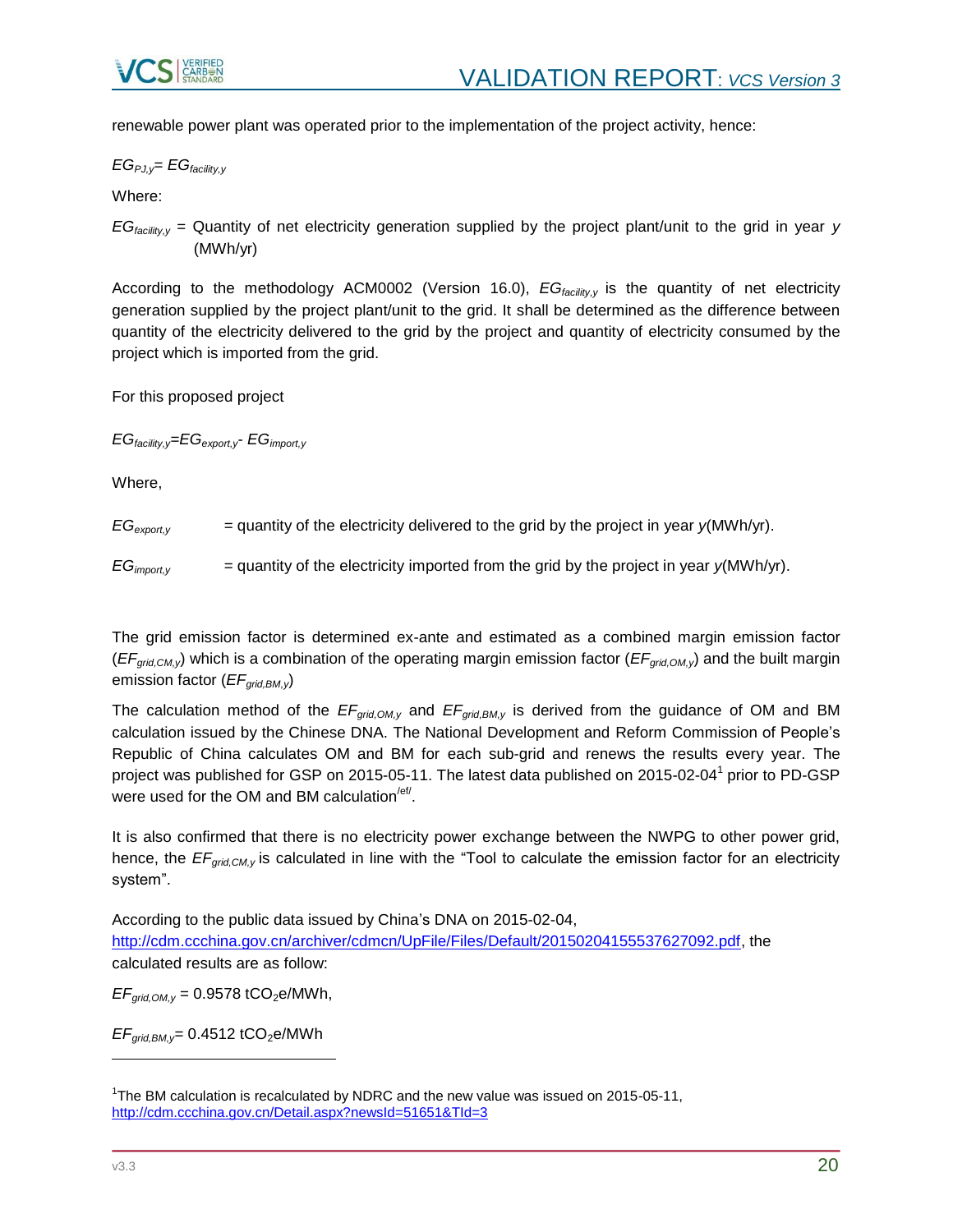

*Thus, EFgrid,CM,y== 0.75×EFgrid,OM,y + 0.25×EFgrid,BM,y*

$$
= 0.8311 tCO2e/MWh
$$

The grid emission factor *EFgrid,CM,y* will be fixed in the first crediting period.

The "Tool to calculate the emission factor for an electricity system" is used to calculate the emission factor and it is consistent with the latest version.

The validation team is convinced of the result of the emission factor calculation. It is deemed to be adequate and transparent. All data required for the emission factor calculation were derived from publicly available data of the Chinese government<sup>/GEF/</sup>.

Thus, the calculation of the grid emission factor is in compliance with the requirements of the "Tool to calculate the emission factor for an electricity system (Version 04.0)" and in line with the VVS<sup>/VVS/</sup>.

*BE<sup>y</sup>* is calculated by multiplying the electricity baseline emission factor or grid emission factor (*EFgrid,CM,y*) and the quantity of net electricity generation supplied by the project to the grid NWPG (*EGfacility,y*).The average annual net electricity exported to the NWPG from the project in the first 10 crediting period is estimated to be 151,855MWh as defined in the  $\mathsf{FSR}^{\mathsf{/FSR}\mathsf{/}}$ .

So, *BEy*= *EFgrid,CM,y* × *EGfacility,y*

$$
= EF_{grid, CM, y} \times (EG_{export, y} \cdot EG_{import, y})
$$

 $=0.8311$ tCO<sub>2</sub>e/MWh × (151,855-0)MWh

 $= 126,206tCO<sub>2</sub>e/yr$ 

### *Project emission*

The proposed project is a newly built solar power project, in compliance with ACM0002 Ver.16.0, project emissions can be neglected.

### *Leakage*

In compliance with ACM0002 Ver.16.0, the leakage is ignored.

### *Emission reduction*

*ER<sup>y</sup>* of the project activity during the crediting period is the difference between baseline emission (*BEy*) and project emission (*PEy*). The calculated result is as follows:

$$
ER_y = BE_y - PE_y
$$
  
= 126,206 tCO<sub>2</sub>e/yr - 0  
= 126,206 tCO<sub>2</sub>e/yr

The emission reduction calculation was checked by the validation team. Altogether the project activity reduces emissions of 1,262,062 tCO<sub>2</sub>e over the 1<sup>st</sup> renewable crediting period (10 years).

It is confirmed by the validation team via cross-checking the whole calculation process<sup>/XLS/</sup> against all referenced data sources and the requirements of the applied methodology and methodological tools that: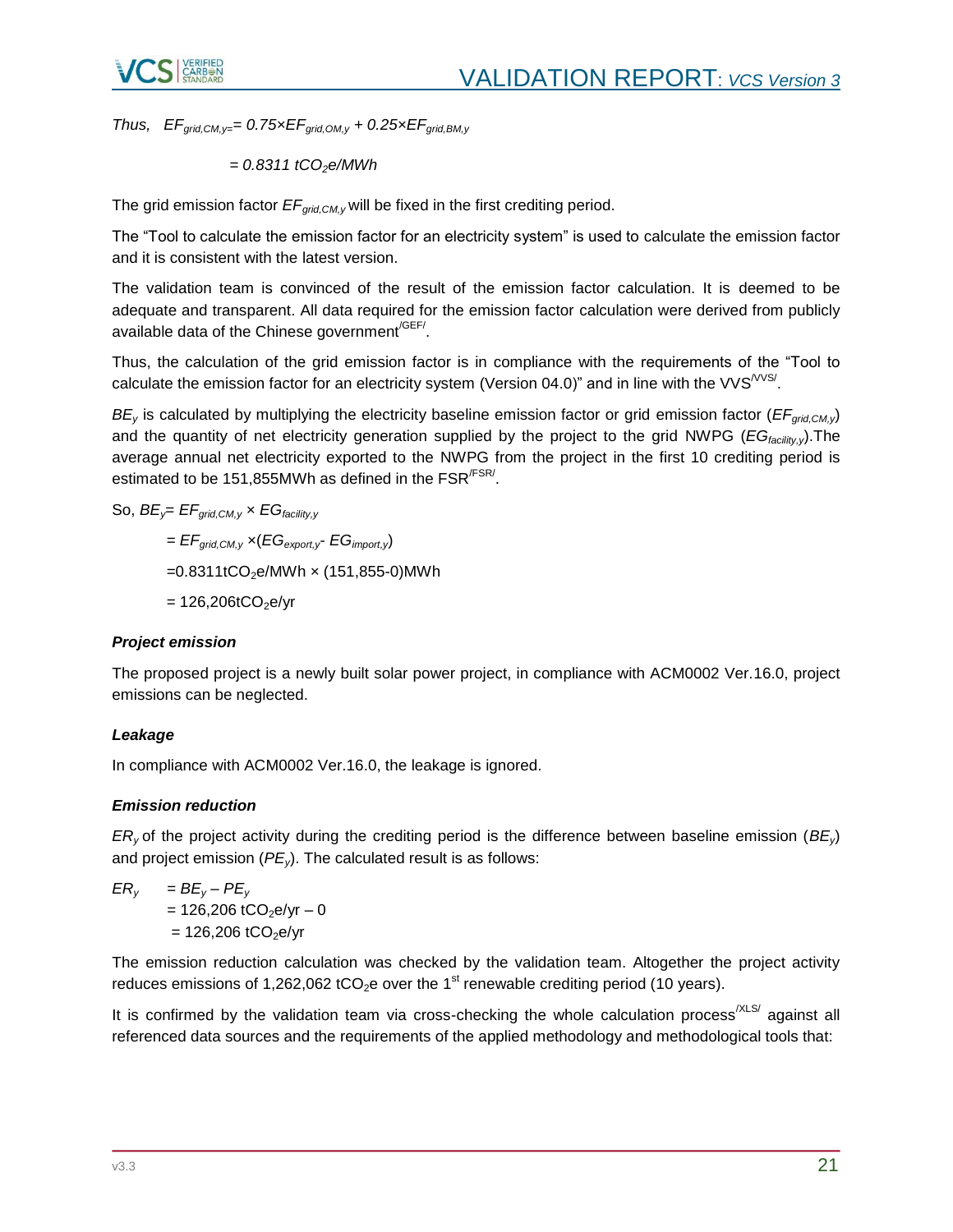

- a) All data sources and assumptions used are listed and referenced in the PD and are appropriate. Calculations are correct, applicable to the proposed CDM project activity and will result in a conservative estimation of the emission reductions;
- b) All documentation used by project participants as the basis for assumptions and source of data is correctly quoted and interpreted in the PD;
- c) All values used in the PD are considered reasonable in the context of the proposed CDM project activity;
- d) The baseline methodology has been applied correctly to calculate project emissions, baseline emissions, leakage and emission reductions;
- e) All estimates of the baseline emissions can be replicated using the data and parameter values provided in the PD. Therefore, the GHG emission reduction calculation is assessed to be correct.

#### <span id="page-21-0"></span>*3.2.7 Methodology Deviations*

No deviations from the procedures indicated by the methodology have been made.

#### <span id="page-21-1"></span>*3.2.8 Monitoring Plan*

According to ACM0002 Ver.16.0, the monitoring plan covers the following parameters required to be monitored,

- Quantity of electricity delivered to the grid by the project *EGexport,y*,
- Quantity of electricity imported from the grid by the project *EGimport,y*,
- Quantity of net electricity generation supplied by the project plant to the grid in year *y EGfacility,y*

The Quantity of net electricity generation supplied by the project plant to the grid (*EGfacility,y*) will be determined by means of calculating the *EGexport,y*- *EGimport,y*. The monitoring of *EGexport,y* and *EGimport,y* and calculation of  $EG<sub>facility.v</sub>$  will be conducted at project site.

Two bi-directional meters M1 (main meter) and M2 (back-up meter) have been installed to monitor the electricity delivered to the grid by the project (*EGexport,y*) and the electricity imported from the grid by the project (*EGimport,y*). M1 is installed on the onsite 110kV substation at the project site and M2 is installed in the Bulongji 330kV substation to measure *EGexport,y* and *EGimport,y*. When M1 is out of order, the readings from meter M2 will be used. The meters have been installed in accordance with the national standard. The calibration of the meters will be annually conducted by a qualified organization and in compliance with the national standard.

The data will be archived during the crediting period and two years after the end of last crediting period.

The monitoring plan can be implemented with regard to the description of measurement methods and QA/QC procedures. All the monitoring arrangements are feasible within the project design.

The monitoring plan is in compliance with the requirements in ACM0002. The validation team is convinced that the monitoring plan will be properly carried out and is sufficient to ensure the monitoring of emission reductions.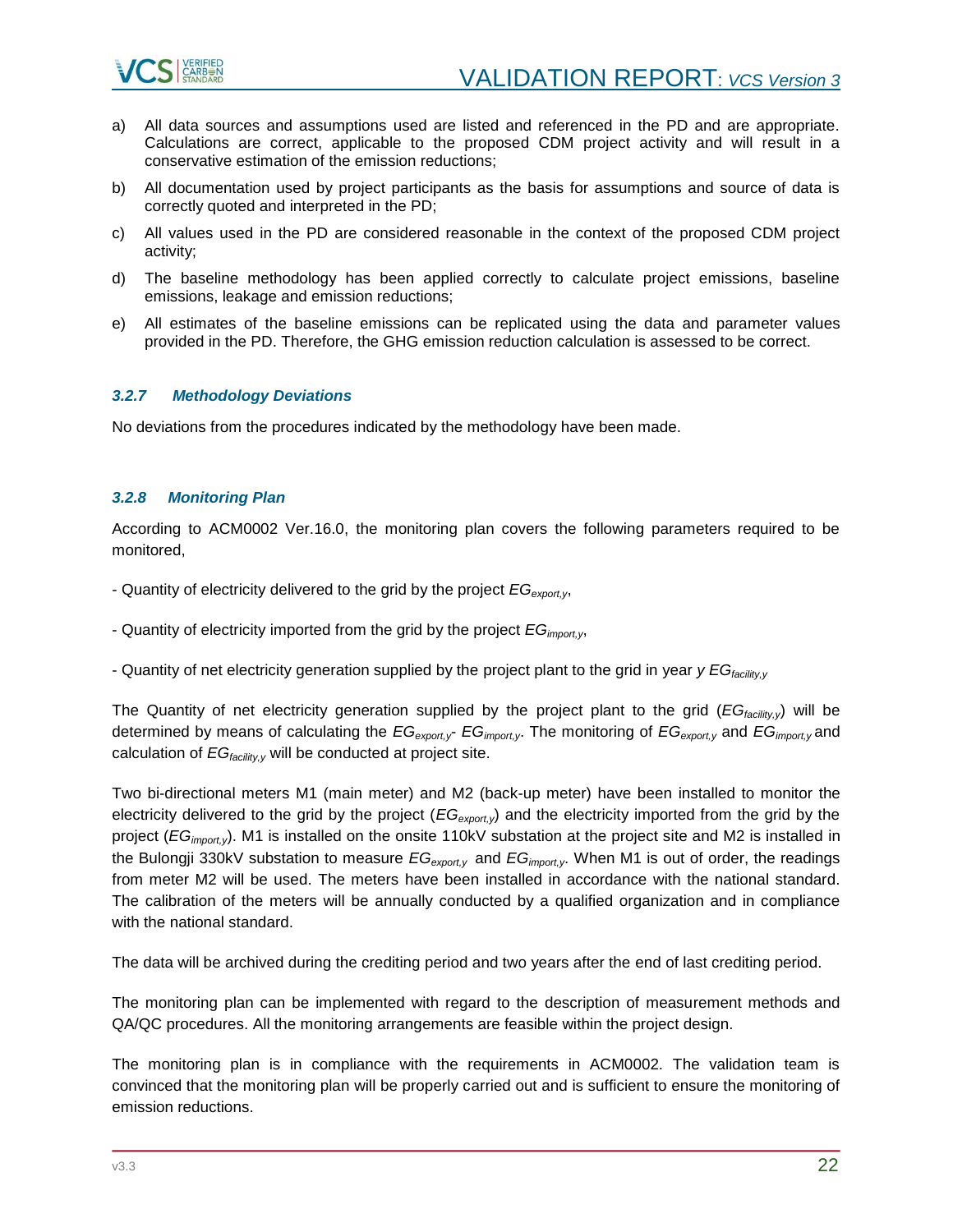

#### Related findings

 $\Box$ 

No CARs, CLs or FARs have been identified in this context

 $\boxtimes$ The following finding(s) have been addressed:

| Finding:                                                                                                                                                                                             |                                                                                                                                                                                                                                                                                                                                                                                                                                                                                                                                                                                                                                                                                                                                                                                                                                                                          | CL <sub>2</sub>                                                                                                                                                                                                                                                                                                                                                                                                                 |            |  |  |
|------------------------------------------------------------------------------------------------------------------------------------------------------------------------------------------------------|--------------------------------------------------------------------------------------------------------------------------------------------------------------------------------------------------------------------------------------------------------------------------------------------------------------------------------------------------------------------------------------------------------------------------------------------------------------------------------------------------------------------------------------------------------------------------------------------------------------------------------------------------------------------------------------------------------------------------------------------------------------------------------------------------------------------------------------------------------------------------|---------------------------------------------------------------------------------------------------------------------------------------------------------------------------------------------------------------------------------------------------------------------------------------------------------------------------------------------------------------------------------------------------------------------------------|------------|--|--|
| <b>Classification</b>                                                                                                                                                                                | <b>CAR</b>                                                                                                                                                                                                                                                                                                                                                                                                                                                                                                                                                                                                                                                                                                                                                                                                                                                               | $\boxtimes$ CL                                                                                                                                                                                                                                                                                                                                                                                                                  | <b>FAR</b> |  |  |
| <b>Description of finding</b><br>Describe the finding in unam-<br>biquous style; address the<br>context (e.g. section)                                                                               | In section 2.5, it is observed that the sensitivity analysis is not<br>demonstrated sufficiently.                                                                                                                                                                                                                                                                                                                                                                                                                                                                                                                                                                                                                                                                                                                                                                        |                                                                                                                                                                                                                                                                                                                                                                                                                                 |            |  |  |
| <b>Corrective Action #1</b><br>This section shall be filled by<br>the PP. It shall address the cor-<br>rective action taken in details.                                                              | In the revised PD v02, the sensitivity analysis has been fully<br>demonstrated. The following description has been added:<br><b>Total static investment</b><br>A fall of this significant decrease is impossible as the project has already<br>finished construction, and the statistics of all project contracts shows<br>that totally 914.722 million CNY have been spent.<br>Annual Electricity delivered to grid<br>The theoretical electricity generation of this project was calculated using<br>the past 30 years' historical data (from 1979 to 2008) of the solar<br>resources in this region, and the annual net electricity supplied to the                                                                                                                                                                                                                   |                                                                                                                                                                                                                                                                                                                                                                                                                                 |            |  |  |
|                                                                                                                                                                                                      | electricity delivered to the grid.                                                                                                                                                                                                                                                                                                                                                                                                                                                                                                                                                                                                                                                                                                                                                                                                                                       | grid was estimated considering the influence of accumulative decay<br>rate, so this value is reasonable and the errors will not be great.<br>Therefore, the electricity delivered to the grid is unlikely to increase by<br>7.92%. Moreover, as per the sales receipts of the project, the total<br>electricity delivered to the grid by the project in 2014 is<br>127,856.161MWh, which is much lower than the expected annual |            |  |  |
| <b>DOE Assessment #1</b><br>The assessment shall encom-<br>pass all open issues. In case of<br>non-closure, additional<br>corrective action and DOE<br>assessments (#2, #3, etc.) shall<br>be added. | The sensitivity analysis for the two parameters, Total static investment<br>and Annual Electricity delivered to grid, has been added in the PDD. It<br>shows that it is unlikely that the benchmark will be crossed. All the<br>supporting documents are checked by the validation team, refer to<br>Appendix 3 of this report for details. Thus, it can be concluded that the<br>sensitivity analysis is valid, and the values which are derived from the<br>FSR are reasonable.<br>For detailed information and assessment about the sensitivity analysis,<br>refer to Appendix 3 of this report.<br>Thus, TÜV NORD concluded that the sensitivity analysis is reasonable,<br>and the range of variation is reasonable in the specific context of the<br>project activity, taking into consideration historic trends in the business<br>sector.<br>CL 2 is closed out. |                                                                                                                                                                                                                                                                                                                                                                                                                                 |            |  |  |
| <b>Conclusion</b><br>Tick the appropriate checkbox                                                                                                                                                   | $\boxtimes$<br>Appropriate action was taken<br>$\boxtimes$<br>Additional action should be taken<br>⊠                                                                                                                                                                                                                                                                                                                                                                                                                                                                                                                                                                                                                                                                                                                                                                     | To be checked during the first periodic verification<br>Project documentation was corrected correspondingly<br>The project complies with the requirements                                                                                                                                                                                                                                                                       |            |  |  |

#### Final Assessment

The project technology and the description of the same are in line with the applicable VCS  $\boxtimes$ criteria.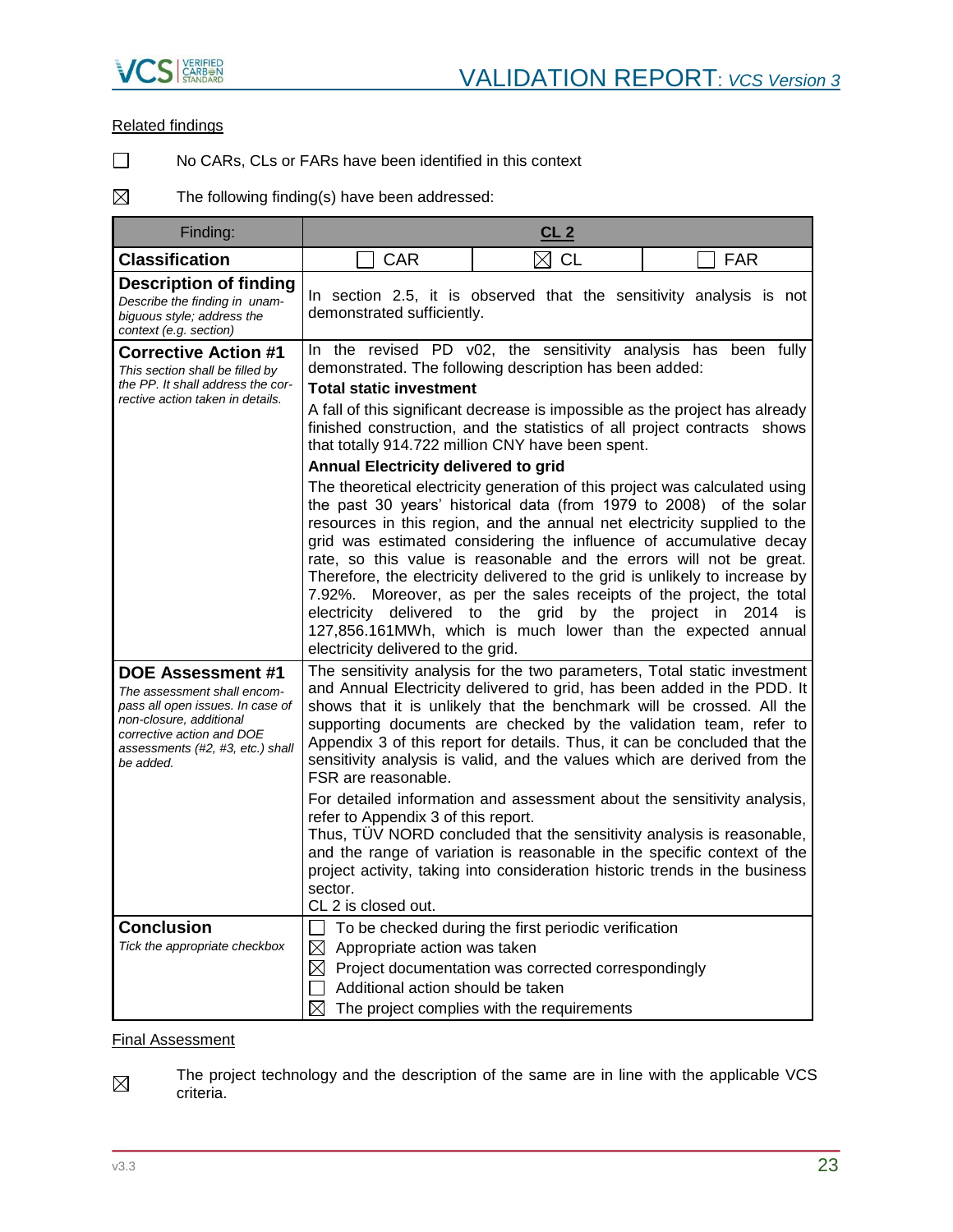

## <span id="page-23-0"></span>**3.3 Non-Permanence Risk Analysis**

As the project is not an AFOLU project, therefore, non-permanence risk analysis is not applicable to the project.

### <span id="page-23-1"></span>**3.4 Environmental Impact**

The EIA of the project was carried out in accordance with the national regulation requirement of the *Law of the People's Republic of China on Appraising of Environment Impacts* released on 2002-10-28 and approved by Gansu Environment Protection Bureau on 2013-12-24<sup>/AEIA/</sup>.

The potential environmental impacts identified in EIA have been sufficiently described in the VCS-PD, which include the impacts of air, noise, solid waste and waste water. No adverse environmental impacts as well as trans-boundary impacts have been envisaged from this project activity according to the EIA.

### <span id="page-23-2"></span>**3.5 Comments by Stakeholders**

Relevant stakeholders (including local residents, government officials and project participants) have been directly asked to comment on the project through questionnaire investigation<sup>/SHCP/</sup>.

The stakeholder consultation process was conducted through questionnaires consultation. The questionnaires contained several questions and were distributed to local residents. The local stakeholder consultation process is assessed as adequate.

The validation team also conducted stakeholder interviews during the on-site validation. The stakeholders all supported the construction of the project and no negative comments were received.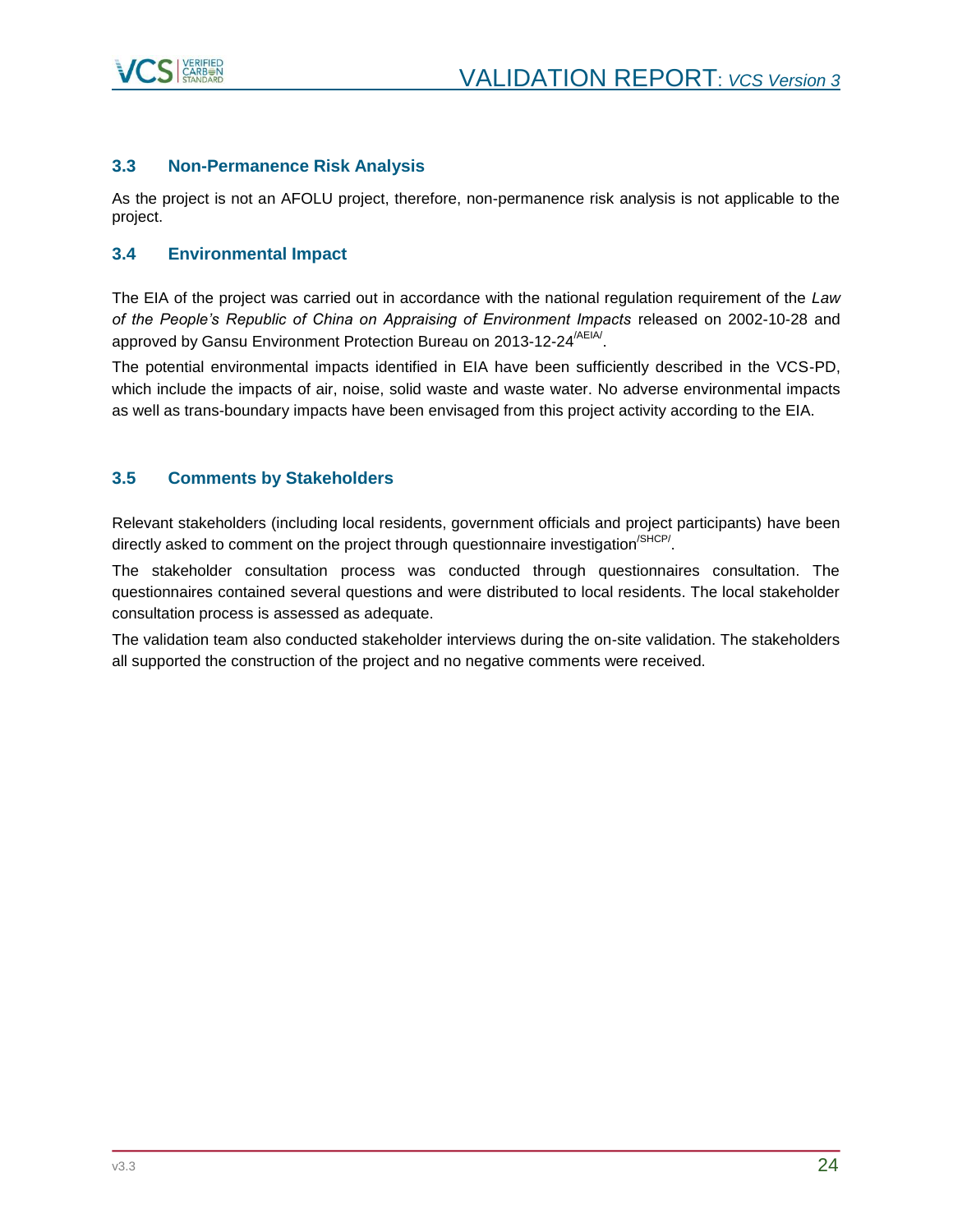

## <span id="page-24-0"></span>**4 VALIDATION CONCLUSION**

Climate Bridge Ltd. has commissioned the TÜV NORD JI / CDM Certification Program to carry out the validation of the Project [Three Gorges New Energy Jiuquan Co., Ltd Guazhou 100MW Solar Power](https://vcsprojectdatabase2.apx.com/myModule/Interactive.asp?Tab=Pipeline&a=3&i=1332&lat=29%2E7488416666667&lon=102%2E436547&bp=1)  [Project](https://vcsprojectdatabase2.apx.com/myModule/Interactive.asp?Tab=Pipeline&a=3&i=1332&lat=29%2E7488416666667&lon=102%2E436547&bp=1) in P. R. China with regard to the requirements of VCS Version 3.5 Standard.

The proposed VCS project activity conducts a newly built grid-connected photovoltaic power plant with installed capacity of 100MWp which is located in Solar Power Industry Zone, Guazhou County, Jingyuan City, Gansu Province of P.R.China. The approved CDM methodology ACM0002 is applied to quantify the GHG removals achieved in this project. The calculation of the project emission removals is carried out in a transparent and conservative manner, so that the calculated emission removals of 1,262,062 tCO2e are most likely to be achieved within the first crediting period (from 2013-12-30 to 2023-12-29).

In the course of the draft validation 1 Corrective Action Request (CAR) and 1 Clarification Request (CL) were successfully closed.

The review of the project design documentation and additional documents related to baseline and monitoring methodology and subsequent background investigation have provided the TÜV NORD JI/CDM CP with sufficient evidence to validate the fulfilment of the stated criteria.

In detail the conclusions can be summarised as follows:

- A reasonable level of assurance has been applied.
- All data and information used for ex-ante calculation of emission reductions is of projected and/or hypothetical nature.
- The project is in line with all relevant host country legislation incl. its GHG assertions, where applicable.
- The project additionality is sufficiently justified in the VCS-PD.
- The monitoring plan is transparent and adequate.
- Deviations from the applied CDM methodology have sufficiently been addressed and justified.
- The calculation of the project emission reductions is carried out in a transparent and conservative manner, so that the calculated emission reductions of 1,262,062 tCO<sub>2</sub>e are most likely to be achieved within the first crediting period.

The conclusions of this report show, that the project, as it was described in the project documentation/ GHG Report, is in line with all criteria applicable for the validation against the VCS Version 3.5 standard without any qualifications or limitations.

Shanghai, 2015-06-01 Essen, 2015-06-01

Fancy Zhao

Zhao Xuejiao TÜV NORD JI/CDM Certification Program Validation Team Leader

 $-C2 - C$ 

Stefan Winter TÜV NORD JI/CDM Certification Program Final Approval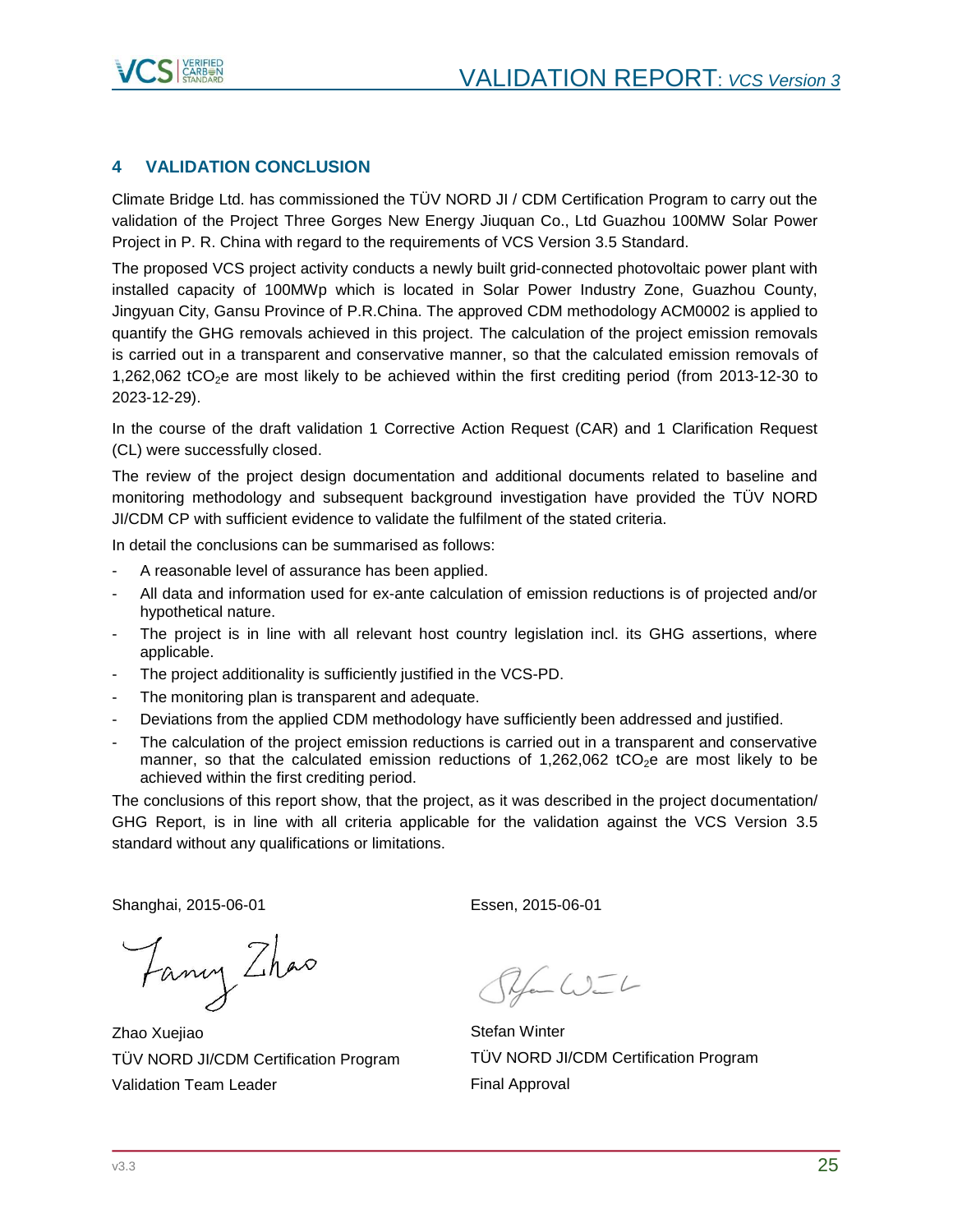

## <span id="page-25-0"></span>**APPENDIX 1: REFERENCES**

**Table 1-1**: Documents provided by the project participant

| <b>Reference</b> | <b>Document</b>                                                                                                                                                                                                                                                                                                                                                                                                                                                                                                                                                                                                                                                                                                                                                                                                    |  |  |  |
|------------------|--------------------------------------------------------------------------------------------------------------------------------------------------------------------------------------------------------------------------------------------------------------------------------------------------------------------------------------------------------------------------------------------------------------------------------------------------------------------------------------------------------------------------------------------------------------------------------------------------------------------------------------------------------------------------------------------------------------------------------------------------------------------------------------------------------------------|--|--|--|
| /AEIA/           | Approval of Environment Impact Assessment<br>EIA was approved by Gansu Province Environmental Protection Bureau on 2013-12-24<br>[Ganhuanshenbiaofa [2013] No.80] and assessed by the experts from relevant local<br>sections.                                                                                                                                                                                                                                                                                                                                                                                                                                                                                                                                                                                     |  |  |  |
| /AFSR/           | Approval of Feasibility Study Report<br>FSR was approved by Gansu Province Development and Reform Committee dated<br>2013-12-06 [Ganfagainengyuan(Bei)[2013] No.71.                                                                                                                                                                                                                                                                                                                                                                                                                                                                                                                                                                                                                                                |  |  |  |
| /BL/             | Business Licence of Three Gorges New Energy Jiuquan Co., Ltd.                                                                                                                                                                                                                                                                                                                                                                                                                                                                                                                                                                                                                                                                                                                                                      |  |  |  |
| /CC/             | 1. Construction Contract of Section I (30MW) of the project signed between Three<br>Gorges New Energy Jiuquan Co., Ltd. and Yangguang Power Co., Ltd. dated in<br>Sep. 2013.<br>2. Construction Contract of Section II (30MW) of the project signed between Three<br>Gorges New Energy Jiuquan Co., Ltd. and Zhongyi Construction Co., Ltd. dated in<br>Sep. 2013.<br>3. Construction Contract of Section III (40MW) of the project signed between Three<br>Gorges New Energy Jiuquan Co., Ltd. and Beijing Kenuoweiye Science Technology<br>Co., Ltd. dated in Sep. 2013.<br>4. 110kV booster station and power delivery engineering EPC contract of the project<br>signed between Three Gorges New Energy Jiuquan Co., Ltd. and Gansu Power<br>Design Institute& Gansu Power Institute Power Equipment Co., Ltd. |  |  |  |
| /CSB/            | Contract Standing Book of the project including all the main contracts signed by the<br>project owner.                                                                                                                                                                                                                                                                                                                                                                                                                                                                                                                                                                                                                                                                                                             |  |  |  |
| /DIR/            | Dispatching Instruction Record indicates the project started operation on 2013-12-30                                                                                                                                                                                                                                                                                                                                                                                                                                                                                                                                                                                                                                                                                                                               |  |  |  |
| /EBS/            | Monthly Electricity Balance Sheets of year 2014                                                                                                                                                                                                                                                                                                                                                                                                                                                                                                                                                                                                                                                                                                                                                                    |  |  |  |
| /EIA/            | 1. Environment Impact Assessment, complied by Gansu Province Environment<br>Science Design Institute in Oct. 2013.<br>The entity has the qualification certificate Class-B on environmental impact<br>2.<br>assessment issued by Ministry of Environmental Protection of People's Republic of<br>China on 2013-04-01, valid to 2014-01-23. Certificate no. GuoHuanPingZheng<br>A3702.                                                                                                                                                                                                                                                                                                                                                                                                                              |  |  |  |
| <b>/EPA/</b>     | <b>Equipment Purchase Agreement</b><br>5. Photovoltaic Module purchase agreement (Section I) signed between Three Gorges<br>New Energy Jiuquan Co., Ltd. and Changshu Artes sunshine Power Technology<br>Co., Ltd. dated in Oct. 2013.                                                                                                                                                                                                                                                                                                                                                                                                                                                                                                                                                                             |  |  |  |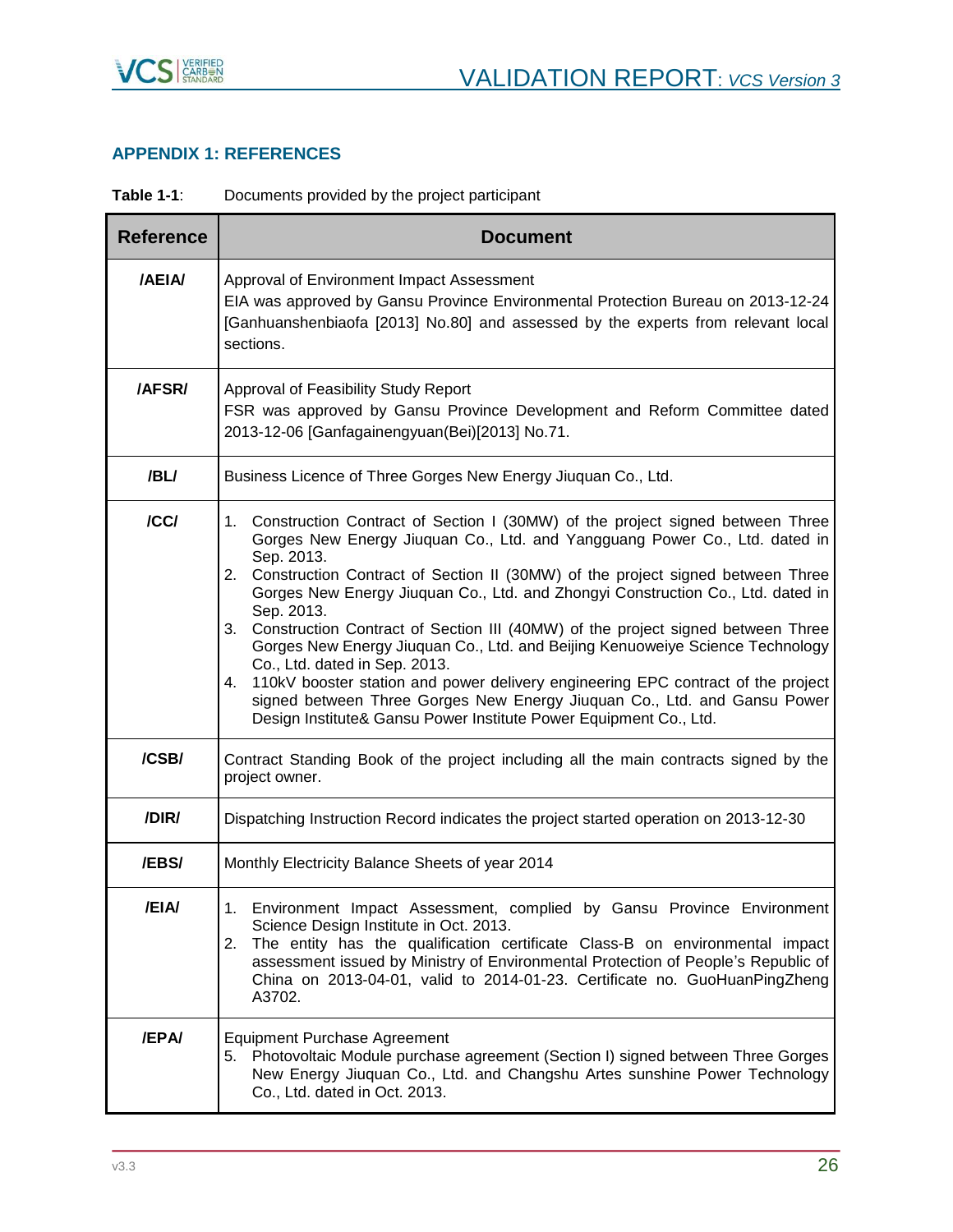

| <b>Reference</b> | <b>Document</b>                                                                                                                                                                                                                                                                                                                                                                                                                                                                                                                                                                                                                                                                                                                                                                                                                                                                                                                                                                                                                                                                                                                                                                                                                                               |
|------------------|---------------------------------------------------------------------------------------------------------------------------------------------------------------------------------------------------------------------------------------------------------------------------------------------------------------------------------------------------------------------------------------------------------------------------------------------------------------------------------------------------------------------------------------------------------------------------------------------------------------------------------------------------------------------------------------------------------------------------------------------------------------------------------------------------------------------------------------------------------------------------------------------------------------------------------------------------------------------------------------------------------------------------------------------------------------------------------------------------------------------------------------------------------------------------------------------------------------------------------------------------------------|
|                  | 6. Photovoltaic Module purchase agreement (Section II) signed between Three<br>Gorges New Energy Jiuquan Co., Ltd. and Changshu Artes sunshine Power<br>Technology Co., Ltd. dated in Oct. 2013.<br>Inverter purchase agreement (Section I) signed between Three Gorges New<br>7.<br>Energy Jiuquan Co., Ltd. and Yangguang Power Co., Ltd. dated in Oct. 2013.<br>Inverter purchase agreement (Section II) signed between Three Gorges New<br>8.<br>Energy Jiuquan Co., Ltd. and Wuxi Shangneng New Energy Co., Ltd. dated in Oct.<br>2013.<br>9. Power Generation System Integration (including 35kV box transformer purchase<br>agreement (Section I)) signed between Three Gorges New Energy Jiuquan Co.,<br>Ltd. and Yangguang Power Source Co., Ltd. dated in Sep. 2013.<br>10. Power Generation System Integration (including 35kV box transformer purchase<br>agreement (Section II)) signed between Three Gorges New Energy Jiuquan Co.,<br>Ltd. and Zhongyi Construction Co., Ltd dated in Sep. 2013.<br>11. Power Generation System Integration (including 35kV box transformer purchase<br>agreement (Section III)) signed between Three Gorges New Energy Jiuquan Co.,<br>Ltd. and Beijing Kuonuo Weiye Technology Co., Ltd. dated in Sep. 2013. |
| /FSR/            | Feasibility Study Report, completed by China Hydropower Advisory Group<br>1.<br>Northwest Survey and Design Institute, dated in Aug. 2013.<br>The entity has the qualification certificate Class-A on Engineering Design,<br>2.<br>Engineering Consultation and Municipal Engineering, issued by National<br>Ministry<br>of Housing and Urban-Rural on 2013-02-19. Certificate no. A161000186, valid to<br>2018-02-19.                                                                                                                                                                                                                                                                                                                                                                                                                                                                                                                                                                                                                                                                                                                                                                                                                                        |
| /GCA/            | Grid Connected Approval issued by Gansu Province Power Grid Company dated 2013-<br>$12 - 18.$                                                                                                                                                                                                                                                                                                                                                                                                                                                                                                                                                                                                                                                                                                                                                                                                                                                                                                                                                                                                                                                                                                                                                                 |
| /IRR/            | Equity Internal Return Rate calculation spreadsheet (version 01, 2015-05-05)                                                                                                                                                                                                                                                                                                                                                                                                                                                                                                                                                                                                                                                                                                                                                                                                                                                                                                                                                                                                                                                                                                                                                                                  |
| /LOG/            | Operation log of the project plant from the project started operation on 2013-12-30                                                                                                                                                                                                                                                                                                                                                                                                                                                                                                                                                                                                                                                                                                                                                                                                                                                                                                                                                                                                                                                                                                                                                                           |
| /PD/             | Draft Project Description named "Three Gorges New Energy Jiuquan Co., Ltd Guazhou<br>100MW Solar Power Project" dated 2015-05-05<br>Final Project Description named "Three Gorges New Energy Jiuquan Co., Ltd Guazhou<br>100MW Solar Power Project" dated 2015-05-22                                                                                                                                                                                                                                                                                                                                                                                                                                                                                                                                                                                                                                                                                                                                                                                                                                                                                                                                                                                          |
| /PMA/            | Arrival, unloading and unpacking acceptance of Photovoltaic Modules issued in Dec.<br>2013                                                                                                                                                                                                                                                                                                                                                                                                                                                                                                                                                                                                                                                                                                                                                                                                                                                                                                                                                                                                                                                                                                                                                                    |
| /PPA/            | Power Purchase Agreement signed between Three Gorges New Energy Jiuquan Co.,<br>Ltd. and Gansu Province Power Grid Company in Dec. 2013.                                                                                                                                                                                                                                                                                                                                                                                                                                                                                                                                                                                                                                                                                                                                                                                                                                                                                                                                                                                                                                                                                                                      |
| /SHCP/           | Stakeholder consultation process evidences:<br>Sample copy of Questionnaires including the brief description of the project, eight<br>objective questions and one subjective question.                                                                                                                                                                                                                                                                                                                                                                                                                                                                                                                                                                                                                                                                                                                                                                                                                                                                                                                                                                                                                                                                        |
| <b>TAI</b>       | Tariff Approval of the project issued by Gansu Province Development and Reform<br>Committee dated 2014-03-03 [Ganfagaishangjia [2014] No.289.                                                                                                                                                                                                                                                                                                                                                                                                                                                                                                                                                                                                                                                                                                                                                                                                                                                                                                                                                                                                                                                                                                                 |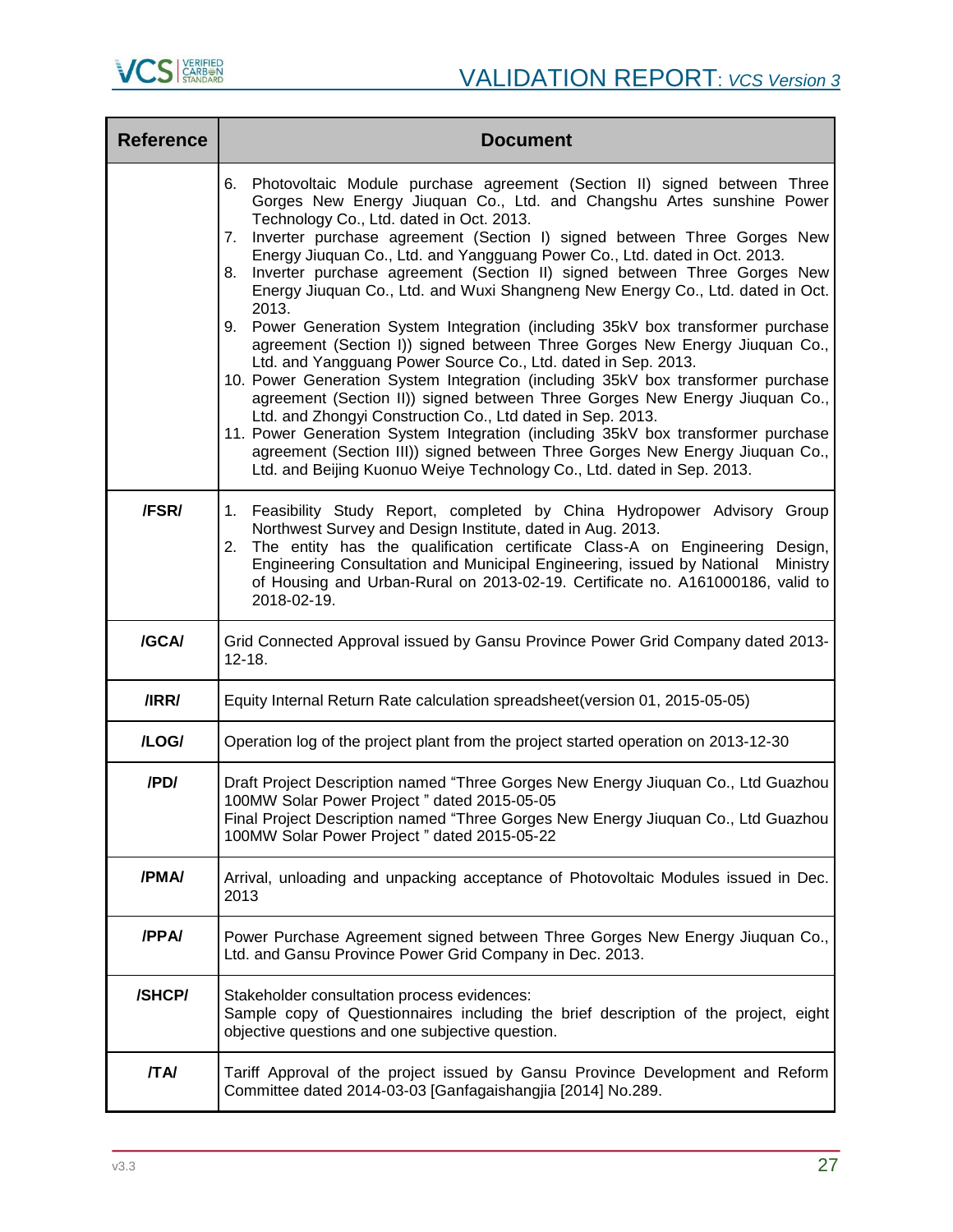

| <b>Reference</b> | <b>Document</b>                              |
|------------------|----------------------------------------------|
| <b>IXLSI</b>     | ER calculation sheet(version 01, 2015-05-05) |

**Table 1-2:** Background investigation and assessment documents

| <b>Reference</b> | <b>Document</b>                                                                                                                                                                                     |
|------------------|-----------------------------------------------------------------------------------------------------------------------------------------------------------------------------------------------------|
| /ACM0002/        | Approved CDM Methodology ACM0002 'Grid-connected electricity generation from<br>renewable sources" (version 16.0)                                                                                   |
| /CDM M&P/        | <b>CDM Modalities and Procedures</b>                                                                                                                                                                |
| /CEPY/           | China Electric Power Yearbook 2006-2013                                                                                                                                                             |
| /CESY/           | China Energy Statistics Yearbook 2006-2013                                                                                                                                                          |
| /CPEE/           | Construction project economic evaluation methods and parameters (Version3),<br>issued by NDRC and Ministry of Construction                                                                          |
| /CPM/            | TÜV NORD JI / CDM CP Manual (incl. CP procedures and forms)                                                                                                                                         |
| /CSY/            | China Statistics Yearbook 2006-2013                                                                                                                                                                 |
| /GCT/            | Glossary of CDM terms (Ver.8)                                                                                                                                                                       |
| /GEF/            | Official data sources for Grid Emission Factor published by the Chinese DNA dated<br>2015-02-04 and updated on 2015-05-11 for BM calculation.                                                       |
| /GPLF/           | Guidelines for the reporting and validation of plant load factors (version01)                                                                                                                       |
| /GPS/            | GPS control coordinates of project sites, as gathered by auditor during on-site<br>investigation                                                                                                    |
| /IPCC-GP/        | IPCC Good Practice Guidance & Uncertainty Management in National Greenhouse<br>Gas Inventories, 2000                                                                                                |
| /IPCC-RM/        | Revised 2006 IPCC Guidelines for National Greenhouse Gas Inventories: Reference<br>Manual                                                                                                           |
| /IPCES/          | Gansu Province Interim Provisions on the Collection of Educational Surcharges<br>issued by General Office of People's Government of Gansu Province on 2010-05-19.<br>Ref No. Ganzhengbanfa[2010/107 |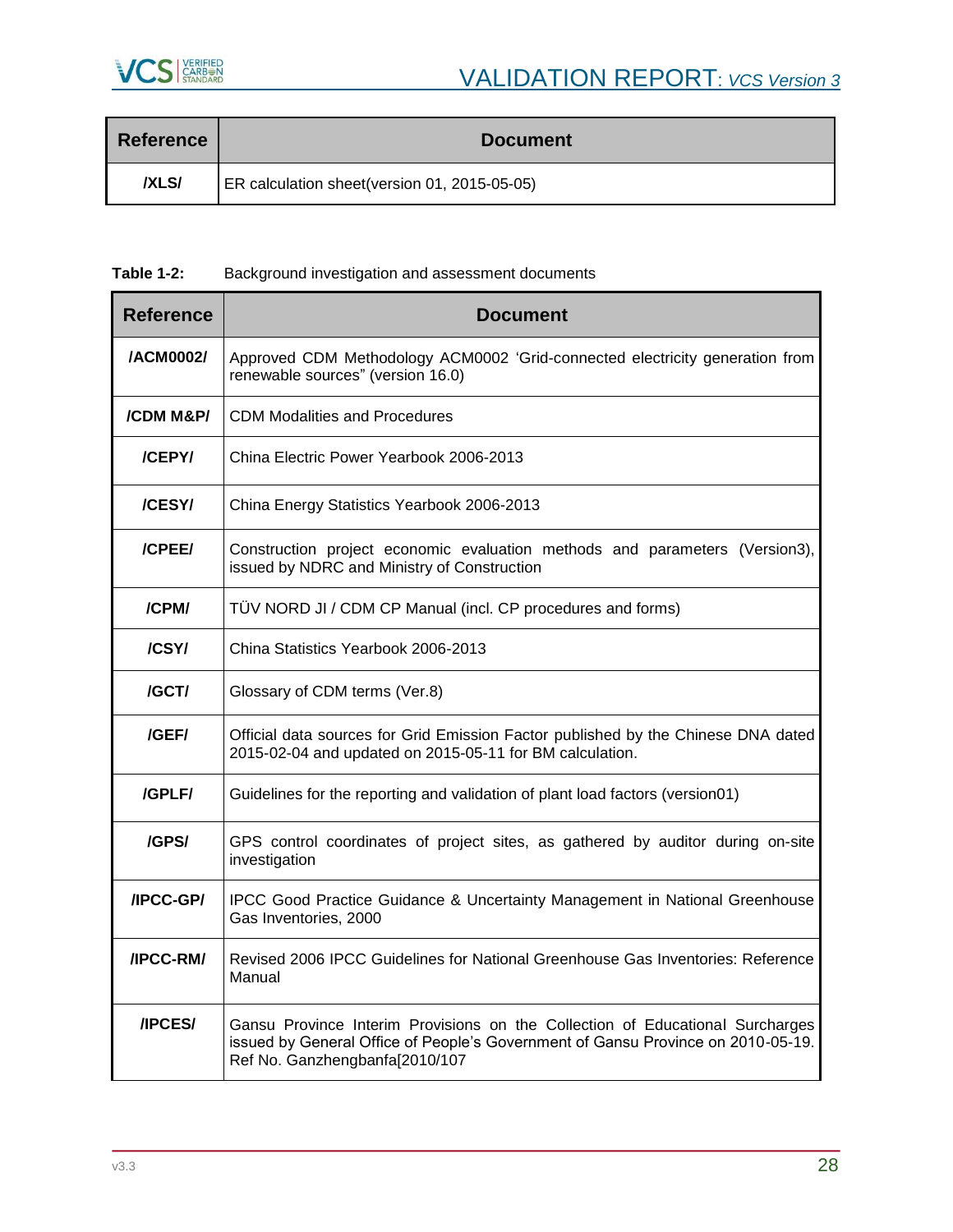

| <b>Reference</b> | <b>Document</b>                                                                                                                                                                                       |
|------------------|-------------------------------------------------------------------------------------------------------------------------------------------------------------------------------------------------------|
| /IRCM/           | Interim Regulations on City Maintenance and Construction Tax of the People's<br>Republic of China (promulgated on Document [1985] No. 19 of the State Council on<br>1985-02-08.                       |
| /IREA/           | Interim rule on Economic Assessment of Electric Engineering Retrofit Projects,<br>China Electric Power Press, Beijing, 2003.                                                                          |
| /IRVAT/          | Interim Regulation of the People's Republic of China on Value Added Tax issued by<br>National Government to go into effect after 2009-01-01                                                           |
| /ITL/            | Enterprise Income Tax Law of the People's Republic of China (promulgated on<br>Document Order of the President of the People's Republic of China (No. 63) on<br>March 16, 2007)                       |
| /JJG/            | Verification regulation of electric watt-hour meters (JJG596-1999)                                                                                                                                    |
| /KP/             | Kyoto Protocol (1997)                                                                                                                                                                                 |
| /MA/             | Decision 3/CMP. 1 (Marrakesh - Accords & Annex to decision (17/CP.7))                                                                                                                                 |
| /NAGT/           | Notification about adjusting the grid-in tariff of power generation company issued by<br>NDRC dated 2013-09-30. Ref No. Fagaijiage[2013]1942.                                                         |
| /NAPI/           | Notification of accelerate the PV industry to be developed healthy through the lever<br>effect issued by NDRC dated 2013-08-26. Ref. No Fagaijiage[2013]1638.                                         |
| /NDVAT/          | Notice of the Deduction of Fixed Assets Input VAT ref no. Cai Shui[2009]113 issued<br>by State Tax Administration on 2009-09-09                                                                       |
| /PDT/            | VCS Project Description Template version 3.2                                                                                                                                                          |
| /PHT/            | Photograph of project site, equipment, Central Control Room and DCS System<br>took by audit team during the onsite validation<br>Field note recorded by audit team during the onsite validation<br>2. |
| /PS/             | CDM Project Standard (version 09.0)                                                                                                                                                                   |
| /RIP/            | VCS Registration and Issuance Process, version 3.5                                                                                                                                                    |
| /SCAIP/          | Decision of the State Council on Amending the Interim Provisions on the Collection<br>of Educational Surcharges (promulgated on Document Order of the State Council<br>No. 448 on August 20, 2005)    |
| /SERC/           | Electric Power Supervision Report 2007 published by the State Electricity Regulatory<br>Commission(SERC) in April 2008                                                                                |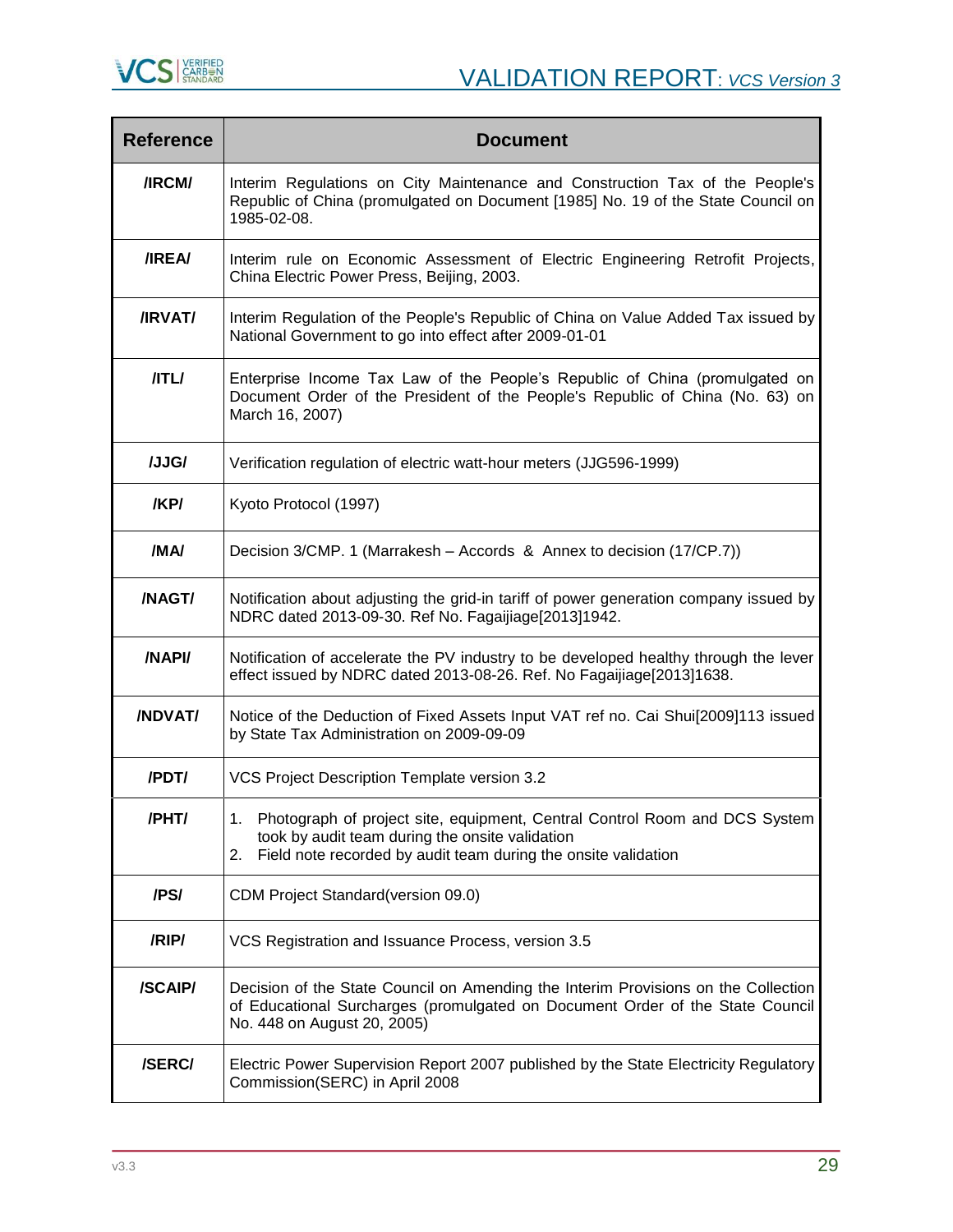

| <b>Reference</b> | <b>Document</b>                                                                                                      |
|------------------|----------------------------------------------------------------------------------------------------------------------|
| <b>/TDAA</b>     | Tool for the demonstration and assessment of additionality (Ver. 07.0.0).                                            |
| <b>/TEF/</b>     | Tool to calculate the emission factor for an electricity system Ver.04.0                                             |
| <b>TEPPI</b>     | Tech-economics Foundation of Power Project issued by China Electricity Power<br>Press(Ver.2)                         |
| <b>/TRLE/</b>    | Tool to determine the remaining lifetime of equipment (Version 01, EB50, Annex 15)                                   |
| NAT/             | " VAT Policy on Comprehensive Utilization of Resource and Other Products" CaiShui<br>[2008] No.156 dated 9 Dec. 2008 |
| <b>NCS/</b>      | Verified Standard version 3.5                                                                                        |
| <b>NRTI</b>      | VCS Validation Report Template, v3.3                                                                                 |
| <b>NVSI</b>      | CDM Validation and Verification Standard (version 09.0)                                                              |

**Table 1-3:** Websites used

| <b>Reference</b> | Link                                                                                                                    | <b>Organisation</b>                                                                           |  |
|------------------|-------------------------------------------------------------------------------------------------------------------------|-----------------------------------------------------------------------------------------------|--|
| /cddcdm/         | www.cd4cdm.org                                                                                                          | <b>UNEP Riso Centre</b>                                                                       |  |
| /cspi/           | http://www.pvnews.cn/                                                                                                   | China Solar Photovoltaic Industry Authority Data<br><b>Information Centre</b>                 |  |
| /der/            | http://tzs.ndrc.gov.cn/xkxmql/xkx<br>myj/t20060802_78919.htm                                                            | National Development and Reform Commission                                                    |  |
| /dna/            | http://cdm.ccchina.gov.cn/englis<br>h/index.asp                                                                         | National Development and Reform Commission<br>(DNA of China)                                  |  |
| /ef/             | http://cdm.ccchina.gov.cn/zyDet<br>ail.aspx?newsId=46143&TId=16                                                         | <b>Emission Factor issued by National Development</b><br>and Reform Commission (DNA of China) |  |
| lgs/             | http://www.goldstandard.org                                                                                             | Gold Standard                                                                                 |  |
| $\ln R t$        | http://www.pbc.gov.cn/publish/zh<br>engcehuobisi/631/2014/2014112<br>8101510852816551/201411281<br>01510852816551 .html | Interest rate in China                                                                        |  |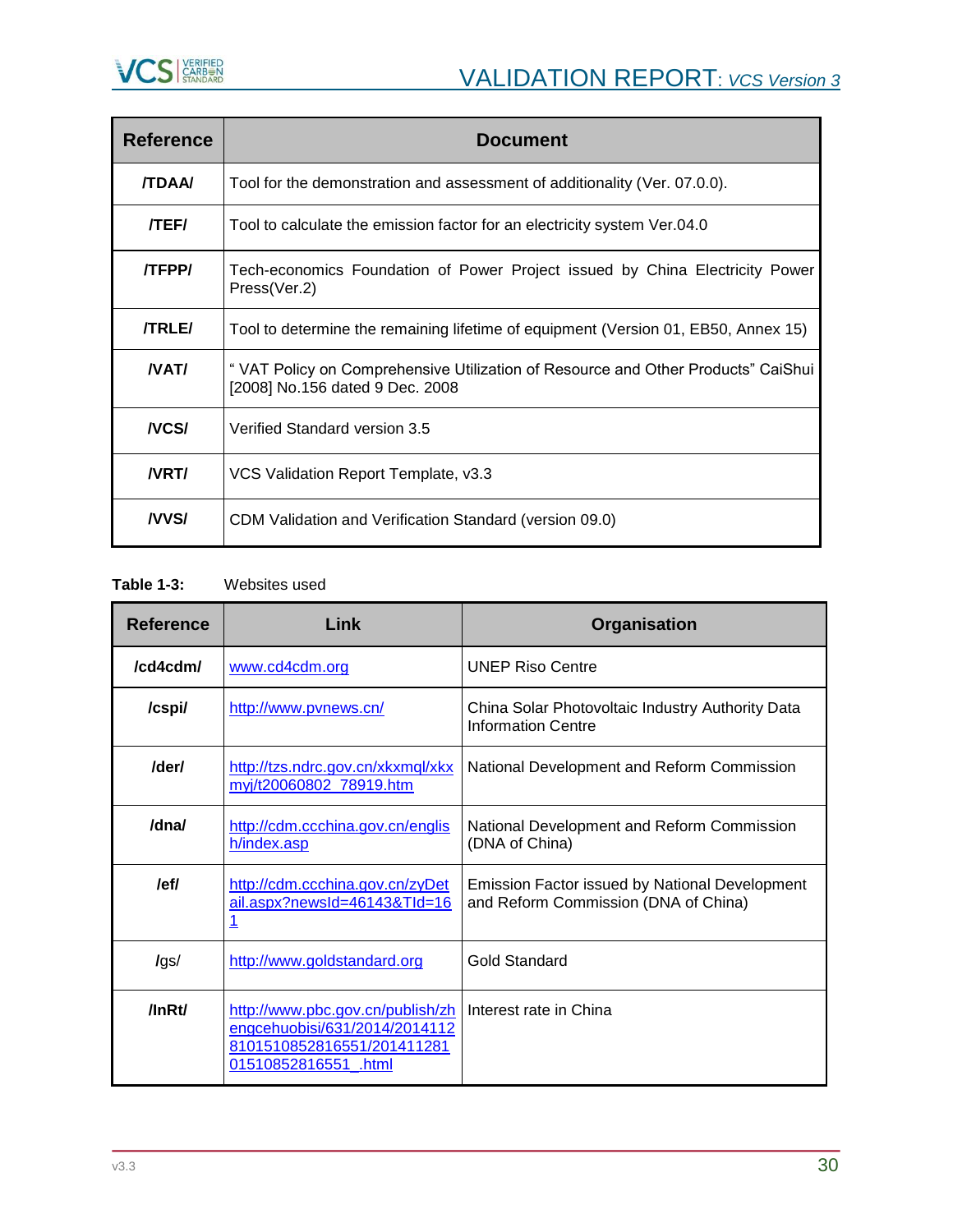

| <b>Reference</b> | Link                                           | Organisation                                                                                                       |  |  |
|------------------|------------------------------------------------|--------------------------------------------------------------------------------------------------------------------|--|--|
| /ipcc/           | www.ipcc-nggip.iges.or.jp                      | <b>IPCC</b> publications                                                                                           |  |  |
| /npi/            | http://www.hg.org/articles/article<br>805.html | Notice on the Printing and Issuing of the<br>Implementing Measures for the Reform of<br><b>Electricity Tariffs</b> |  |  |
| /unfccc/         | http://cdm.unfccc.int                          | <b>UNFCCC</b>                                                                                                      |  |  |
| /vcs/            | http://www.vcsprojectdatabase.o<br><u>rg/</u>  | Verified Carbon Standard                                                                                           |  |  |

**Table 1-4:** List of interviewed persons

| <b>Reference</b> | Mol <sup>1</sup> |                       | <b>Name</b>   | <b>Organisation / Function</b>                                      |
|------------------|------------------|-----------------------|---------------|---------------------------------------------------------------------|
| /IM01/           | V                | $\times$ l Mr.<br>Ms  | Ding Xiao     | Three Gorges New Energy Jiuquan Co.,<br>Ltd./ Office Director       |
| /IM01/           | V                | Mr.<br>$\boxtimes$ Ms | Su Yixuan     | Three Gorges New Energy Jiuquan Co.,<br>Ltd./ Office Director       |
| /IM01/           | $\vee$           | $\boxtimes$ Mr.<br>Ms | Zhao Hongwei  | Three Gorges New Energy Jiuquan Co.,<br>Ltd./Plant Duty Chief       |
| /IM01/           | V                | $\boxtimes$ Mr.<br>Ms | Zeng Zhixiong | Three Gorges New Energy Jiuquan Co.,<br>Ltd./ Plant Vice Duty Chief |
| /IM02/           | V                | ╳  Mr.<br>Ms          | Lin Keming    | Climate Bridge Ltd./Project Manager                                 |

1) Means of Interview: (**T**elephone, **E**-Mail, **V**isit)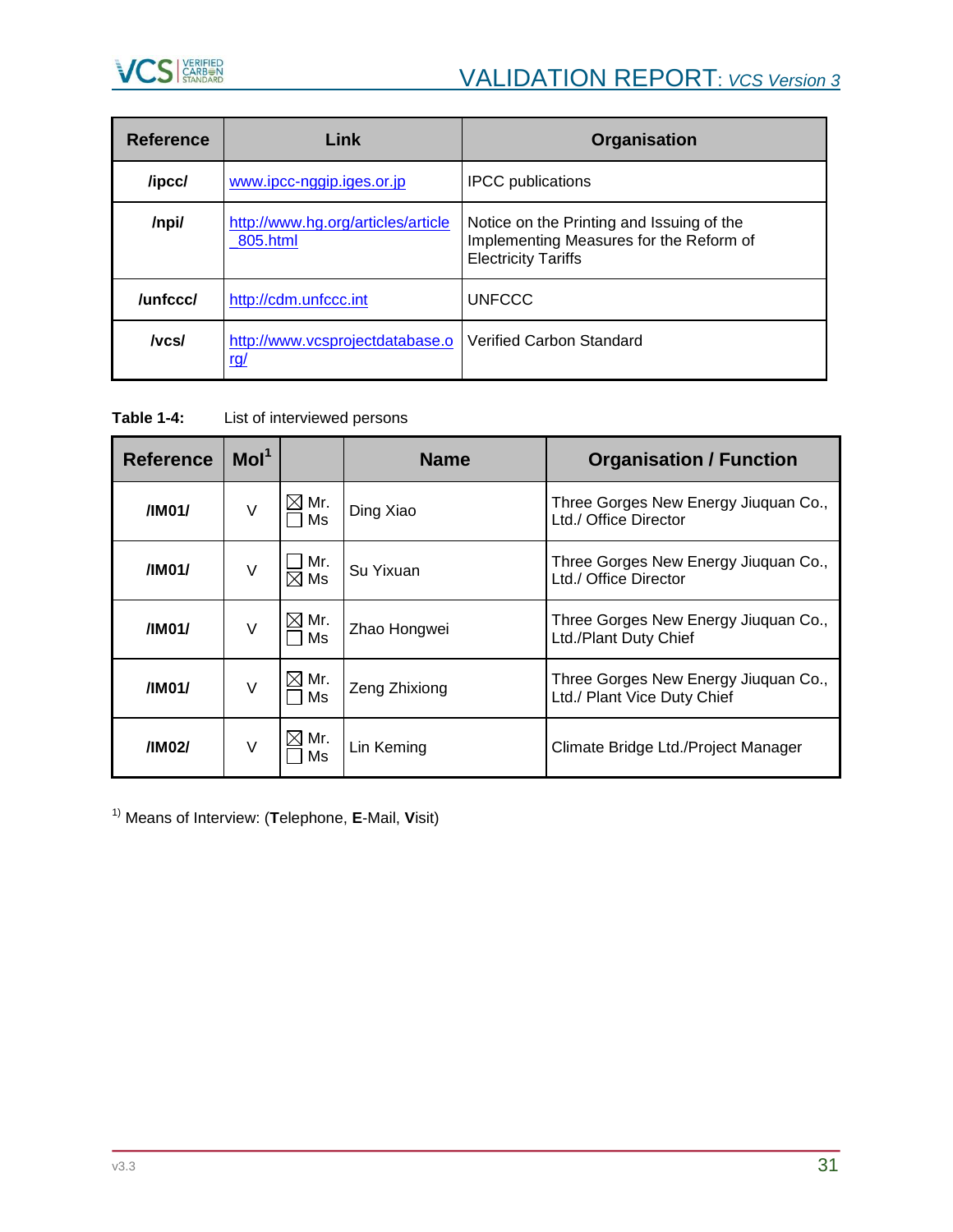

## **APPENDIX 2: ASSESSMENT OF APPLICABILITY CRITERIA**

## **Table 2-1:** Assessment of Applicability Criteria

<span id="page-31-0"></span>

| <b>Applicability Criteria</b>                                                                                                                                                                                                                                                                                                                                                                                                                                                                                                                                                                                      | <b>Evidence</b><br>used | met         | not<br>met | N/A          | Assessment of validation team<br>(results and means of assessment)                                                                                                                                                                                               |
|--------------------------------------------------------------------------------------------------------------------------------------------------------------------------------------------------------------------------------------------------------------------------------------------------------------------------------------------------------------------------------------------------------------------------------------------------------------------------------------------------------------------------------------------------------------------------------------------------------------------|-------------------------|-------------|------------|--------------|------------------------------------------------------------------------------------------------------------------------------------------------------------------------------------------------------------------------------------------------------------------|
| This methodology is applicable to grid-connected renewable energy<br>power generation project activities that:<br>(a) Install a Greenfield power plant; (b) Involve a capacity addition to (an)<br>existing plant(s); (c) Involve a retrofit of (an) existing operating<br>plants/units; (d) Involve a rehabilitation of (an) existing plant(s)/unit(s); or<br>(e) Involve a replacement of (an) existing plant(s)/unit(s).                                                                                                                                                                                        | /FSR/<br>/EIA/          | $\boxtimes$ |            | $\Box$       | By means of checking the FSR and<br>EIA, it is confirmed that the project is a<br>green field solar power generation<br>project and the project will supply power<br>to NWPG.                                                                                    |
| The project activity may include renewable energy power plant/unit of one<br>of the following types: hydro power plant/unit with or without reservoir,<br>wind power plant/unit, geothermal power plant/unit, solar power plant/unit,<br>wave power plant/unit or tidal power plant/unit;                                                                                                                                                                                                                                                                                                                          | /FSR/<br>/EIA/          | $\boxtimes$ |            | $\mathsf{L}$ | By means of checking the FSR and<br>EIA, it is confirmed that the project is<br>installation of a solar power plant.                                                                                                                                             |
| In the case of capacity additions, retrofits, rehabilitations or replacements<br>(except for wind, solar, wave or tidal power capacity addition projects the<br>existing plant/unit started commercial operation prior to the start of a<br>minimum historical reference period of five years, used for the calculation<br>of baseline emissions and defined in the baseline emission section, and<br>no capacity expansion, retrofit, or rehabilitation of the plant/unit has been<br>undertaken between the start of this minimum historical reference period<br>and the implementation of the project activity. | /FSR/<br>/EIA/          | $\Box$      |            | $\boxtimes$  | By means of checking the FSR and<br>EIA, it is confirmed that the project is<br>installation of a solar power plant, does<br>not involved in capacity additions,<br>retrofits, rehabilitations or replacements.                                                  |
| The methodology is not applicable to:<br>(a) Project activities that involve switching from fossil fuels to renewable<br>energy sources at the site of the project activity, since in this case the<br>baseline may be the continued use of fossil fuels at the site; (b) Biomass<br>fired power plants/units.                                                                                                                                                                                                                                                                                                     | /FSR/<br>/EIA/          | $\boxtimes$ |            | $\Box$       | By means of checking the FSR and<br>EIA, it is confirmed that the project<br>activity do not involve switching from<br>fossil fuels to renewable energy sources<br>at the site of the project activity and the<br>project is not a biomass fired power<br>plant. |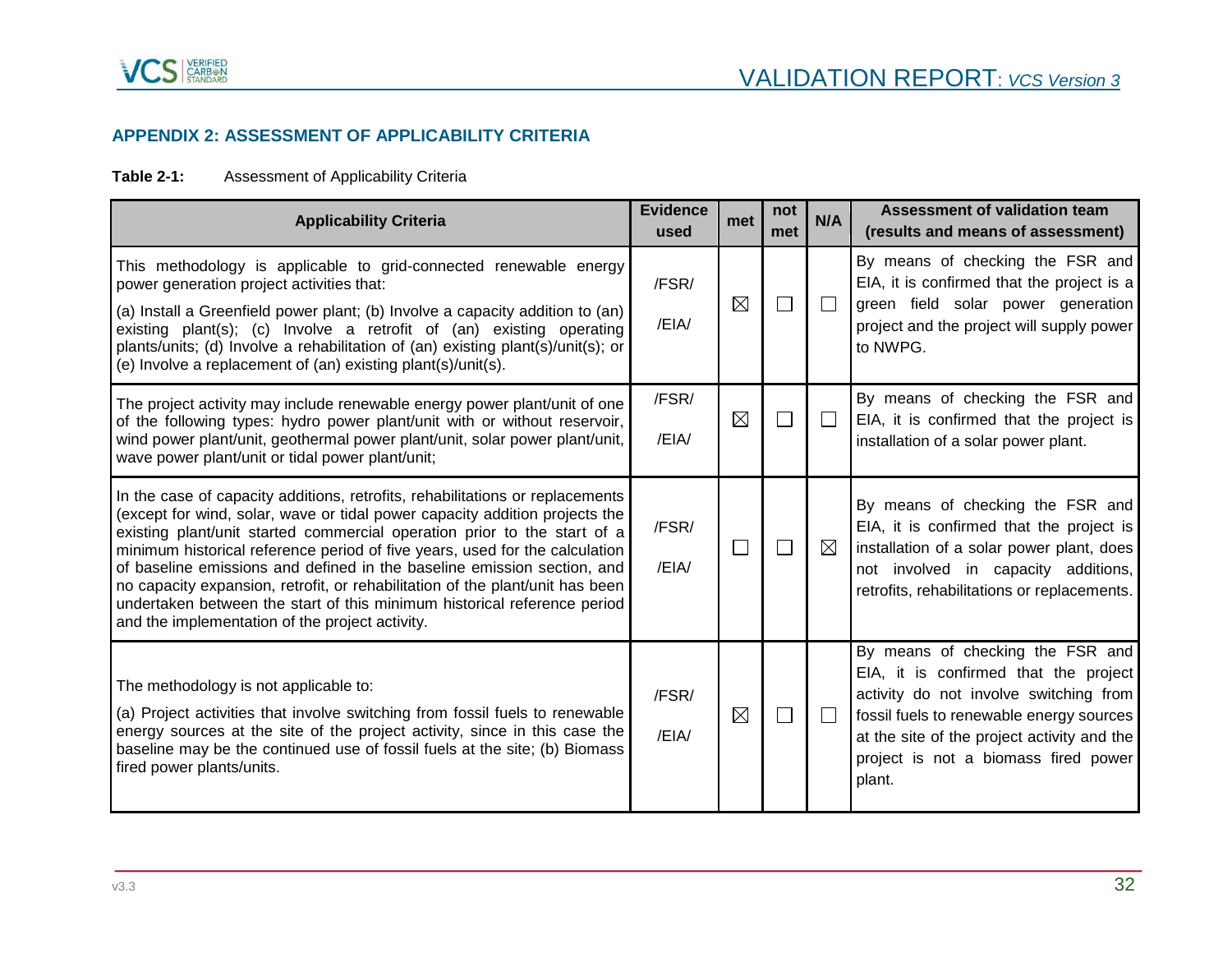## **APPENDIX 3: ASSESSMENT OF FINANCIAL PARAMETERS**

Assessment of Financial Parameters (VVS / in case financial parameters stem from FSR)

|             | No financial parameters are used for additionality justification |
|-------------|------------------------------------------------------------------|
| $\boxtimes$ | Assessment of all financial parameters see below                 |

<span id="page-32-0"></span>

|                                   |                                          |                                                        | Source of                                            |                                                    | <b>DOE ASSESSMENT</b> |                                                                                                                                                                                                                                                                                                                                                                                                                                                                                                                                                                                                                                                                                                                                                                 |                                                                                         |                                                                                                              |
|-----------------------------------|------------------------------------------|--------------------------------------------------------|------------------------------------------------------|----------------------------------------------------|-----------------------|-----------------------------------------------------------------------------------------------------------------------------------------------------------------------------------------------------------------------------------------------------------------------------------------------------------------------------------------------------------------------------------------------------------------------------------------------------------------------------------------------------------------------------------------------------------------------------------------------------------------------------------------------------------------------------------------------------------------------------------------------------------------|-----------------------------------------------------------------------------------------|--------------------------------------------------------------------------------------------------------------|
| <b>Parameter</b>                  | Value<br><b>Unit</b><br>applied<br>page) | <b>Information</b><br>(please indicate<br>document and | <b>Reference</b>                                     | <b>Correct</b><br>ness of<br>value<br>applied      |                       | <b>Comment</b>                                                                                                                                                                                                                                                                                                                                                                                                                                                                                                                                                                                                                                                                                                                                                  |                                                                                         |                                                                                                              |
| <b>Total static</b><br>investment | 940.371<br>5                             | <b>Million</b><br><b>CNY</b>                           | <b>Feasibility Study</b><br>Report/ Page<br>$15 - 1$ | /FSR/<br>/AFSR/<br>/CSY/<br>/CC/<br>/EPA/<br>/CSB/ | $\boxtimes$           | L1: The value has been derived from the FSR and Approval of<br>FSR. The unit cost of the proposed project is 9,404CNY/kW<br>according to FSR.<br>L2: The real expenditure of 914.72 million CNY accounted for<br>97.27% of the total static investment according to the Contract<br>Standing Book <sup>/CSB/</sup> of Three Gorges New Energy Jiuquan Co.,<br>Ltd Guazhou 100MW Solar Power Project.<br>L3: According to the statistic of all registered Solar CDM<br>projects in Gansu conducted by DOE as below table, unit cost<br>projects<br>of<br>these<br>19,045CNY/kW. The unit cost of the project below the range<br>can be considered as reasonable and conservative.<br>Ref. No.<br><b>Project activity</b><br>9788<br>9667<br>9173<br>8968<br>7530 | ranges<br>from<br><b>Installed</b><br>Capacity(MW)<br>100<br>50<br>50<br>40<br>50<br>50 | 12,207CNY/kW<br>to<br>Unit cost per<br>kW(CNY/kW)<br>9,404<br>12,207<br>12,413<br>19,045<br>14,736<br>18,877 |
|                                   |                                          |                                                        |                                                      |                                                    |                       | A threshold analysis was conducted by the PP showing that if                                                                                                                                                                                                                                                                                                                                                                                                                                                                                                                                                                                                                                                                                                    |                                                                                         |                                                                                                              |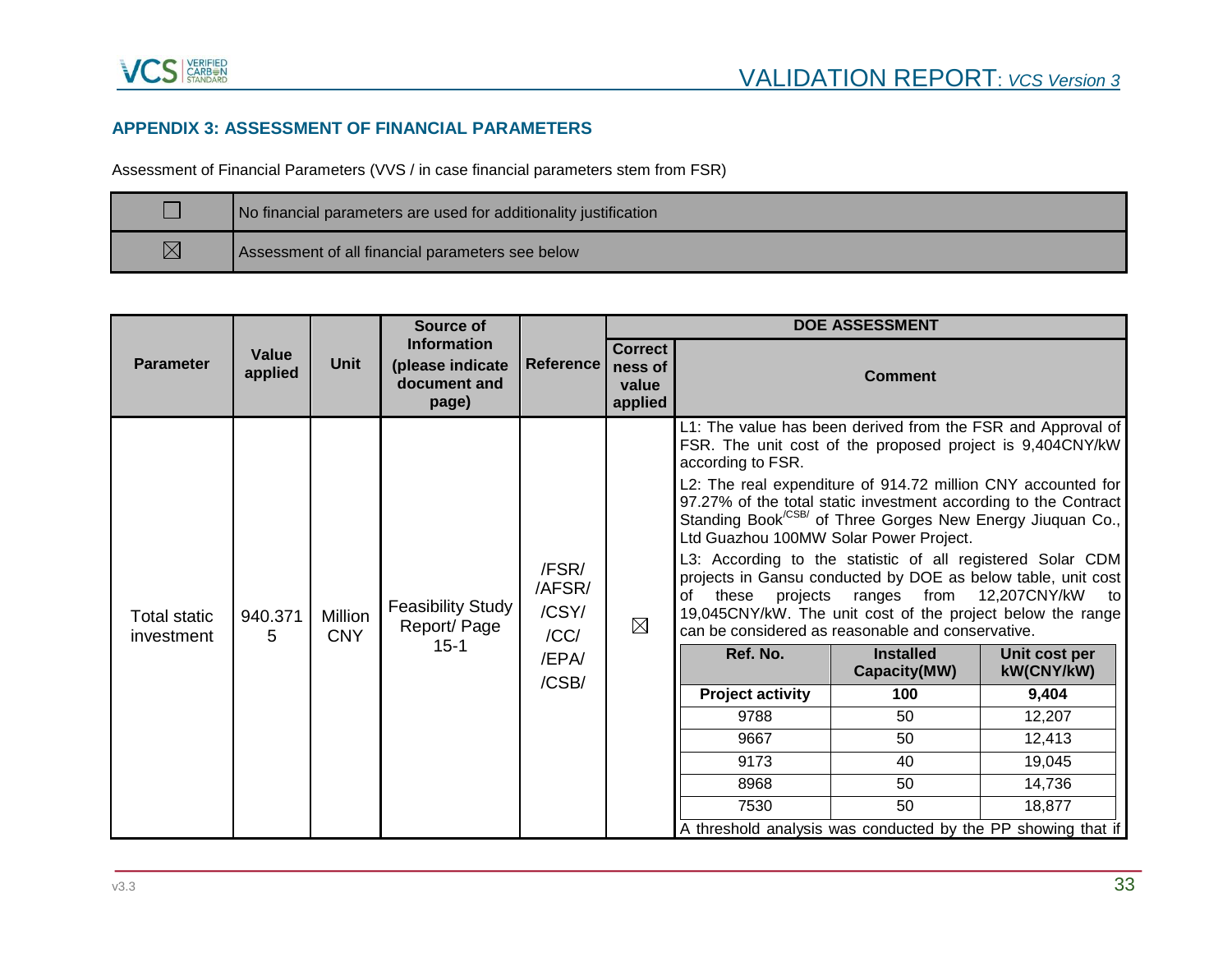

|                                               |                         |             | Source of                                                       |                                    | <b>DOE ASSESSMENT</b>                         |                                                                                                                                                                                                                                                                                                                                                                                                                                                                                                                                                                                                                                                                                                                                                                                                                                                                                                                                                                                                                                                                                                                                                                                                                                                                                                                               |  |
|-----------------------------------------------|-------------------------|-------------|-----------------------------------------------------------------|------------------------------------|-----------------------------------------------|-------------------------------------------------------------------------------------------------------------------------------------------------------------------------------------------------------------------------------------------------------------------------------------------------------------------------------------------------------------------------------------------------------------------------------------------------------------------------------------------------------------------------------------------------------------------------------------------------------------------------------------------------------------------------------------------------------------------------------------------------------------------------------------------------------------------------------------------------------------------------------------------------------------------------------------------------------------------------------------------------------------------------------------------------------------------------------------------------------------------------------------------------------------------------------------------------------------------------------------------------------------------------------------------------------------------------------|--|
| <b>Parameter</b>                              | <b>Value</b><br>applied | <b>Unit</b> | <b>Information</b><br>(please indicate<br>document and<br>page) | <b>Reference</b>                   | <b>Correct</b><br>ness of<br>value<br>applied | <b>Comment</b>                                                                                                                                                                                                                                                                                                                                                                                                                                                                                                                                                                                                                                                                                                                                                                                                                                                                                                                                                                                                                                                                                                                                                                                                                                                                                                                |  |
|                                               |                         |             |                                                                 |                                    |                                               | the Total static investment decreases by 7.31%, the benchmark<br>of 10% will be reached. The Static Investment Price Index (SIP<br>index) has kept rising during the recent years by means of<br>checking the China Statistic Yearbook <sup>/CSY/</sup> . And the actual<br>expenditure of the project is 914.72 million CNY accounted for<br>97.27% of the total static investment. Therefore, it is unlikely to<br>improve the economic attraction due to the decrease of Total<br>static investment.                                                                                                                                                                                                                                                                                                                                                                                                                                                                                                                                                                                                                                                                                                                                                                                                                       |  |
| Annual<br>Electricity<br>delivered to<br>grid | 142,391                 | MWh         | <b>Feasibility Study</b><br>Report/Page<br>$15 - 2$             | /FSR/<br>/AFSR/<br>/GPLF/<br>/EBS/ | $\boxtimes$                                   | L1: Annual Electricity delivered to grid has been elaborated in<br>the FSR <sup>/FSR/</sup> . The FSR has been approved by the local<br>DRC <sup>/AFSR/</sup> .<br>Annual Electricity delivered to grid (142,391MWh) is estimated<br>based on historical 30 years (1979-2008) solar source data<br>from local meteorological stations in project location <sup>/FSR/</sup> .<br>The average annual electricity generation is calculated by a<br>software to assess solar resources based on the relevant data<br>(e.g. solar radiation and solar cell rake angle). In conclusion, the<br>data used to calculate the average annual power generation is<br>from the exact assessment on solar resource and the<br>calculation method is widely used in China.<br>L2: The average annual utilization hour is calculated as 1,423.9<br>hours, and equivalent power load factor is 16.25%.<br>According to the "Guidelines for the reporting and validation of<br>plant load factors (PLF) (version01)" issued by EB48 as<br>Annex11, validation team verified the following documents:<br>a) Feasibility study report carried out by China<br>Hydropower Advisory Group Northwest Survey and<br>Design Institute ;<br>b) Approval of Feasibility study report issued by Gansu<br>Province Development and Reform Committee dated |  |
|                                               |                         |             |                                                                 |                                    |                                               | 2013-12-06;<br>c) The certification of China Hydropower Advisory Group                                                                                                                                                                                                                                                                                                                                                                                                                                                                                                                                                                                                                                                                                                                                                                                                                                                                                                                                                                                                                                                                                                                                                                                                                                                        |  |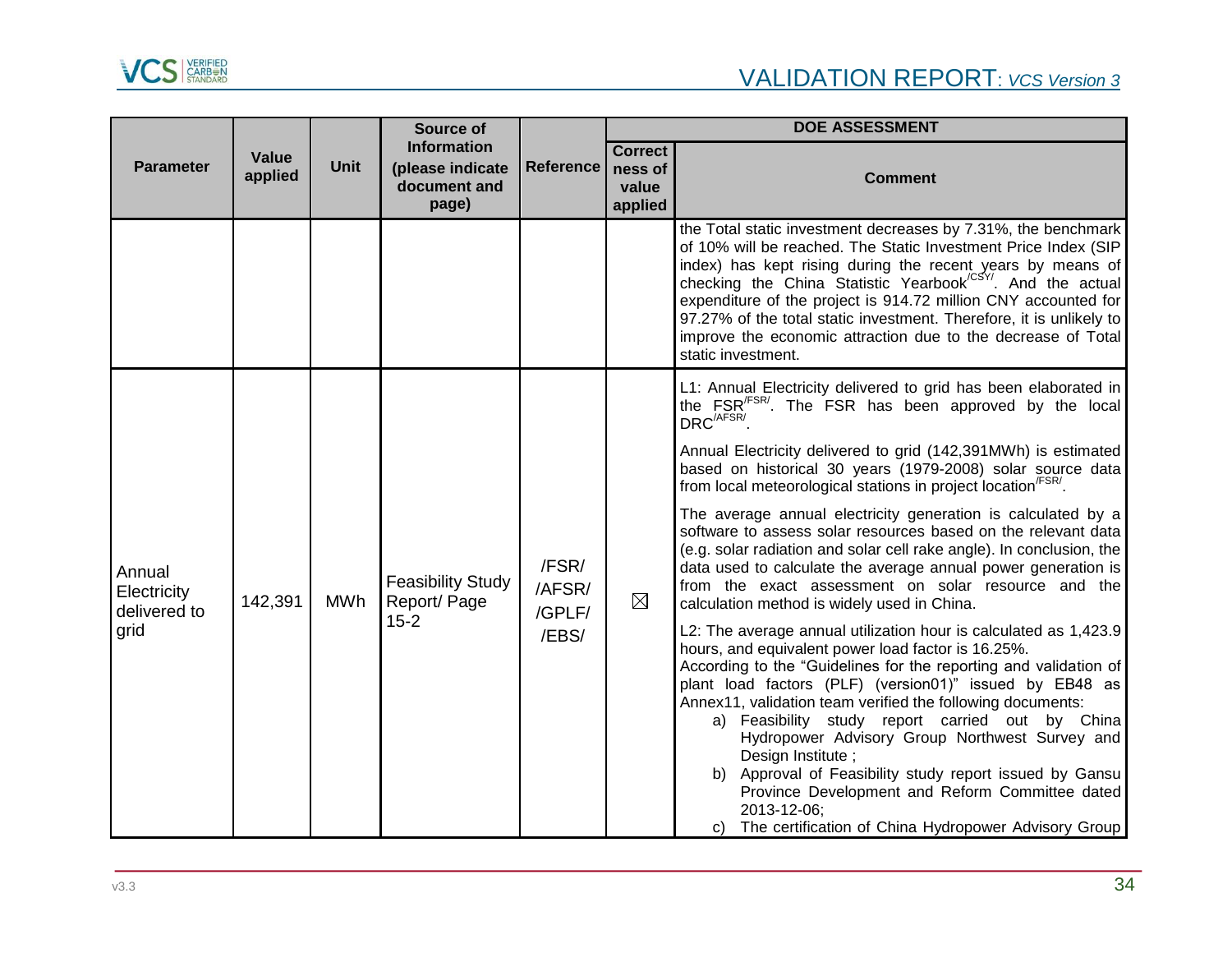

|                                                 | Source of<br><b>Information</b><br>Value<br><b>Unit</b><br>(please indicate<br>applied<br>document and<br>page) |                    |                                                     |                           | <b>DOE ASSESSMENT</b> |                                                                                                                                                                                                                                                                                                                                                                                                                                                                                                                                                                     |                                         |                |
|-------------------------------------------------|-----------------------------------------------------------------------------------------------------------------|--------------------|-----------------------------------------------------|---------------------------|-----------------------|---------------------------------------------------------------------------------------------------------------------------------------------------------------------------------------------------------------------------------------------------------------------------------------------------------------------------------------------------------------------------------------------------------------------------------------------------------------------------------------------------------------------------------------------------------------------|-----------------------------------------|----------------|
| <b>Parameter</b>                                |                                                                                                                 | <b>Reference</b>   | <b>Correct</b><br>ness of<br>value<br>applied       |                           | <b>Comment</b>        |                                                                                                                                                                                                                                                                                                                                                                                                                                                                                                                                                                     |                                         |                |
|                                                 |                                                                                                                 |                    |                                                     |                           |                       | Furthermore, the project was operated in Dec. 2013, via<br>checking the monthly electricity balance sheets of year 2014, it<br>is confirmed that the total annual Electricity delivered to grid in<br>2014 is 128,162.1MWh, which is lower than the expected value<br>in the FSR.<br>L3: Moreover, according to the statistic of all registered Solar<br>CDM projects in Gansu conducted by DOE as below table, PLF<br>of these projects ranges from 15.88% to 17.86%. The utilization<br>hour of the project is among the range, thus considered as<br>reasonable. | Northwest Survey and Design Institute.  |                |
|                                                 |                                                                                                                 |                    |                                                     |                           |                       | Ref. No.                                                                                                                                                                                                                                                                                                                                                                                                                                                                                                                                                            | <b>Installed</b><br><b>Capacity(MW)</b> | <b>PLF</b> (%) |
|                                                 |                                                                                                                 |                    |                                                     |                           |                       | <b>Project activity</b>                                                                                                                                                                                                                                                                                                                                                                                                                                                                                                                                             | 100                                     | 16.25%         |
|                                                 |                                                                                                                 |                    |                                                     |                           |                       | 9788                                                                                                                                                                                                                                                                                                                                                                                                                                                                                                                                                                | 50                                      | 16.59%         |
|                                                 |                                                                                                                 |                    |                                                     |                           |                       | 9667                                                                                                                                                                                                                                                                                                                                                                                                                                                                                                                                                                | 50                                      | 16.23%         |
|                                                 |                                                                                                                 |                    |                                                     |                           |                       | 9173                                                                                                                                                                                                                                                                                                                                                                                                                                                                                                                                                                | 40                                      | 17.78%         |
|                                                 |                                                                                                                 |                    |                                                     |                           |                       | 8968                                                                                                                                                                                                                                                                                                                                                                                                                                                                                                                                                                | 50                                      | 15.88%         |
|                                                 |                                                                                                                 |                    |                                                     |                           |                       | 7530                                                                                                                                                                                                                                                                                                                                                                                                                                                                                                                                                                | 50                                      | 17.86%         |
|                                                 |                                                                                                                 |                    |                                                     |                           |                       | A critical value analysis was conducted by that PP showing that<br>if the Annual Electricity delivered to grid increases by 7.92%,<br>the benchmark of 10% will be reached. As the annual operating<br>hours is calculated by a qualified third party design institute<br>based on information covering the last 30 years and also being<br>approved by local DRC, it is not likely that the Annual net<br>electricity supplied to the grid in average over the project<br>lifetime (i.e. continuously) will increase by 7.92% to reach the<br>benchmark.           |                                         |                |
| <b>Electricity tariff</b><br>(including<br>VAT) | $0.9$ for<br>first 20<br>years                                                                                  | <b>CNY</b><br>/kWh | <b>Feasibility Study</b><br>Report/page<br>$15 - 2$ | /FSR/<br>/NAPI/<br>/NAGT/ | $\boxtimes$           | Description:<br>L1: The applied tariff is derived from the FSR and the Tariff<br>Approval of the project issued by Gansu Province Development                                                                                                                                                                                                                                                                                                                                                                                                                       |                                         |                |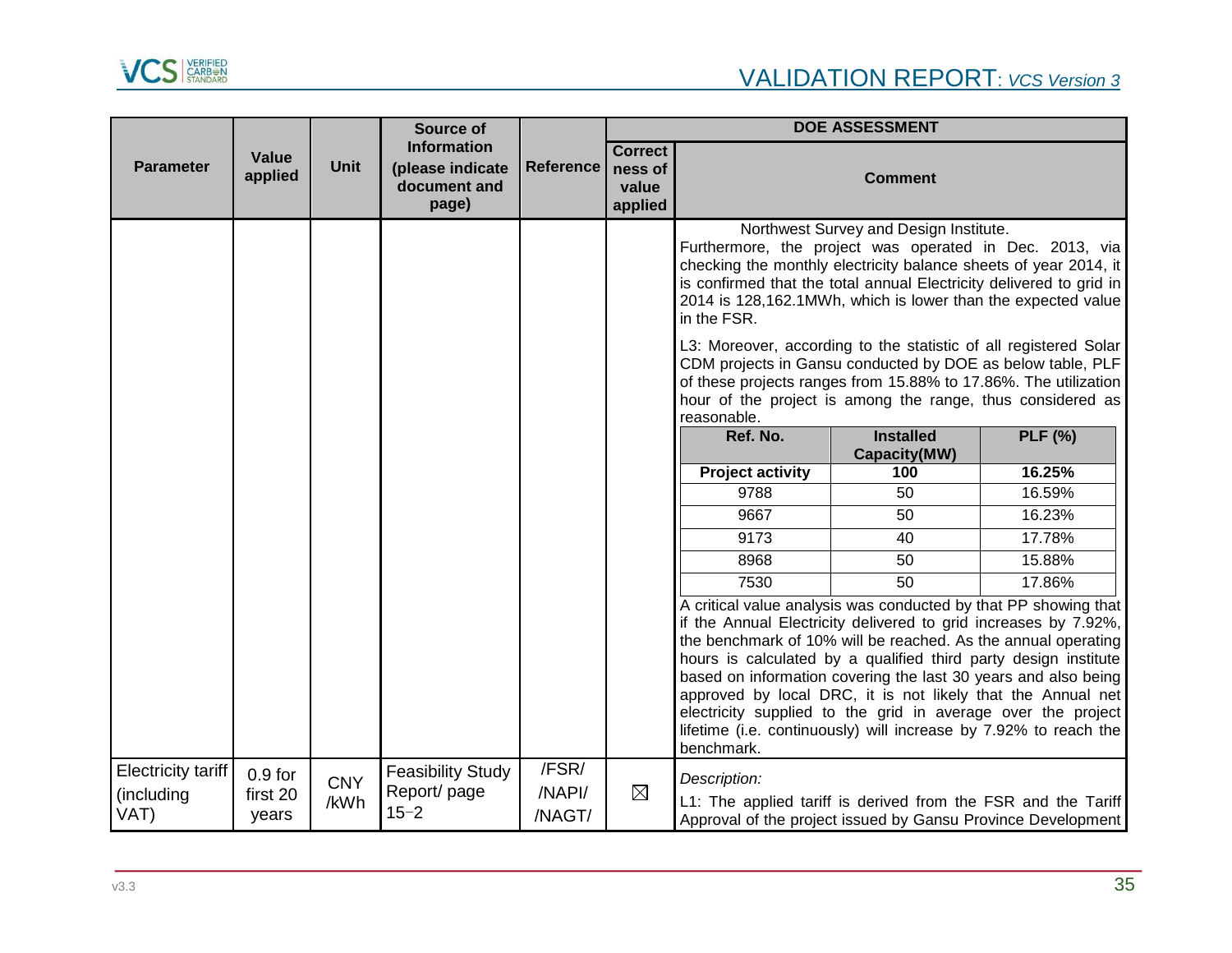

|                  |                          |             | Source of                                                       |                  | <b>DOE ASSESSMENT</b>                         |                                                                                                                                                                                                                                                                                                                                                                                                                                                                                                                                                                 |  |  |
|------------------|--------------------------|-------------|-----------------------------------------------------------------|------------------|-----------------------------------------------|-----------------------------------------------------------------------------------------------------------------------------------------------------------------------------------------------------------------------------------------------------------------------------------------------------------------------------------------------------------------------------------------------------------------------------------------------------------------------------------------------------------------------------------------------------------------|--|--|
| <b>Parameter</b> | Value<br>applied         | <b>Unit</b> | <b>Information</b><br>(please indicate<br>document and<br>page) | <b>Reference</b> | <b>Correct</b><br>ness of<br>value<br>applied | <b>Comment</b>                                                                                                                                                                                                                                                                                                                                                                                                                                                                                                                                                  |  |  |
|                  | and<br>0.3343<br>for the |             |                                                                 | /TA/<br>/npi/    |                                               | and Reform Committee dated 2014-03-03 [Ganfagaishangjia<br>[2014] No.289.<br>In China, the electricity tariffs are categorized into Government                                                                                                                                                                                                                                                                                                                                                                                                                  |  |  |
|                  | rest<br>years            |             |                                                                 |                  |                                               | Fixed Price and Government Guidance Price, i.e. tariffs are<br>under the control of government.                                                                                                                                                                                                                                                                                                                                                                                                                                                                 |  |  |
|                  |                          |             |                                                                 |                  |                                               | L2: According to NDRC Notice for Development of Solar Sector<br>by utilizing feed-in Tariff Policy (FaGaiJiaGe [2013] No.1638)<br>issued by NDRC on 26/08/2013 <sup>/NAPI/</sup> , it is stipulated that the<br>projects with project located in type I resource region approved<br>after 2013-09-01, the electricity tariff is 0.90CNY/kWh (VAT<br>included). As for the proposed project, FSR had been approved<br>by Gansu DRC on 2013-12-06, and located in type I resource<br>region, the feed-in tariff of 0.9 CNY/kWh used in the FSR is<br>appropriate. |  |  |
|                  |                          |             |                                                                 |                  |                                               | Furthermore, according to the Notification of accelerate the PV<br>industry to be developed healthy through the lever effect by<br>NDRC <sup>/NAPI/</sup> , the Electricity tariff for the first 20 operation years<br>(including VAT) is 0.9CNY/kWh, and according to Notification<br>about adjusting the grid-in tariff of power generation company<br>issued by NDRC <sup>/NAGT/</sup> , Electricity tariff for the rest operation<br>years (including VAT) is 0.3343CNY/kWh.                                                                                |  |  |
|                  |                          |             |                                                                 |                  |                                               | L3: The sensitivity analysis shows that if the tariff increases by<br>7.92% (the tariff should be 0.97 CNY/kWh), the Equity IRR<br>would hit the benchmark of 10%. The tariff of this project is<br>addressed in the approved FSR and tariff approval <sup>TA</sup> .<br>Meanwhile, the electricity tariff of 0.9 CNY/kWh (including VAT)<br>for first 20 years and 0.3343CNY/kWh (including VAT) for the<br>rest years was fixed according to the Notification issued by<br>NDRC <sup>/NAGT/&amp;/NAPI/</sup>                                                  |  |  |
|                  |                          |             |                                                                 |                  |                                               | In addition, the tariff is determined by the national government,<br>if the tariff is determined, it is not likely to change frequently.<br>And in this Notification issued by NDRC on 2013-08-26 <sup>(NAPI/</sup> , the                                                                                                                                                                                                                                                                                                                                       |  |  |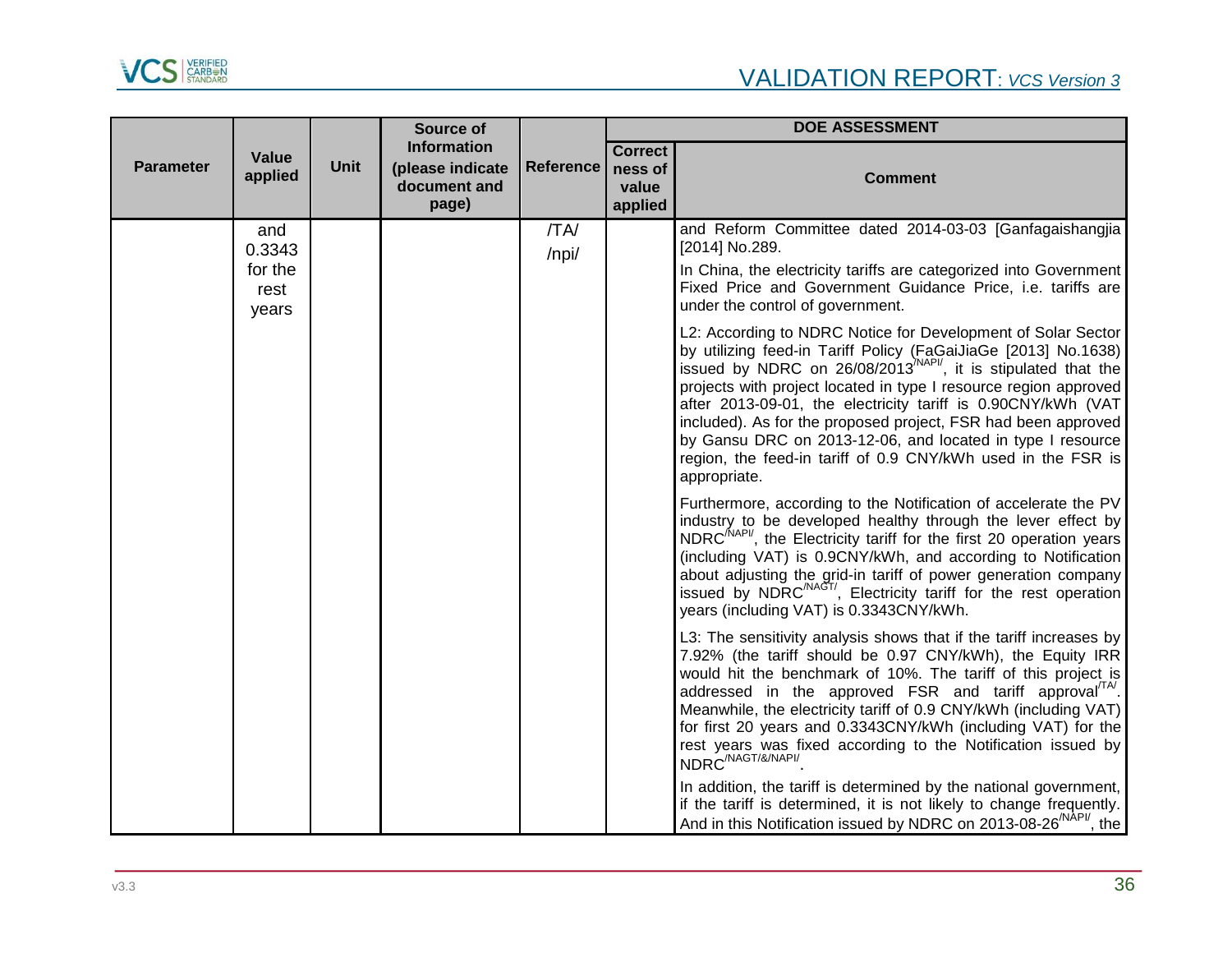

|                                       |                  |                       | Source of                                                       |                                      | <b>DOE ASSESSMENT</b>                         |                                                                                                                                                                                                                                                                                                                                                                                                                                                                                                                                                                                                                                                                                                                                                                                                                                                                                                                                                                                                                                                                                                                                                                                                                                                                                                                                                                                                              |  |
|---------------------------------------|------------------|-----------------------|-----------------------------------------------------------------|--------------------------------------|-----------------------------------------------|--------------------------------------------------------------------------------------------------------------------------------------------------------------------------------------------------------------------------------------------------------------------------------------------------------------------------------------------------------------------------------------------------------------------------------------------------------------------------------------------------------------------------------------------------------------------------------------------------------------------------------------------------------------------------------------------------------------------------------------------------------------------------------------------------------------------------------------------------------------------------------------------------------------------------------------------------------------------------------------------------------------------------------------------------------------------------------------------------------------------------------------------------------------------------------------------------------------------------------------------------------------------------------------------------------------------------------------------------------------------------------------------------------------|--|
| <b>Parameter</b>                      | Value<br>applied | <b>Unit</b>           | <b>Information</b><br>(please indicate<br>document and<br>page) | <b>Reference</b>                     | <b>Correct</b><br>ness of<br>value<br>applied | <b>Comment</b>                                                                                                                                                                                                                                                                                                                                                                                                                                                                                                                                                                                                                                                                                                                                                                                                                                                                                                                                                                                                                                                                                                                                                                                                                                                                                                                                                                                               |  |
|                                       |                  |                       |                                                                 |                                      |                                               | tariff of solar projects decreased. Hence, it is unlikely for the<br>tariff to increase to 0.97CNY/kWh during each year in the whole<br>project lifetime.<br>In addition, through checking the Notice on the Printing and<br>Issuing of the Implementing Measures for the Reform of<br>Electricity Tariffs on 28 March 2005 <sup>/npi/</sup> , it is confirmed that the<br>tariff of the project is controlled by the government and the<br>substantial change of the tariff is unlikely to happen. Hence, it is<br>unlikely for the tariff of the project to increase by 7.92%.                                                                                                                                                                                                                                                                                                                                                                                                                                                                                                                                                                                                                                                                                                                                                                                                                             |  |
| Annual O&M<br>cost (Average<br>Value) | 17.02            | Million<br><b>CNY</b> | <b>Feasibility Study</b><br>Report/ page<br>$15 - 2$            | /FSR/<br>/unfccc/<br>/CSY/<br>/CPEE/ | $\boxtimes$                                   | L1: The Annual O&M cost is derived from the FSR. It<br>encompasses sub-items of maintenance cost, wage & welfare,<br>insurance premium of fixed assets, material fee as well as<br>miscellaneous costs.<br>The rates of the repair & maintenance cost rate of 1% (of the<br>fixed assets) is assessed as reasonable with the common repair<br>& maintenance of the solar cells, and the rates are confirmed<br>had been widely used in the solar power project through<br>checking the other registered CDM solar projects <sup>/unfccc/</sup> .<br>The insurance premium is calculated as 0.25% (insurance rate)<br>of the fixed asset. Material and other costs are calculated as<br>15CNY/kW and 25CNY/kW respectively. These fees are<br>checked to be widely used in solar power projects.<br>The annual salary is 55,000 CNY/person. The total employees<br>are 25 persons. The welfare is calculated as 52.2% of the<br>salary which is incompliance with the common practice.<br>L2: The values are assessed to be appropriate based on<br>experiences made in validations of several Chinese solar<br>projects and after the consultation of the respective Chinese<br>guidance (Construction project economic evaluation methods<br>and parameters (Version3), issued by NDRC and Ministry of<br>Construction <sup>/CPEE/</sup> ), which provides the way of calculating the<br>financial figures. |  |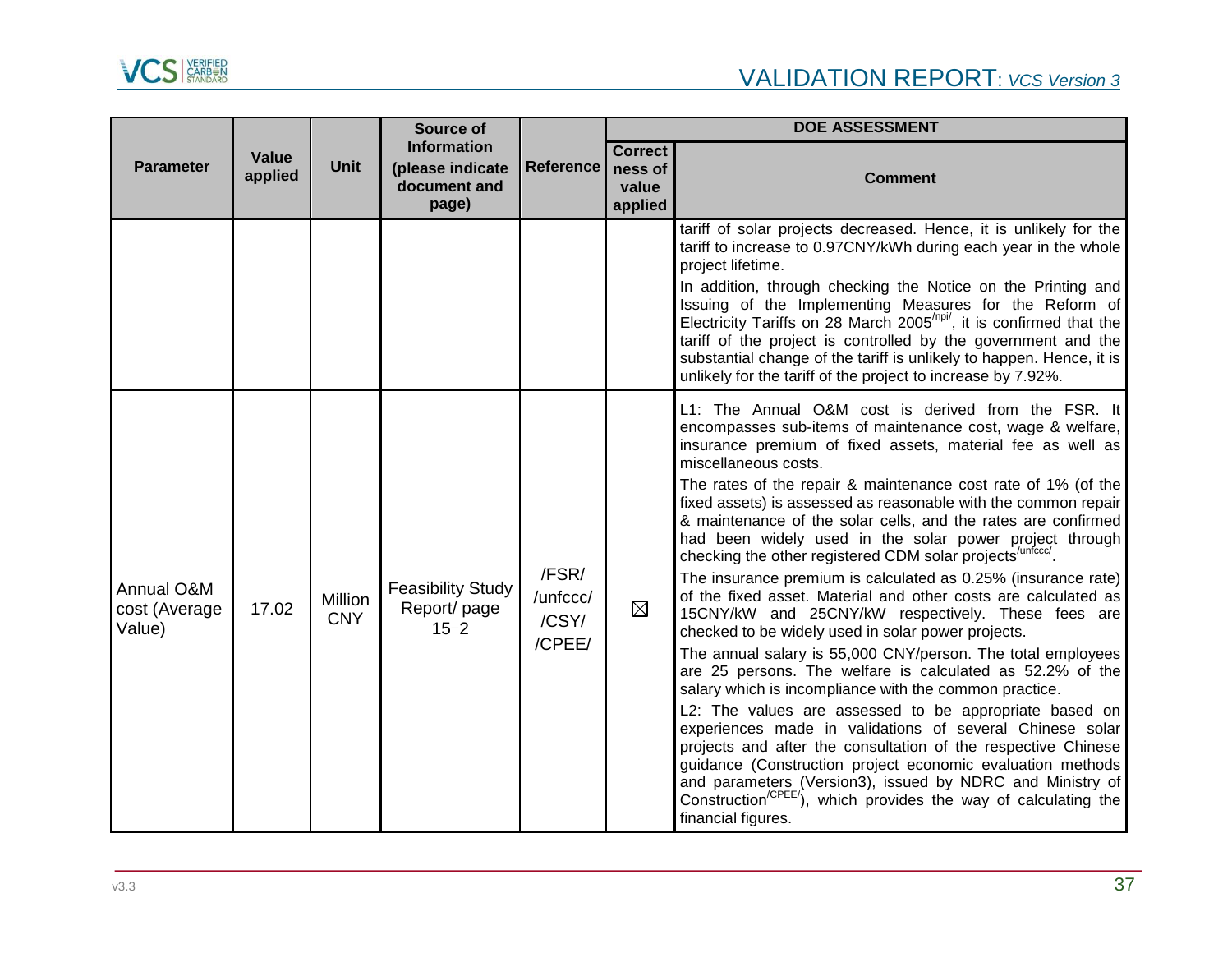

|                          |                         |               | Source of                                                       |                             | <b>DOE ASSESSMENT</b>                         |                                                                                                                                                                                                                                                                                                                                                                                                                                                                                                                                             |                                  |                                |
|--------------------------|-------------------------|---------------|-----------------------------------------------------------------|-----------------------------|-----------------------------------------------|---------------------------------------------------------------------------------------------------------------------------------------------------------------------------------------------------------------------------------------------------------------------------------------------------------------------------------------------------------------------------------------------------------------------------------------------------------------------------------------------------------------------------------------------|----------------------------------|--------------------------------|
| <b>Parameter</b>         | <b>Value</b><br>applied | <b>Unit</b>   | <b>Information</b><br>(please indicate<br>document and<br>page) | <b>Reference</b>            | <b>Correct</b><br>ness of<br>value<br>applied |                                                                                                                                                                                                                                                                                                                                                                                                                                                                                                                                             | <b>Comment</b>                   |                                |
|                          |                         |               |                                                                 |                             |                                               | L3: Moreover, according to the statistic of all registered Solar<br>CDM projects in Gansu conducted by DOE as below table,<br>O&M cost/investment of these projects ranges from 0.4% to<br>2.3%. The ratio of the project 1.8% is among the value, thus<br>considered as reasonable.                                                                                                                                                                                                                                                        |                                  |                                |
|                          |                         |               |                                                                 |                             |                                               | Ref. No.                                                                                                                                                                                                                                                                                                                                                                                                                                                                                                                                    | <b>Installed</b><br>Capacity(MW) | O&M cost/<br><b>Investment</b> |
|                          |                         |               |                                                                 |                             |                                               | <b>Project activity</b>                                                                                                                                                                                                                                                                                                                                                                                                                                                                                                                     | 100                              | 1.8%                           |
|                          |                         |               |                                                                 |                             |                                               | 9788                                                                                                                                                                                                                                                                                                                                                                                                                                                                                                                                        | 50                               | 2.3%                           |
|                          |                         |               |                                                                 |                             | 9667                                          | 50                                                                                                                                                                                                                                                                                                                                                                                                                                                                                                                                          | 1.5%                             |                                |
|                          |                         |               |                                                                 |                             | 9173                                          | 40                                                                                                                                                                                                                                                                                                                                                                                                                                                                                                                                          | 0.4%                             |                                |
|                          |                         |               |                                                                 | 8968                        | 50                                            | 1.2%                                                                                                                                                                                                                                                                                                                                                                                                                                                                                                                                        |                                  |                                |
|                          |                         |               |                                                                 |                             |                                               | 7530                                                                                                                                                                                                                                                                                                                                                                                                                                                                                                                                        | 50                               | 0.7%                           |
|                          |                         |               |                                                                 |                             |                                               | Furthermore, as shown in the threshold analysis,<br>benchmark will be reached when the annual O&M cost<br>decrease by 48.96%, thus the O&M cost is not very sensitive<br>impacting the IRR to reach the benchmark. Considering the<br>increase of material price and labour cost in China <sup>/CSYT</sup> , the<br>decrease of O&M by 48.96% is not likely to occur.                                                                                                                                                                       |                                  | the                            |
| <b>Benchmark</b>         | 10                      | $\frac{0}{0}$ | <b>Feasibility Study</b><br>Report / page<br>$15 - 4$           | /FSR/<br>/IREA/<br>/unfccc/ | $\boxtimes$                                   | L1: The benchmark of 10% is derived from the FSR.<br>L2: The project supplies electricity to the grid; therefore, the<br>benchmark of Equity IRR of 10% (after tax) for grid connected<br>power plant was properly applied according to the "Interim Rule<br>on Economic Assessment of Electric Engineering Retrofit<br>Projects" <sup>/IREA/</sup> . The applied data source is relevant and suitable<br>for the purpose of benchmark determination.<br>L3: It is commonly applied for other power projects in China <sup>/unfccc/</sup> . |                                  |                                |
| Value added<br>tax (VAT) | 17                      | $\%$          | <b>Feasibility Study</b><br>Report/ page 15-                    | /FSR/<br>/VAT/              | $\boxtimes$                                   | L1: The tax rate is derived from the FSR.<br>L2: It is in line with the tax policy <sup><math>NAT/</math></sup> . In the tax policy, VAT half-<br>exemption is available for energy production using solar power,                                                                                                                                                                                                                                                                                                                           |                                  |                                |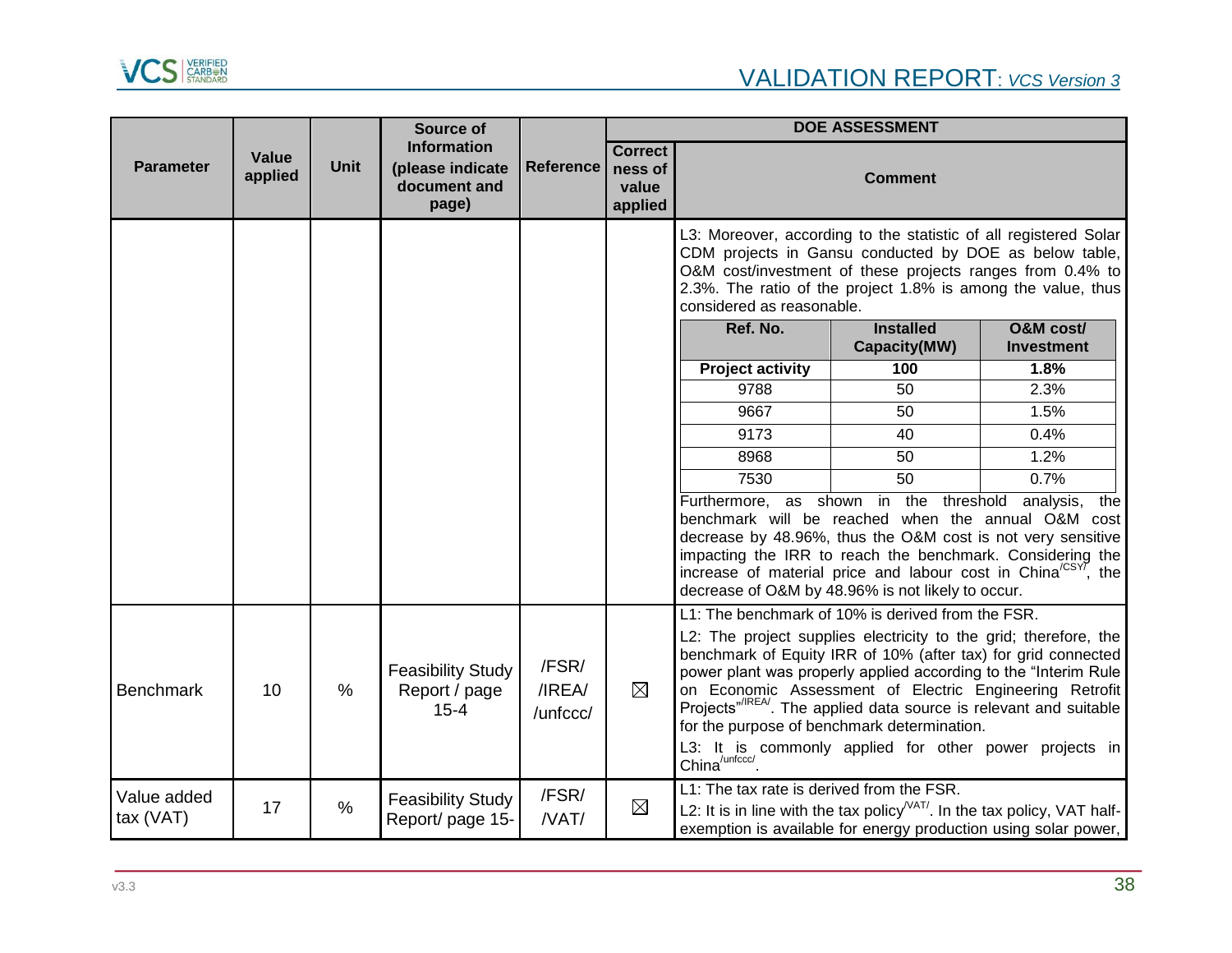

|                                                       |                                                                             |               | Source of                                                       |                                         | <b>DOE ASSESSMENT</b>                         |                                                                                                                                                                                                                                                                                                                                                                                                                                                                                                                                                                                                                                                                                                                                 |  |
|-------------------------------------------------------|-----------------------------------------------------------------------------|---------------|-----------------------------------------------------------------|-----------------------------------------|-----------------------------------------------|---------------------------------------------------------------------------------------------------------------------------------------------------------------------------------------------------------------------------------------------------------------------------------------------------------------------------------------------------------------------------------------------------------------------------------------------------------------------------------------------------------------------------------------------------------------------------------------------------------------------------------------------------------------------------------------------------------------------------------|--|
| <b>Parameter</b>                                      | Value<br>applied                                                            | <b>Unit</b>   | <b>Information</b><br>(please indicate<br>document and<br>page) | <b>Reference</b>                        | <b>Correct</b><br>ness of<br>value<br>applied | <b>Comment</b>                                                                                                                                                                                                                                                                                                                                                                                                                                                                                                                                                                                                                                                                                                                  |  |
|                                                       |                                                                             |               | 2                                                               | /unfccc/                                |                                               | fuel gangue, fuel mud, and oil shale.<br>L3: This policy is commonly used by other power projects.                                                                                                                                                                                                                                                                                                                                                                                                                                                                                                                                                                                                                              |  |
| City<br>maintenance<br>& construction<br>tax (of VAT) | 5                                                                           | $\frac{0}{0}$ | <b>Feasibility Study</b><br>Report/ page 15-<br>2               | /FSR/<br>/IRCM/<br>/unfccc/             | $\boxtimes$                                   | L1: The tax rate is derived from the FSR.<br>L2: The tax rate is mandatory and applicable since 1985.<br>According to this tax regulation, if the project is located in the<br>Zone, County and town, the rate of the tax is 5%. The proposed<br>project is located in Solar Power Industry Zone, Guazhou<br>County, thus the tax rate of 5% is correct and reasonable.<br>L3: This rate is widely used by other registered PV projects in<br>China.                                                                                                                                                                                                                                                                            |  |
| Educational<br>surtax (of<br>VAT)                     | 5                                                                           | $\frac{0}{0}$ | <b>Feasibility Study</b><br>Report/ page 15-                    | /FSR/<br>/SCAIP/<br>/IPCES/<br>/unfccc/ | $\boxtimes$                                   | L1: The tax rate is derived from the FSR.<br>L2: 3% is determined by National policy "Decision of the State<br>Council on Amending the Interim Provisions on the Collection of<br>Educational Surcharges" which effective since 2005.<br>Another 2% is determined by Provincial policy "Gansu Province<br>Provisions on the Collection of Educational<br>Interim<br>Surcharges"IPCES'. Hence it is relevant for the purpose of the<br>Educational surtax determination.<br>L3: This rate is widely used by other registered Gansu Solar<br>projects in China.                                                                                                                                                                   |  |
| Income Tax                                            | 25 (0 for<br>the first<br>3 years,<br>half for<br>the<br>second<br>3 years) | $\frac{0}{0}$ | <b>Feasibility Study</b><br>Report/ page 15-<br>3               | /FSR/<br>$/$ TL $/$<br>/unfccc/         | $\boxtimes$                                   | L1: The value has been derived from the FSR.<br>L2: It is stated that the rate of Income tax is 25%, this is in<br>accordance with the <i>Enterprise Income Tax Law of the People's</i><br>Republic of China <sup>(ITL/</sup> (promulgated on Document Order of the<br>President of the People's Republic of China (No. 63) on March<br>16, 2007). The applied Income tax Law is effective since<br>01/01/2008. Hence it is relevant for the Purpose of the income<br>tax determination. And the tax of 0 for the first 3 years, half for<br>the second 3 years is considered as conservative and in line<br>with the national regulation for solar projects.<br>L3: The policy is favourable compared to formerly used 33% tax |  |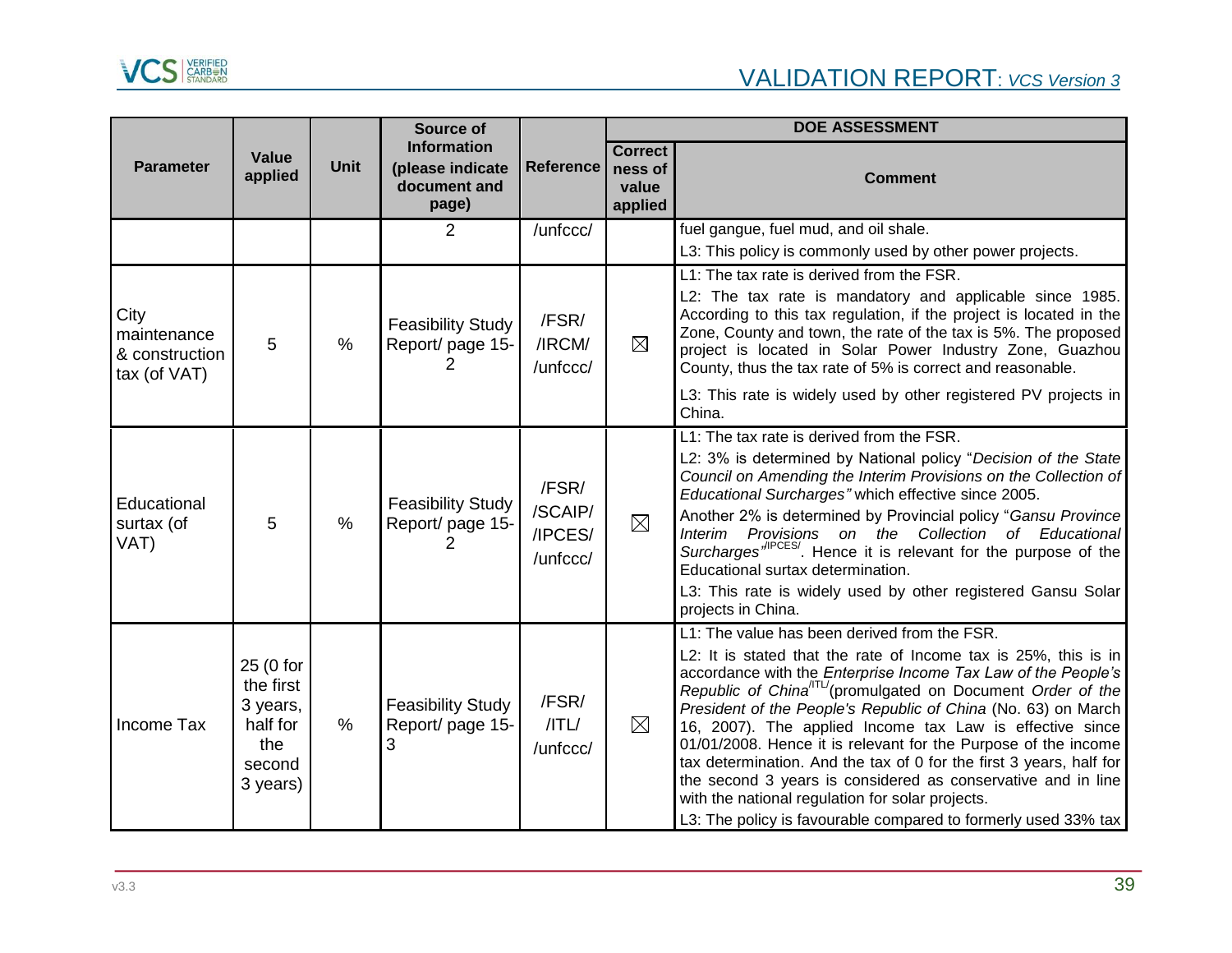

|                                  |                  |               | Source of                                                       |                                                     | <b>DOE ASSESSMENT</b>                         |                                                                                                                                                                                                                                                                                                                                                                                                                                                                                                                                                                                                                                                                                                                                                                                                                                                                                                                                                                                                                  |  |
|----------------------------------|------------------|---------------|-----------------------------------------------------------------|-----------------------------------------------------|-----------------------------------------------|------------------------------------------------------------------------------------------------------------------------------------------------------------------------------------------------------------------------------------------------------------------------------------------------------------------------------------------------------------------------------------------------------------------------------------------------------------------------------------------------------------------------------------------------------------------------------------------------------------------------------------------------------------------------------------------------------------------------------------------------------------------------------------------------------------------------------------------------------------------------------------------------------------------------------------------------------------------------------------------------------------------|--|
| <b>Parameter</b>                 | Value<br>applied | <b>Unit</b>   | <b>Information</b><br>(please indicate<br>document and<br>page) | <b>Reference</b>                                    | <b>Correct</b><br>ness of<br>value<br>applied | <b>Comment</b>                                                                                                                                                                                                                                                                                                                                                                                                                                                                                                                                                                                                                                                                                                                                                                                                                                                                                                                                                                                                   |  |
|                                  |                  |               |                                                                 |                                                     |                                               | rate before 01/01/2008 and is more conservative. This rate is<br>widely used by other registered PV projects in China.                                                                                                                                                                                                                                                                                                                                                                                                                                                                                                                                                                                                                                                                                                                                                                                                                                                                                           |  |
| Depreciation<br>rate             | 4.75             | $\frac{0}{0}$ | <b>Feasibility Study</b><br>Report/ page 15-                    | /FSR/<br>/TFPP/<br>/CPEE/<br>$/$ TL $/$<br>/unfccc/ | $\boxtimes$                                   | L1: The depreciation has been derived from the FSR which has<br>been approved by the local DRC.<br>L2: It is calculated as the depreciation time of 20 years with 5%<br>residual value which is in line with "Economic Assessment<br>Method and Parameters for Construction Projects"(Ver.03) <sup>/CPEE/</sup> .<br>20 years is derived from the FSR. According to Enterprise<br>Income Tax Law of the People's<br>Republic<br>of<br>China <sup>ITL/</sup> (promulgated on Document Order of the President of<br>the People's Republic of China (No. 63) on March 16, 2007),<br>the minimum depreciation year for production equipment is 10<br>years. Hence, 20 years is checked as appropriate.<br>L3: By cross-checking other CDM solar projects in Gansu<br>region, it has been observed that the 20 years depreciation time<br>is widely used for solar projects <sup>/unfccc/</sup> . Hence, the DOE<br>concludes that the depreciation time and the residual value of<br>5% are correct and appropriate. |  |
| Residual rate<br>of fixed assets | 5                | $\frac{0}{0}$ | <b>Feasibility Study</b><br>Report/ page 15-                    | /FSR/<br>/NIARVR/<br>/unfccc/                       | $\boxtimes$                                   | L1: The Residual rate of fixed assets has been derived from the<br>FSR which has been approved by the local DRC.<br>L2: It is prescribed in the Notice on Implementation of<br>Adjustment for Residual Value Rate of Fixed Assets that the<br>residual value rate of fixed assets for the projects after the issue<br>date should use 5%. Moreover, the 5% residual value of the<br>project activity assets has been included as a cash inflow in the<br>final year at the end of the assessment period.<br>L3: By cross-checking other CDM PV projects in China, it has<br>been observed that the 5% residual rate of fixed assets is<br>widely used for PV projects <sup>/unfccc/</sup>                                                                                                                                                                                                                                                                                                                        |  |
| Installed<br>Capacity            | 100              | <b>MW</b>     | <b>Feasibility Study</b><br>Report/ Page<br>$15 - 1$            | /FSR/<br>/AFSR/                                     | $\boxtimes$                                   | L1: The value is derived from the FSR. The total installed<br>capacity of the solar cells is nearly 100.39MWp. Hence, it is<br>confirmed that the installed capacity of the total Photovoltaic                                                                                                                                                                                                                                                                                                                                                                                                                                                                                                                                                                                                                                                                                                                                                                                                                   |  |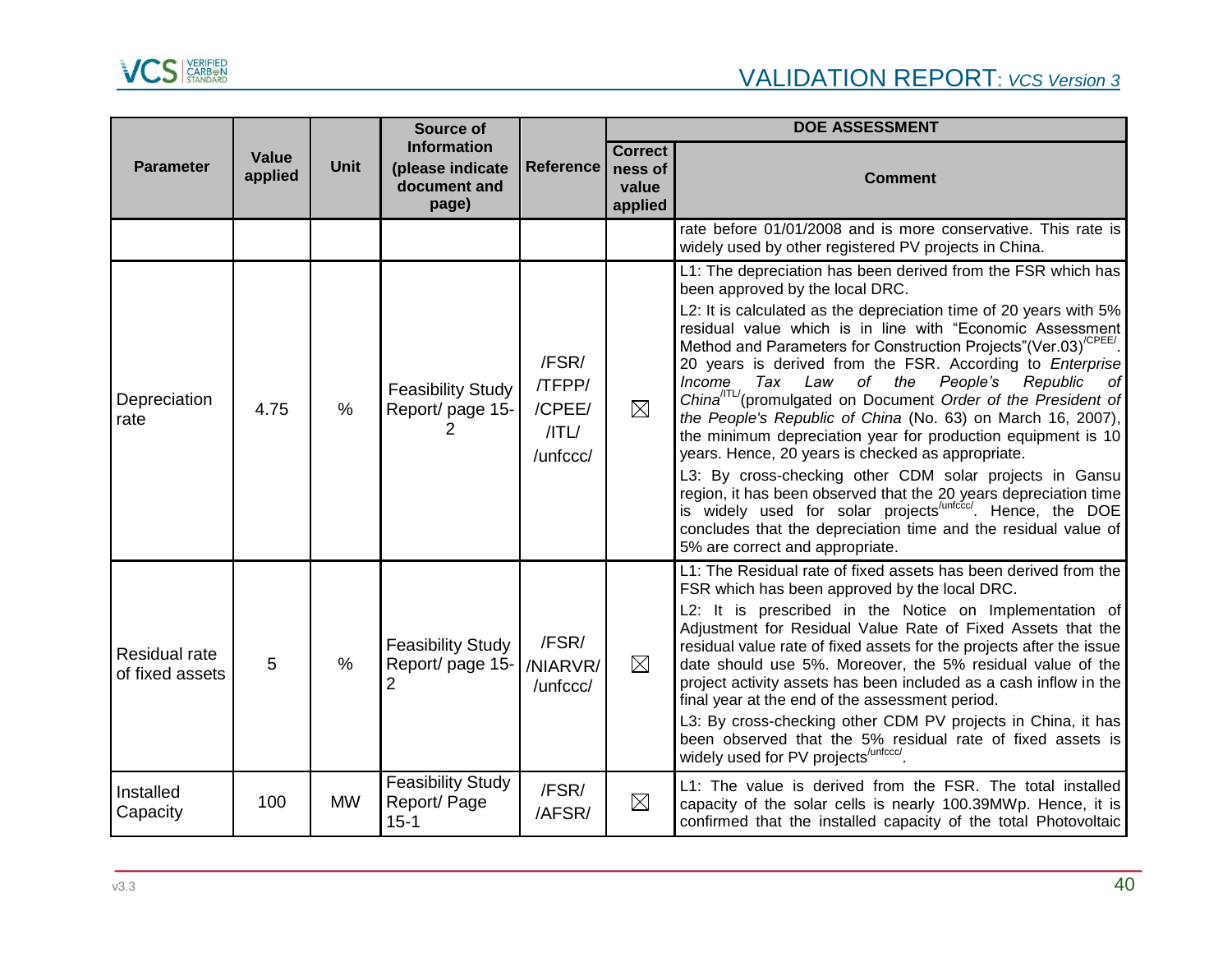

|                                        |                  |               | Source of                                                       |                       | <b>DOE ASSESSMENT</b>                         |                                                                                                                                                                                                                                                                                                                                                                                                                                                                                                                                           |  |
|----------------------------------------|------------------|---------------|-----------------------------------------------------------------|-----------------------|-----------------------------------------------|-------------------------------------------------------------------------------------------------------------------------------------------------------------------------------------------------------------------------------------------------------------------------------------------------------------------------------------------------------------------------------------------------------------------------------------------------------------------------------------------------------------------------------------------|--|
| <b>Parameter</b>                       | Value<br>applied | <b>Unit</b>   | <b>Information</b><br>(please indicate<br>document and<br>page) | <b>Reference</b>      | <b>Correct</b><br>ness of<br>value<br>applied | <b>Comment</b>                                                                                                                                                                                                                                                                                                                                                                                                                                                                                                                            |  |
|                                        |                  |               |                                                                 |                       |                                               | Modules is 100.39MW, but the total installed capacity of the<br>inverters is 100MW and the total installed capacity of the Box<br>transformers is 100MW, hence the actual installed capacity of<br>the project is 100MW.<br>L2: The capacity is approved/ $AFSR/$ by local authority based on the provided $FSR/FSR/$ .<br>L3: The validation team is of the opinion that both data sources<br>are credible, reliable and relevant in the context of the<br>considered parameter.                                                         |  |
| Project<br>Lifetime                    | 25               | year          | <b>Feasibility Study</b><br>Report/ page<br>$15 - 1$            | /FSR/                 | $\boxtimes$                                   | L1: The value is derived from the FSR.<br>L2: 25 years is a typical lifetime of solar power projects.<br>L3: The applied value is in line with the data sources, and the<br>data sources have been assessed by the validation team as<br>authentic and credible.                                                                                                                                                                                                                                                                          |  |
| Interest rate of<br>long-term loan     | 6.55             | $\frac{0}{0}$ | <b>Feasibility Study</b><br>Report/ page 15-                    | /FSR/<br>$/$ InRt $/$ | $\boxtimes$                                   | L1: The interest rate of 6.55% and the loan principle applied in<br>the PDD is derived from the FSR.<br>L2: This value is in line with the actual loan interest as justified<br>of<br>by<br>the<br>searching<br>website<br>(http://www.pbc.gov.cn/publish/zhengcehuobisi/631/2014/20141<br>128101510852816551/20141128101510852816551 .html)<br>interest rate in China <sup>/InRt/</sup> when compiling the FSR in Aug. 2013.<br>L3: The applied value is in line with provided data sources and<br>deemed to be appropriately justified. |  |
| Interest rate of<br>short-term<br>loan | 6                | $\frac{0}{0}$ | <b>Feasibility Study</b><br>Report/ page 15-                    | /FSR/<br>$/$ InRt $/$ | $\boxtimes$                                   | L1: The interest rate of 6% and the loan principle applied in the<br>PDD is derived from the FSR.<br>L2: The interest rate of 6% is the prevailing commercial<br>(http://www.pbc.gov.cn/publish/zhengcehuobisi/631/2014/20141<br>128101510852816551/20141128101510852816551_.html)<br>interest rate in China <sup>/InRt/</sup> when compiling the FSR in Aug. 2013.<br>L3: The applied value is in line with provided data sources and                                                                                                    |  |